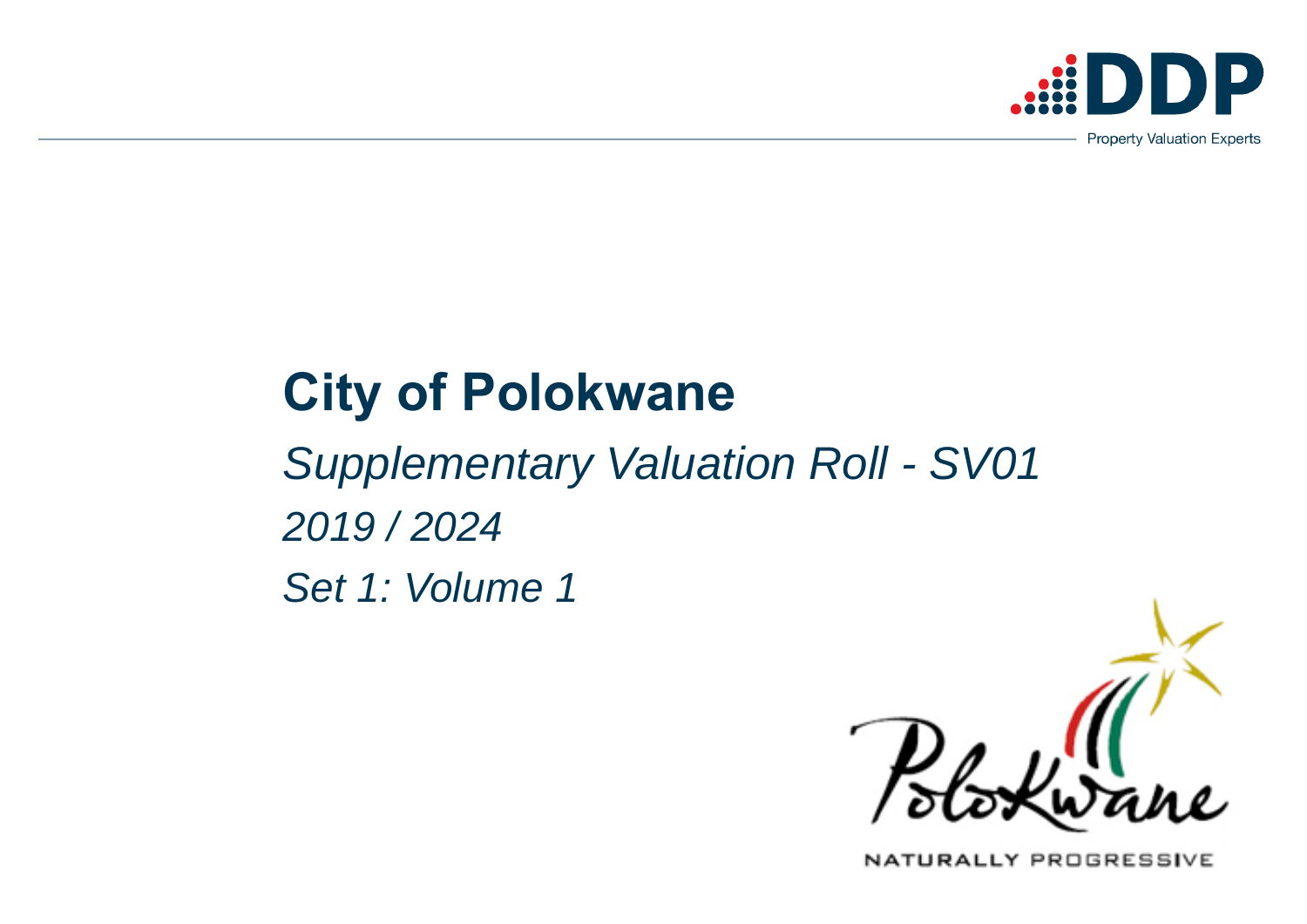I, **Tinus Nel** with identity number 550129 5112 082 hereby certify that I have, in accordance with the provisions of the Local Government: Municipal Property Rates Act, 2004 (Act No 6 of 2004), hereinafter referred to as the "Act", to the best of my skills and knowledge and without fear, favour or prejudice, prepared the **Supplementary Valuation Roll (SV01) for the period 1**  July 2019 to 30 June 2024 for the City of Polokwane in terms of the provisions of the Act. In the discharge of my duties as municipal valuer I have complied with Sections 43 and 44 of the Act.

Certified at **Pretoria** on **31 March 2019**.

Professional Registration Number with the South African Council for the Property Valuers Profession: **2046/2** Category of Professional Registration: **Professional Valuer**.

\_\_\_\_\_\_\_\_\_\_\_\_\_\_\_\_\_\_\_\_\_\_\_ Signature of Municipal Valuer

Company: DDP Valuers (RF) (Pty) Ltd Reg No 2007/018821/07 VAT No: 4650270582

DDP is a 100% black owned level 1 B-BBEE Contributor (Procurement Recognition of 135%)



Menlyn Square Office Park | North West Suite | 1st Floor | East Block | 134 Aramist Avenue | Menlyn | Pretoria 0181 | PO Box 40408 | Moreleta Park 0044 | Tel: 0800 060 200 | E-mail: info@ddp.co.za | www.ddp.co.za | @DDP Ex

# **Certification by Municipal Valuer**  *(Section 34 (c) of Act 6 of 2004)*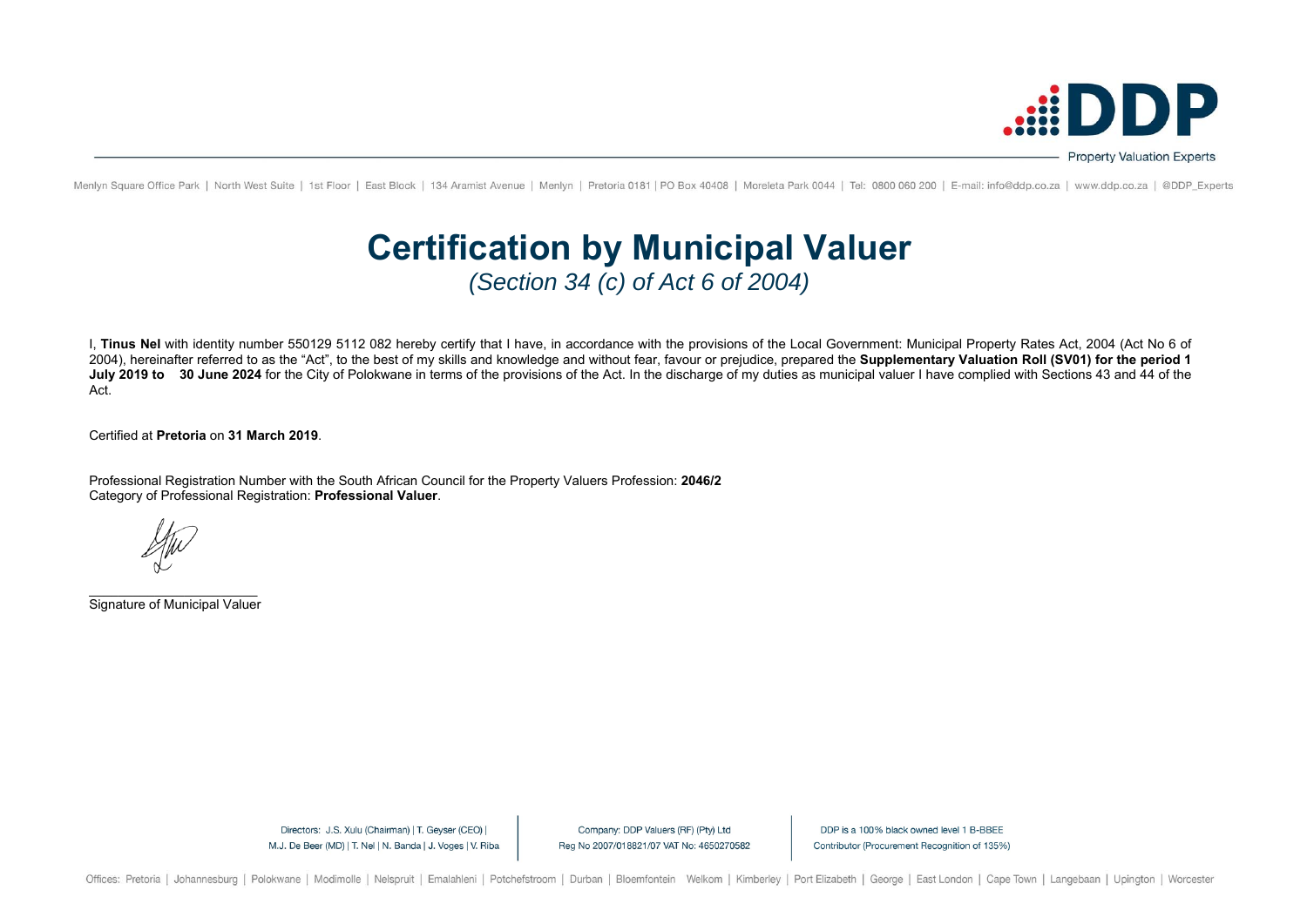| Registered or other description of the property |                  |         |                |      | <b>Full Names of Owner(s)</b>                         | Category determined in terms of | Physical address of the property         | <b>Extent of the</b> | <b>Market value of</b><br><b>Remarks</b>                                           |
|-------------------------------------------------|------------------|---------|----------------|------|-------------------------------------------------------|---------------------------------|------------------------------------------|----------------------|------------------------------------------------------------------------------------|
| <b>Town Allotment</b>                           | Suburb<br>Erf Nr | Portion | <b>Section</b> | Unit |                                                       | <b>Section 8 of the Act</b>     |                                          | property (HA)        | the property                                                                       |
| ANNADALE                                        | 00000001         | 00000   | $00\,$         | 0000 | LEBEA THORISO GEORGE LEBEA MAITE CANNY                | <b>NON PERMITTED</b>            | <b>BULUWAYO STREET</b><br>$\overline{1}$ | 0.1428               | 650 000 SECT 78(1)(g) OF WHICH THE CATEGORY HAS CHANGED                            |
| ANNADALE                                        | 00000012         | 00000   | $00\,$         | 0000 | KGOLAGANYO TRADING ENTERPRISE CC                      | <b>NON PERMITTED</b>            | <b>BLAAUWBERG STREET</b><br>21           | 0.1428               | 1 200 000 SECT 78(1)(g) OF WHICH THE CATEGORY HAS CHANGED                          |
| ANNADALE                                        | 00000016         | 00000   | $00\,$         | 0000 | OLDEWAGE FAMILY TRUST                                 | <b>NON PERMITTED</b>            | 31<br><b>BULUWAYO STREET</b>             | 0.1428               | 1 500 000 SECT 78(1)(g) OF WHICH THE CATEGORY HAS CHANGED                          |
| ANNADALE                                        | 00000016         | 00001   | $00\,$         | 0000 | <b>GIEL JANSEN TRUST</b>                              | <b>NON PERMITTED</b>            | <b>BULUWAYO STREET</b><br>31A            | 0.1427               | 1 800 000 SECT 78(1)(g) OF WHICH THE CATEGORY HAS CHANGED                          |
| ANNADALE                                        | 00000017         | 00000   | $00\,$         | 0000 | <b>GIEL JANSEN TRUST</b>                              | <b>NON PERMITTED</b>            | 33A<br><b>BULUWAYO STREET</b>            | 0.1428               | 740 000 SECT 78(1)(g) OF WHICH THE CATEGORY HAS CHANGED                            |
| ANNADALE                                        | 00000035         | 00000   | 01             | 0000 | UPERSTRIKE INV 69 PTY LTD                             | <b>NON PERMITTED</b>            | <b>BULUWAYO STREET</b><br>69             | 0.0200               | 200 000 BRICK MAKING MACHINES / SECT 78(1)(g) OF WHICH THE<br>CATEGORY HAS CHANGED |
| ANNADALE                                        | 00000039         | 00000   | 01             | 0000 | MERWE PETRONELLA MARTHINA VAN DER                     | <b>NON PERMITTED</b>            | 77<br><b>BULUWAYO STREET</b>             | 0.0728               | 400 000 SECT 78(1)(g) OF WHICH THE CATEGORY HAS CHANGED                            |
| ANNADALE                                        | 00000048         | 00000   | $00\,$         | 0000 | <b>ENGELBRECHT LIANIE</b>                             | <b>NON PERMITTED</b>            | 21<br><b>MARA STREET</b>                 | 0.1428               | 1 100 000 SECT 78(1)(g) OF WHICH THE CATEGORY HAS CHANGED                          |
| ANNADALE                                        | 00000079         | 00000   | $00\,$         | 0000 | 17 WITKLIP PTY LTD                                    | <b>NON PERMITTED</b>            | 34A<br>DOORNKRAAL STREET                 | 0.1427               | 800 000 SECT 78(1)(g) OF WHICH THE CATEGORY HAS CHANGED                            |
| ANNADALE                                        | 00000132         | 00001   | $00\,$         | 0000 | TATIRA BENJAMIN TATIRA GETRUDE                        | <b>NON PERMITTED</b>            | 13<br>DOORNKRAAL STREET                  | 0.0952               | 770 000 SECT 78(1)(g) OF WHICH THE CATEGORY HAS CHANGED                            |
| ANNADALE                                        | 00000137         | 00001   | 01             | 0000 | ROELOFSE FREDERIK CHRISTOFFEL JACOBUS                 | <b>NON PERMITTED</b>            | <b>BLAAUWBERG STREET</b><br>15           | 0.0600               | ILLEGAL USE / SECT 78(1)(g) OF WHICH THE CATEGORY<br>250 000 HAS CHANGED           |
| ANNADALE                                        | 00000138         | 00000   | $00\,$         | 0000 | OLDEWAGE WILLEM HENDRIK                               | <b>NON PERMITTED</b>            | <b>BLAAUWBERG STREET</b><br>14           | 0.0951               | 700 000 SECT 78(1)(g) OF WHICH THE CATEGORY HAS CHANGED                            |
| ANNADALE                                        | 00000139         | 00000   | $00\,$         | 0000 | OLDEWAGE FAMILY TRUST                                 | <b>NON PERMITTED</b>            | 27<br>DOORNKRAAL STREET                  | 0.1428               | 900 000 SECT 78(1)(g) OF WHICH THE CATEGORY HAS CHANGED                            |
| ANNADALE                                        | 00000153         | 00000   | $00\,$         | 0000 | MORULA CONSULTING ENGINEERS & PROJECT MANAGERS CC     | <b>NON PERMITTED</b>            | DOORNKRAAL STREET<br>55                  | 0.1428               | 1 000 000 SECT 78(1)(g) OF WHICH THE CATEGORY HAS CHANGED                          |
| ANNADALE                                        | 00000168         | 00002   | 00             | 0000 | DHAU INOS DHAU HEATHERWELL                            | <b>NON PERMITTED</b>            | <b>TULI STREET</b><br>14A                | 0.0952               | 950 000 SECT 78(1)(g) OF WHICH THE CATEGORY HAS CHANGED                            |
| ANNADALE                                        | 00000172         | 00000   | $00\,$         | 0000 | ROOS MARTHA SUSANNA PETRONELLA                        | <b>NON PERMITTED</b>            | 93<br>DOORNKRAAL STREET                  | 0.2855               | 1 400 000 SECT 78(1)(g) OF WHICH THE CATEGORY HAS CHANGED                          |
| ANNADALE                                        | 00000176         | 00000   | 00             | 0000 | RAMAPHAKELA MARIA KAGISO RAMAPHAKELA BETHUEL MOTLATSO | <b>NON PERMITTED</b>            | 101<br>DOORNKRAAL STREET                 | 0.1427               | 1 200 000 SECT 78(1)(g) OF WHICH THE CATEGORY HAS CHANGED                          |
| ANNADALE                                        | 00000193         | 00000   | $00\,$         | 0000 | MALATJI MOTLALAOHLE GWENDOLINE                        | <b>NON PERMITTED</b>            | PIETERSBURG STREET<br>8                  | 0.1428               | 2 100 000 SECT 78(1)(g) OF WHICH THE CATEGORY HAS CHANGED                          |
| ANNADALE                                        | 00000197         | 00001   | 00             | 0000 | WESTHUIZEN ANDRE VAN DER                              | <b>NON PERMITTED</b>            | 16<br>PIETERSBURG STREET                 | 0.1428               | 800 000 SECT 78(1)(g) OF WHICH THE CATEGORY HAS CHANGED                            |
| ANNADALE                                        | 00000202         | 00000   | $00\,$         | 0000 | OLDEWAGE PETRONELLA MARTINA                           | <b>NON PERMITTED</b>            | <b>BLAAUWBERG STREET</b><br>12           | 0.0952               | 900 000 SECT 78(1)(g) OF WHICH THE CATEGORY HAS CHANGED                            |
| ANNADALE                                        | 00000202         | 00002   | 00             | 0000 | OLDEWAGE FAMILY TRUST                                 | <b>NON PERMITTED</b>            | 10A<br><b>BLAAUWBERG STREET</b>          | 0.0952               | 800 000 SECT 78(1)(g) OF WHICH THE CATEGORY HAS CHANGED                            |
| ANNADALE                                        | 00000225         | 00001   | $00\,$         | 0000 | GOLOLO PHINIAS LESIBIA GOLOLO MAMPE NORAH             | <b>NON PERMITTED</b>            | <b>KLIPDAM STREET</b><br>-9              | 0.0952               | 950 000 SECT 78(1)(g) OF WHICH THE CATEGORY HAS CHANGED                            |
| ANNADALE                                        | 00000256         | 00000   | $00\,$         | 0000 | DAVID MATLALA PROP DEVELOPMENT CC                     | <b>NON PERMITTED</b>            | PIETERSBURG STREET<br>$\mathbf{3}$       | 0.1463               | 900 000 SECT 78(1)(g) OF WHICH THE CATEGORY HAS CHANGED                            |



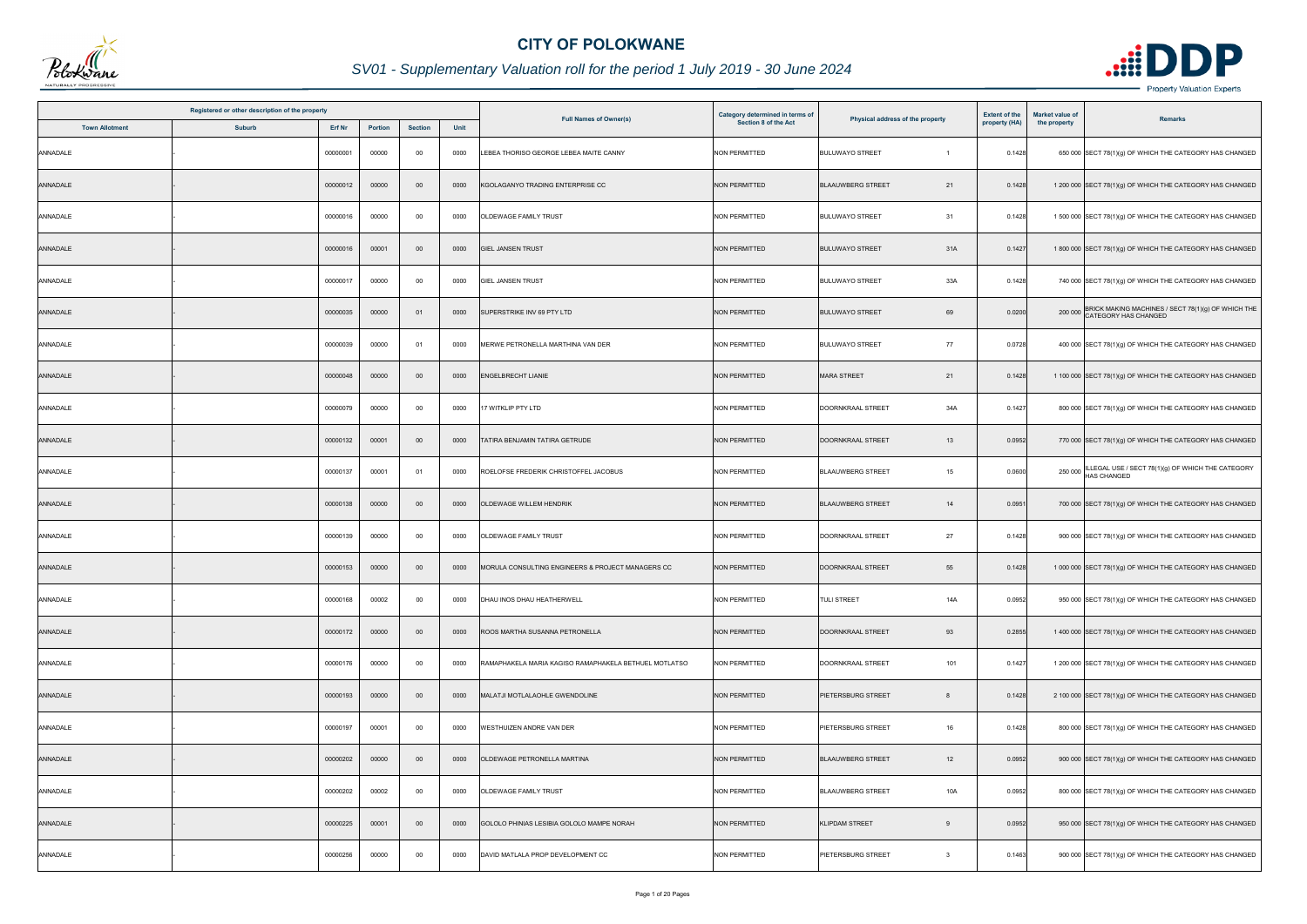

| Registered or other description of the property |        |          |         |                | <b>Full Names of Owner(s)</b> | <b>Category determined in terms of</b>                      | Physical address of the property                    | <b>Extent of the</b>                     | <b>Market value of</b> | <b>Remarks</b> |                                                                                               |
|-------------------------------------------------|--------|----------|---------|----------------|-------------------------------|-------------------------------------------------------------|-----------------------------------------------------|------------------------------------------|------------------------|----------------|-----------------------------------------------------------------------------------------------|
| <b>Town Allotment</b>                           | Suburb | Erf Nr   | Portion | <b>Section</b> | Unit                          |                                                             | <b>Section 8 of the Act</b>                         |                                          | property (HA)          | the property   |                                                                                               |
| ANNADALE                                        |        | 00000256 | 00001   | $00\,$         | 0000                          | NEMAVHOLA NDANGANENI ROBERT NEMAVHOLA MAEMU CONSTANCE       | <b>NON PERMITTED</b>                                | PIETERSBURG STREET<br>3A                 | 0.1392                 |                | 1 000 000 SECT 78(1)(g) OF WHICH THE CATEGORY HAS CHANGED                                     |
| ANNADALE                                        |        | 00000280 | 00000   | 01             | 0000                          | <b>COETZEE PRISCILLA</b>                                    | <b>NON PERMITTED</b>                                | PIETERSBURG STREET<br>51A                | 0.0286                 |                | 400 000 SECT 78(1)(g) OF WHICH THE CATEGORY HAS CHANGED                                       |
| ANNADALE                                        |        | 00000305 | 00000   | 01             | 0000                          | FOURIE JOHANNA ELLEN BEATRICE                               | <b>NON PERMITTED</b>                                | 101<br>PIETERSBURG STREET                | 0.1200                 |                | 800 000 SECT 78(1)(g) OF WHICH THE CATEGORY HAS CHANGED                                       |
| ANNADALE                                        |        | 00000333 | 00001   | 00             | 0000                          | WALT JACOBUS DANIEL VAN DER WALT ABRAHAM CHRISTIAAN VAN DER | <b>NON PERMITTED</b>                                | SPOORWEG STREET<br>26                    | 0.0952                 |                | 1 000 000 SECT 78(1)(g) OF WHICH THE CATEGORY HAS CHANGED                                     |
| ANNADALE                                        |        | 00000334 | 00001   | $00\,$         | 0000                          | JUSBEN CONSULTING ENGINEERS CC                              | <b>NON PERMITTED</b>                                | RAILWAY STREET<br>28A                    | 0.1428                 |                | 1 300 000 SECT 78(1)(g) OF WHICH THE CATEGORY HAS CHANGED                                     |
| ANNADALE                                        |        | 00000377 | 00000   | 01             | 0000                          | BOTHA SUSANNA CAROLINA                                      | <b>NON PERMITTED</b>                                | RAILWAY STREET<br>114                    | 0.1440                 |                | 600 000 SECT 78(1)(g) OF WHICH THE CATEGORY HAS CHANGED                                       |
| <b>BENDOR</b>                                   |        | 00000086 | 00000   | $00\,$         | 0000                          | STEENKAMP JAN HARMSE                                        | <b>NON PERMITTED</b>                                | 20<br><b>BRAAM ROAD</b>                  | 0.2547                 |                | 2 200 000 SECT 78(1)(g) OF WHICH THE CATEGORY HAS CHANGED                                     |
| <b>BENDOR</b>                                   |        | 00000266 | 00000   | 02             | 0000                          | BENADE FRANSINA BERENDINA                                   | <b>NON PERMITTED</b>                                | 183<br>UITSPAN DRIVE                     | 0.0835                 |                | 770 000 SECT 78(1)(g) OF WHICH THE CATEGORY HAS CHANGED                                       |
| <b>BENDOR</b>                                   |        | 00000343 | 00000   | $00\,$         | 0000                          | WESTHUIZEN ANDRE VAN DER                                    | <b>NON PERMITTED</b>                                | 205<br><b>UITSPAN DRIVE</b>              | 0.1961                 |                | 4 300 000 SECT 78(1)(g) OF WHICH THE CATEGORY HAS CHANGED                                     |
| <b>BENDOR</b>                                   |        | 00000378 | 00000   | $00\,$         | 0000                          | KURAWLEY ARIEFA                                             | <b>NON PERMITTED</b>                                | VAN NIEKERK STREET<br>26                 | 0.1449                 |                | 1 600 000 SECT 78(1)(g) OF WHICH THE CATEGORY HAS CHANGED                                     |
| <b>BENDOR</b>                                   |        | 00000379 | 00000   | $00\,$         | 0000                          | KURAWLEY OSMAN                                              | <b>NON PERMITTED</b>                                | <b>VAN NIEKERK STREET</b><br>28          | 0.1861                 |                | 2 300 000 SECT 78(1)(g) OF WHICH THE CATEGORY HAS CHANGED                                     |
| <b>BENDOR</b>                                   |        | 00000776 | 00000   | 00             | 0000                          | NEDERDUITSE GEREFORMEERDE KERK VAN TRANSVAAL-BENDORPARK     | <b>NON PERMITTED</b>                                | <b>ANTON STREET</b><br>6                 | 1.0243                 |                | 6 900 000 SECT 78(1)(g) OF WHICH THE CATEGORY HAS CHANGED                                     |
| <b>BENDOR EXT 010</b>                           |        | 00001204 | 00000   | $00\,$         | 0000                          | MACHABA LESIBA LODWICH                                      | <b>NON PERMITTED</b>                                | <b>GENERAL MULLER STREET</b><br>95       | 0.0606                 |                | 1 800 000 SECT 78(1)(g) OF WHICH THE CATEGORY HAS CHANGED                                     |
| BENDOR EXT 030                                  |        | 00002894 | 00000   | $00\,$         | 0000                          | NEELS BOTHA FAMILIE TRUST                                   | <b>NON PERMITTED</b>                                | <b>QUIN STREET</b><br>$\overline{2}$     | 0.0879                 |                | 2 400 000 SECT 78(1)(g) OF WHICH THE CATEGORY HAS CHANGED                                     |
| <b>BENDOR EXT 068</b>                           |        | 00005085 | 00018   | $00\,$         | 0000                          | STROH FAMILIE LANDGOED PTY LTD                              | <b>BUSINESS AND COMMERCIAL</b><br><b>PROPERTIES</b> | <b>WATERMELON STREET</b><br>$\mathbf{1}$ | 0.0792                 |                | SECT 78(1)(e) SUBSTANTIALLY INCORRECTLY VALUED<br>5 900 000 DURING THE LAST GENERAL VALUATION |
| BENDOR EXT 087                                  |        | 00004399 | 00000   | 00             | 0000                          | MOSHOANA LIVHUWANI EMELDA                                   | <b>NON PERMITTED</b>                                | 57<br>THE WOODS CRESCENT                 | 0.0435                 |                | 1 900 000 SECT 78(1)(g) OF WHICH THE CATEGORY HAS CHANGED                                     |
| <b>BENDOR EXT 101</b>                           |        | 00005679 | 00000   | $00\,$         | 0000                          | MALOBANE PETUNIA TSAKANE                                    | <b>RESIDENTIAL PROPERTIES</b>                       | <b>CROWN CRESCENT</b><br>41              | 0.0604                 |                | 450 000 SECT 78(1)(c) SUBDIVIDED OR CONSOLIDATED AFTER<br>THE LAST GENERAL VALUATION          |
| BENDOR EXT 101                                  |        | 00005701 | 00000   | $00\,$         | 0000                          | <b>MATHABATHA CHRIS MABONTSHI</b>                           | <b>RESIDENTIAL PROPERTIES</b>                       | CASTLE CLOSE<br>$\overline{7}$           | 0.2489                 |                | 1 600 000 SECT 78(1)(c) SUBDIVIDED OR CONSOLIDATED AFTER<br>THE LAST GENERAL VALUATION        |
| <b>BENDOR EXT 101</b>                           |        | 00005722 | 00000   | $00\,$         | 0000                          | YSOCON PROP PTY LTD                                         | PRIVATE OPEN SPACE                                  | <b>BALMORAL ROAD</b><br>$\overline{2}$   | 0.1560                 |                | 1 000 SECT 78(1)(e) SUBSTANTIALLY INCORRECTLY VALUED<br>DURING THE LAST GENERAL VALUATION     |
| BENDOR EXT 101                                  |        | 00005878 | 00000   | 00             | 0000                          | KEKANA MADIMETJA SYDNEY                                     | <b>RESIDENTIAL PROPERTIES</b>                       | 31<br>CATHEDRAL LANE                     | 0.0500                 |                | 380 000 SECT 78(1)(c) SUBDIVIDED OR CONSOLIDATED AFTER<br>THE LAST GENERAL VALUATION          |
| <b>BENDOR EXT 101</b>                           |        | 00005891 | 00000   | $00\,$         | 0000                          | <b>TELGOPROX PTY LTD</b>                                    | <b>RESIDENTIAL PROPERTIES</b>                       | <b>CATHEDRAL LANE</b><br>5               | 0.0767                 |                | 580 000 SECT 78(1)(c) SUBDIVIDED OR CONSOLIDATED AFTER<br>THE LAST GENERAL VALUATION          |
| BENDOR EXT 101                                  |        | 00005932 | 00000   | $00\,$         | 0000                          | MUZHAMBI KHATHUTSHELO SHARPAD                               | <b>RESIDENTIAL PROPERTIES</b>                       | <b>BUSHWILLOW STREET</b><br>23           | 0.0534                 |                | 400 000 SECT 78(1)(c) SUBDIVIDED OR CONSOLIDATED AFTER<br>THE LAST GENERAL VALUATION          |
| BENDOR EXT 101                                  |        | 00005960 | 00000   | $00\,$         | 0000                          | PHIRI ANASTINAH MATHAPELO                                   | <b>RESIDENTIAL PROPERTIES</b>                       | AMBER CRESCENT<br>15                     | 0.0507                 |                | 380 000 SECT 78(1)(c) SUBDIVIDED OR CONSOLIDATED AFTER<br>THE LAST GENERAL VALUATION          |

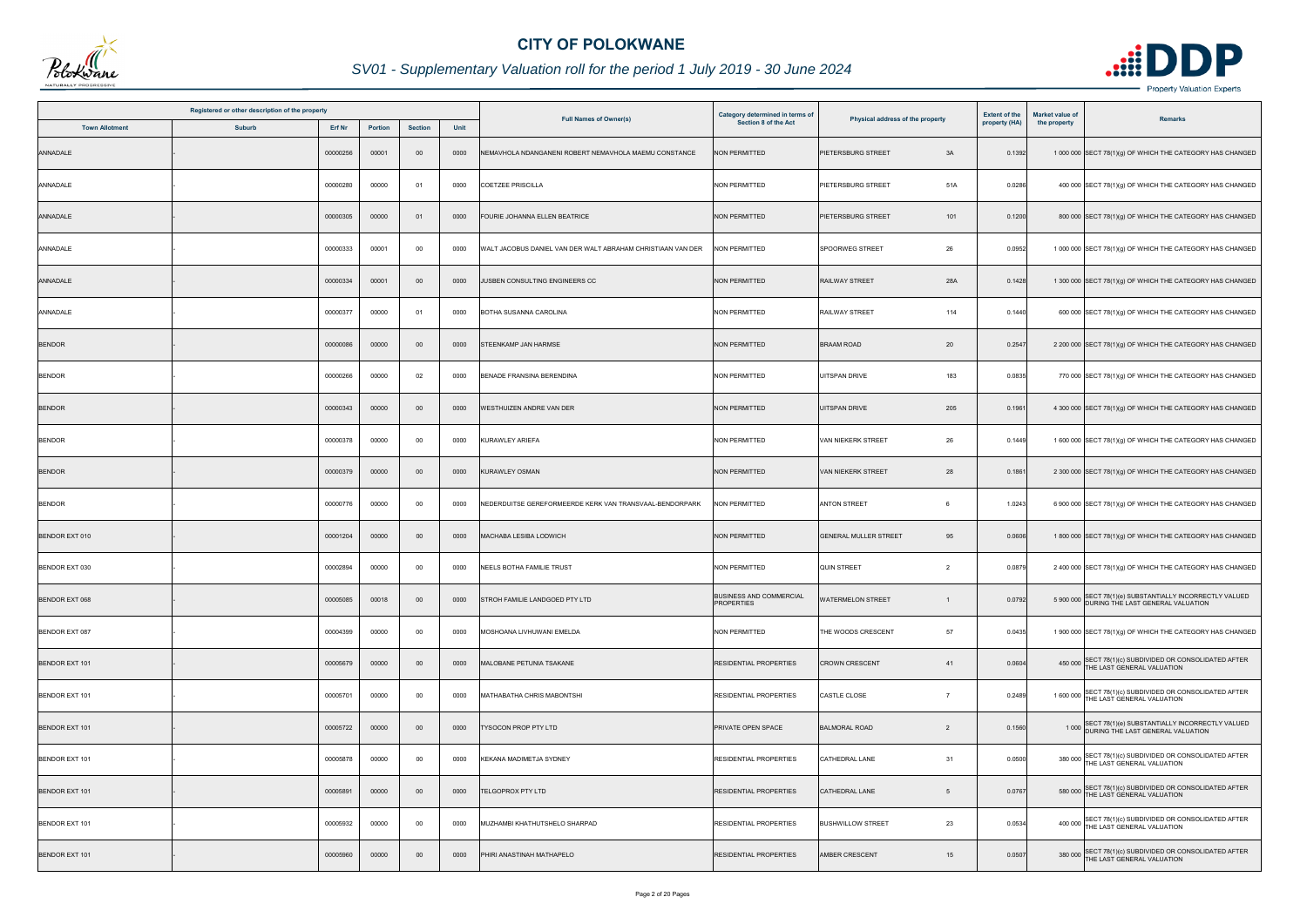

# *SV01 - Supplementary Valuation roll for the period 1 July 2019 - 30 June 2024*

| Registered or other description of the property |               |          |                |                | Category determined in terms of |                                   | <b>Extent of the</b>          | <b>Market value of</b>                           |               |              |                                                                                           |
|-------------------------------------------------|---------------|----------|----------------|----------------|---------------------------------|-----------------------------------|-------------------------------|--------------------------------------------------|---------------|--------------|-------------------------------------------------------------------------------------------|
| <b>Town Allotment</b>                           | <b>Suburb</b> | Erf Nr   | <b>Portion</b> | <b>Section</b> | Unit                            | <b>Full Names of Owner(s)</b>     | Section 8 of the Act          | Physical address of the property                 | property (HA) | the property | <b>Remarks</b>                                                                            |
| <b>BENDOR EXT 101</b>                           |               | 00006027 | 00000          | $00\,$         | 0000                            | VASILOTA YETAMBUYU                | <b>RESIDENTIAL PROPERTIES</b> | 32<br><b>BUSHWILLOW STREET</b>                   | 0.0498        |              | SECT 78(1)(c) SUBDIVIDED OR CONSOLIDATED AFTER<br>370 000 THE LAST GENERAL VALUATION      |
| <b>BENDOR EXT 101</b>                           |               | 00006073 | 00000          | $00\,$         | 0000                            | MASHITA CHOENE NAPHTALI           | <b>RESIDENTIAL PROPERTIES</b> | <b>DUKE LANE</b><br>8                            | 0.0596        |              | 450 000 SECT 78(1)(c) SUBDIVIDED OR CONSOLIDATED AFTER<br>THE LAST GENERAL VALUATION      |
| BENDOR EXT 101                                  |               | 00006100 | 00000          | $00\,$         | 0000                            | <b>ERATADIMA PROP INV PTY LTD</b> | RESIDENTIAL PROPERTIES        | <b>CROWN CRESCENT</b><br>8                       | 0.0595        |              | 450 000 SECT 78(1)(c) SUBDIVIDED OR CONSOLIDATED AFTER<br>THE LAST GENERAL VALUATION      |
| <b>BENDOR EXT 101</b>                           |               | 00006127 | 00000          | $00\,$         | 0000                            | <b>TSHIVHULA LESEGO MILLICENT</b> | <b>RESIDENTIAL PROPERTIES</b> | 74<br><b>KINGSWAY WEST</b>                       | 0.0705        |              | SECT 78(1)(c) SUBDIVIDED OR CONSOLIDATED AFTER<br>530 000 THE LAST GENERAL VALUATION      |
| BENDOR EXT 101                                  |               | 00006174 | 00000          | $00\,$         | 0000                            | LEBEA MAUREEN NTHABISENG          | <b>RESIDENTIAL PROPERTIES</b> | <b>WINDSOR AVENUE</b><br>30                      | 0.0600        |              | 450 000 SECT 78(1)(c) SUBDIVIDED OR CONSOLIDATED AFTER<br>THE LAST GENERAL VALUATION      |
| <b>BENDOR EXT 101</b>                           |               | 00006185 | 00000          | $00\,$         | 0000                            | PHASHA MATETE                     | <b>RESIDENTIAL PROPERTIES</b> | <b>WINDSOR AVENUE</b>                            | 0.0640        |              | 480 000 SECT 78(1)(c) SUBDIVIDED OR CONSOLIDATED AFTER<br>THE LAST GENERAL VALUATION      |
| BENDOR EXT 101                                  |               | 00006297 | 00000          | 00             | 0000                            | YSOCON PROP PTY LTD               | PRIVATE OPEN SPACE            | <b>BALMORAL ROAD</b><br>$\overline{\phantom{a}}$ | 0.1018        |              | SECT 78(1)(e) SUBSTANTIALLY INCORRECTLY VALUED<br>1 000 DURING THE LAST GENERAL VALUATION |
| <b>BENDOR EXT 101</b>                           |               | 00006298 | 00000          | $00\,$         | 0000                            | <b>YSOCON PROP PTY LTD</b>        | PRIVATE OPEN SPACE            | PRIVATE OPEN SPACE BENDOR<br>X101                | 0.0291        |              | 1 000 SECT 78(1)(e) SUBSTANTIALLY INCORRECTLY VALUED<br>DURING THE LAST GENERAL VALUATION |
| BENDOR EXT 101                                  |               | 00006299 | 00000          | $00\,$         | 0000                            | <b>TYSOCON PROP PTY LTD</b>       | PRIVATE OPEN SPACE            | X101<br>PRIVATE OPEN SPACE BENDOR                | 0.0295        |              | 1 000 SECT 78(1)(e) SUBSTANTIALLY INCORRECTLY VALUED<br>DURING THE LAST GENERAL VALUATION |
| <b>BENDOR EXT 101</b>                           |               | 00006300 | 00000          | $00\,$         | 0000                            | YSOCON PROP PTY LTD               | PRIVATE OPEN SPACE            | PRIVATE OPEN SPACE BENDOR<br>X101                | 0.0277        |              | 1 000 SECT 78(1)(e) SUBSTANTIALLY INCORRECTLY VALUED<br>DURING THE LAST GENERAL VALUATION |
| BENDOR EXT 101                                  |               | 00006301 | 00000          | $00\,$         | 0000                            | <b>TYSOCON PROP PTY LTD</b>       | PRIVATE OPEN SPACE            | X101<br>PRIVATE OPEN SPACE BENDOR                | 0.0254        |              | 1 000 SECT 78(1)(e) SUBSTANTIALLY INCORRECTLY VALUED<br>DURING THE LAST GENERAL VALUATION |
| <b>BENDOR EXT 101</b>                           |               | 00006302 | 00000          | $00\,$         | 0000                            | <b>TYSOCON PROP PTY LTD</b>       | PRIVATE OPEN SPACE            | PRIVATE OPEN SPACE BENDOR<br>X101                | 0.0279        |              | 1 000 SECT 78(1)(e) SUBSTANTIALLY INCORRECTLY VALUED<br>DURING THE LAST GENERAL VALUATION |
| BENDOR EXT 101                                  |               | 00006303 | 00000          | 00             | 0000                            | YSOCON PROP PTY LTD               | PRIVATE OPEN SPACE            | PRIVATE OPEN SPACE BENDOR<br>X101                | 0.0310        |              | 1 000 SECT 78(1)(e) SUBSTANTIALLY INCORRECTLY VALUED<br>DURING THE LAST GENERAL VALUATION |
| <b>BENDOR EXT 101</b>                           |               | 00006304 | 00000          | $00\,$         | 0000                            | <b>TYSOCON PROP PTY LTD</b>       | <b>PRIVATE OPEN SPACE</b>     | PRIVATE OPEN SPACE BENDOR<br>X101                | 0.0310        |              | 1 000 SECT 78(1)(e) SUBSTANTIALLY INCORRECTLY VALUED<br>DURING THE LAST GENERAL VALUATION |
| BENDOR EXT 101                                  |               | 00006305 | 00000          | 00             | 0000                            | <b>TYSOCON PROP PTY LTD</b>       | PRIVATE OPEN SPACE            | PRIVATE OPEN SPACE BENDOR<br>X101                | 0.0253        |              | SECT 78(1)(e) SUBSTANTIALLY INCORRECTLY VALUED<br>1 000 DURING THE LAST GENERAL VALUATION |
| <b>BENDOR EXT 101</b>                           |               | 00006306 | 00000          | $00\,$         | 0000                            | <b>TYSOCON PROP PTY LTD</b>       | PRIVATE OPEN SPACE            | X101<br>PRIVATE OPEN SPACE BENDOR                | 0.0253        |              | 1 000 SECT 78(1)(e) SUBSTANTIALLY INCORRECTLY VALUED<br>DURING THE LAST GENERAL VALUATION |
| BENDOR EXT 101                                  |               | 00006307 | 00000          | 00             | 0000                            | YSOCON PROP PTY LTD               | PRIVATE OPEN SPACE            | PRIVATE OPEN SPACE BENDOR<br>X101                | 0.0336        |              | 1 000 SECT 78(1)(e) SUBSTANTIALLY INCORRECTLY VALUED<br>DURING THE LAST GENERAL VALUATION |
| <b>BENDOR EXT 120</b>                           |               | 00007625 | 00000          | $00\,$         | 0000                            | MOKGOATSANE LUCAS SIMON           | <b>RESIDENTIAL PROPERTIES</b> | BENDOR EXT 120<br>7625                           | 0.1685        |              | 1 100 000 SECT 78(1)(c) SUBDIVIDED OR CONSOLIDATED AFTER<br>THE LAST GENERAL VALUATION    |
| BENDOR EXT 120                                  |               | 00007639 | 00000          | 00             | 0000                            | SELOGA MOGOBADI TSHEGOFATSO       | <b>RESIDENTIAL PROPERTIES</b> | BENDOR EXT 120<br>7639                           | 0.1050        |              | 680 000 SECT 78(1)(c) SUBDIVIDED OR CONSOLIDATED AFTER<br>THE LAST GENERAL VALUATION      |
| <b>BENDOR EXT 120</b>                           |               | 00007660 | 00000          | $00\,$         | 0000                            | <b>MENZIES MALCOLM</b>            | <b>CROSS REFERENCE</b>        | 7660<br><b>FRENCH ALOE STREET</b>                | 0.1422        |              | SECT 78(1)(c) SUBDIVIDED OR CONSOLIDATED AFTER<br>THE LAST GENERAL VALUATION              |
| <b>BENDOR EXT 120</b>                           |               | 00007661 | 00000          | $00\,$         | 0000                            | MENZIES MALCOLM                   | <b>CROSS REFERENCE</b>        | <b>FRENCH ALOE STREET</b><br>7661                | 0.1136        |              | SECT 78(1)(c) SUBDIVIDED OR CONSOLIDATED AFTER<br>THE LAST GENERAL VALUATION              |
| BENDOR EXT 120                                  |               | 00007700 | 00000          | $00\,$         | 0000                            | MOGANWA CHOENE JAN                | <b>RESIDENTIAL PROPERTIES</b> | <b>BENDOR EXT 120</b><br>7700                    | 0.2056        |              | 1 000 000 SECT 78(1)(c) SUBDIVIDED OR CONSOLIDATED AFTER<br>THE LAST GENERAL VALUATION    |
| BENDOR EXT 120                                  |               | 00008560 | 00000          | 00             | 0000                            | MENZIES MALCOLM                   | RESIDENTIAL PROPERTIES        | 8560<br><b>FRENCH ALOE STREET</b>                | 0.2558        |              | SECT 78(1)(c) SUBDIVIDED OR CONSOLIDATED AFTER<br>1700 000 THE LAST GENERAL VALUATION     |



- Property Valuation Experts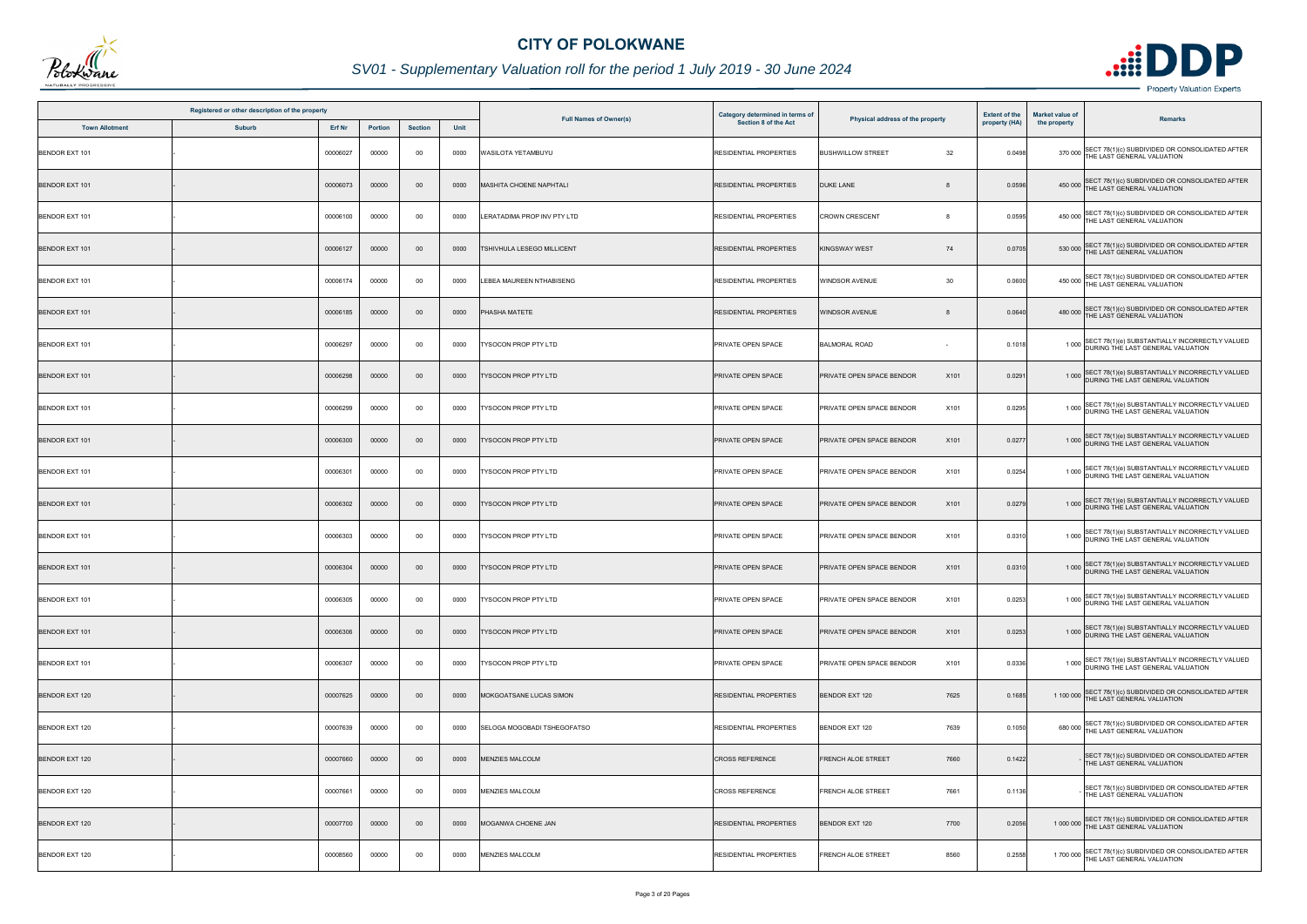

| Registered or other description of the property |        |          |         |                |      | <b>Full Names of Owner(s)</b>    | Category determined in terms of | Physical address of the property     | <b>Extent of the</b> | <b>Market value of</b> | <b>Remarks</b>                                                                         |
|-------------------------------------------------|--------|----------|---------|----------------|------|----------------------------------|---------------------------------|--------------------------------------|----------------------|------------------------|----------------------------------------------------------------------------------------|
| <b>Town Allotment</b>                           | Suburb | Erf Nr   | Portion | <b>Section</b> | Unit |                                  | <b>Section 8 of the Act</b>     |                                      | property (HA)        | the property           |                                                                                        |
| <b>BENDOR EXT 120</b>                           |        | 00026875 | 00000   | $00\,$         | 0000 | DECACEL PTY LTD                  | <b>RESIDENTIAL PROPERTIES</b>   | <b>BENDOR EXT 120</b><br>26875       | 0.446                |                        | 2 900 000 SECT 78(1)(c) SUBDIVIDED OR CONSOLIDATED AFTER<br>THE LAST GENERAL VALUATION |
| DALMADA AGRICULTURAL HOLDINGS                   |        | 00000010 | 00000   | 00             | 0000 | KWENA-MOKONE TRADING CC          | <b>NON PERMITTED</b>            | DALMADA AH<br>10                     | 2.2150               |                        | 1 600 000 SECT 78(1)(g) OF WHICH THE CATEGORY HAS CHANGED                              |
| DALMADA AGRICULTURAL HOLDINGS                   |        | 00000025 | 00000   | 01             | 0000 | MALUMASH ENTERPRISES CC          | <b>NON PERMITTED</b>            | 25<br>DALMADA AH                     | 0.5000               |                        | 1 300 000 SECT 78(1)(g) OF WHICH THE CATEGORY HAS CHANGED                              |
| DALMADA AGRICULTURAL HOLDINGS                   |        | 00000027 | 00000   | 01             | 0000 | OOSTHUIZEN PERSEFONNIE           | <b>NON PERMITTED</b>            | 27<br>DALMADA AH                     | 0.5000               |                        | 780 000 SECT 78(1)(g) OF WHICH THE CATEGORY HAS CHANGED                                |
| DALMADA AGRICULTURAL HOLDINGS                   |        | 00000045 | 00000   | 01             | 0000 | <b>ILADI HEBRONA TUMISHO</b>     | NON PERMITTED                   | DALMADA AH LS<br>45                  | 0.5000               |                        | 650 000 SECT 78(1)(g) OF WHICH THE CATEGORY HAS CHANGED                                |
| DALMADA AGRICULTURAL HOLDINGS                   |        | 00000046 | 00000   | 01             | 0000 | TLADI KGASAGO DIMPHO NGWATO      | <b>NON PERMITTED</b>            | DALMADA AH<br>46                     | 0.5000               |                        | 550 000 SECT 78(1)(g) OF WHICH THE CATEGORY HAS CHANGED                                |
| DALMADA AGRICULTURAL HOLDINGS                   |        | 00000047 | 00000   | $00\,$         | 0000 | KOPANO CATERING SERVICES CC      | <b>NON PERMITTED</b>            | DALMADA AGRICULTURAL HOLDINGS 47     | 2.0215               |                        | 3 000 000 SECT 78(1)(g) OF WHICH THE CATEGORY HAS CHANGED                              |
| DALMADA AGRICULTURAL HOLDINGS                   |        | 00000048 | 00000   | $00\,$         | 0000 | KUTUMELA MASHOKO MAUD            | <b>NON PERMITTED</b>            | 48<br>DALMADA AH                     | 2.021                |                        | 2 300 000 SECT 78(1)(g) OF WHICH THE CATEGORY HAS CHANGED                              |
| DALMADA AGRICULTURAL HOLDINGS                   |        | 00000049 | 00000   | $00\,$         | 0000 | MABOTJA JAMES LESIBA             | NON PERMITTED                   | DALMADA AH<br>49                     | 2.0215               |                        | 1 600 000 SECT 78(1)(g) OF WHICH THE CATEGORY HAS CHANGED                              |
| DALMADA AGRICULTURAL HOLDINGS                   |        | 00000057 | 00000   | 01             | 0000 | VENTER JACOBUS DANIEL            | <b>NON PERMITTED</b>            | DALMADA AGRICULTURAL HOLDINGS<br>57  | 1.0000               |                        | 2 700 000 SECT 78(1)(g) OF WHICH THE CATEGORY HAS CHANGED                              |
| DALMADA AGRICULTURAL HOLDINGS                   |        | 00000068 | 00000   | 01             | 0000 | TERNITY STAR INV 231 CC          | NON PERMITTED                   | DALMADA AH<br>68                     | 1.0000               |                        | 1 600 000 SECT 78(1)(g) OF WHICH THE CATEGORY HAS CHANGED                              |
| DALMADA AGRICULTURAL HOLDINGS                   |        | 00000080 | 00000   | 01             | 0000 | VILJOEN MAGDALENA CHRISTINA      | <b>NON PERMITTED</b>            | DALMADA AGRICULTURAL HOLDINGS 80     | 1.0000               |                        | 1 300 000 SECT 78(1)(g) OF WHICH THE CATEGORY HAS CHANGED                              |
| DALMADA AGRICULTURAL HOLDINGS                   |        | 00000106 | 00000   | $00\,$         | 0000 | ROOYEN PETER ERIC VAN            | <b>NON PERMITTED</b>            | DALMADA AH LS<br>106                 | 2.0215               |                        | 2 800 000 SECT 78(1)(g) OF WHICH THE CATEGORY HAS CHANGED                              |
| DALMADA AGRICULTURAL HOLDINGS                   |        | 00000128 | 00000   | $00\,$         | 0000 | NGAKANE INV CC                   | <b>NON PERMITTED</b>            | 128<br>DALMADA AH                    | 2.0215               |                        | 3 500 000 SECT 78(1)(g) OF WHICH THE CATEGORY HAS CHANGED                              |
| DALMADA AGRICULTURAL HOLDINGS                   |        | 00000129 | 00000   | $00\,$         | 0000 | COURTESY MANAGEMENT PTY LTD      | NON PERMITTED                   | <b>DALMADA AH LS</b><br>129          | 2.2150               |                        | 2 000 000 SECT 78(1)(g) OF WHICH THE CATEGORY HAS CHANGED                              |
| DALMADA AGRICULTURAL HOLDINGS                   |        | 00000136 | 00000   | $00\,$         | 0000 | PURPLE FOUNTAIN PROP 2 PTY LTD   | <b>NON PERMITTED</b>            | 136<br>DALMADA AGRICULTURAL HOLDINGS | 2.0763               |                        | 3 800 000 SECT 78(1)(g) OF WHICH THE CATEGORY HAS CHANGED                              |
| DALMADA AGRICULTURAL HOLDINGS                   |        | 00000138 | 00000   | $00\,$         | 0000 | MARTIN LINDA JANE                | <b>NON PERMITTED</b>            | DALMADA AH<br>138                    | 2.0215               |                        | 2 600 000 SECT 78(1)(g) OF WHICH THE CATEGORY HAS CHANGED                              |
| DALMADA AGRICULTURAL HOLDINGS                   |        | 00000140 | 00000   | 00             | 0000 | WILKINSON IAN                    | <b>NON PERMITTED</b>            | 140<br>DALMADA AH LS                 | 2.0215               |                        | 1 900 000 SECT 78(1)(g) OF WHICH THE CATEGORY HAS CHANGED                              |
| DALMADA AGRICULTURAL HOLDINGS                   |        | 00000141 | 00000   | $00\,$         | 0000 | <b>LESSIS MANDY-SUE DU</b>       | <b>NON PERMITTED</b>            | DALMADA AH LS<br>141                 | 2.0215               |                        | 1 300 000 SECT 78(1)(g) OF WHICH THE CATEGORY HAS CHANGED                              |
| DALMADA AGRICULTURAL HOLDINGS                   |        | 00000144 | 00000   | 00             | 0000 | V M E PROJECT CONSTRUCTION CC    | <b>NON PERMITTED</b>            | DALMADA AH<br>144                    | 2.2150               |                        | 1 500 000 SECT 78(1)(g) OF WHICH THE CATEGORY HAS CHANGED                              |
| DALMADA AGRICULTURAL HOLDINGS                   |        | 00000153 | 00000   | $00\,$         | 0000 | HENNIE JANSEN VAN RENSBURG TRUST | <b>NON PERMITTED</b>            | DALMADA AGRICULTURAL HOLDINGS<br>153 | 2.2150               |                        | 5 500 000 SECT 78(1)(g) OF WHICH THE CATEGORY HAS CHANGED                              |
| DALMADA AGRICULTURAL HOLDINGS                   |        | 00000156 | 00000   | 01             | 0000 | KOCH CHARLES MARTIN CLEMONS      | <b>NON PERMITTED</b>            | DALMADA AH LS<br>156                 | 0.5000               |                        | 340 000 SECT 78(1)(g) OF WHICH THE CATEGORY HAS CHANGED                                |
| DALMADA AGRICULTURAL HOLDINGS                   |        | 00000162 | 00000   | $00\,$         | 0000 | TOIT JOHAN FRANCOIS DU           | NON PERMITTED                   | DALMADA AH<br>162                    | 2.0215               |                        | 2 900 000 SECT 78(1)(g) OF WHICH THE CATEGORY HAS CHANGED                              |

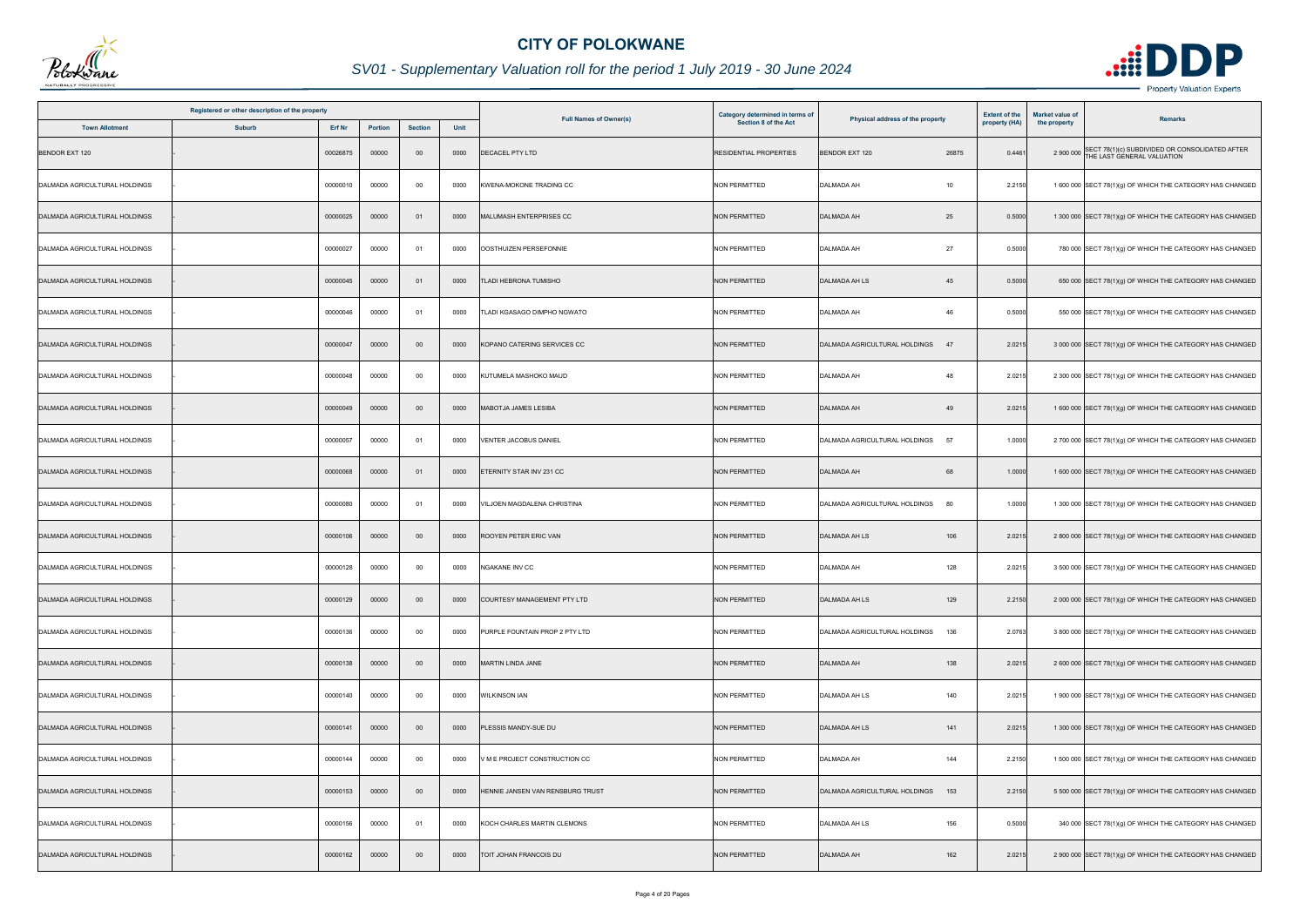

| Registered or other description of the property |                  |         |                |      |                                                 | <b>Category determined in terms of</b> | Physical address of the property            | <b>Extent of the</b> | <b>Market value of</b><br><b>Remarks</b>                                                      |
|-------------------------------------------------|------------------|---------|----------------|------|-------------------------------------------------|----------------------------------------|---------------------------------------------|----------------------|-----------------------------------------------------------------------------------------------|
| <b>Town Allotment</b>                           | Suburb<br>Erf Nr | Portion | <b>Section</b> | Unit | <b>Full Names of Owner(s)</b>                   | <b>Section 8 of the Act</b>            |                                             | property (HA)        | the property                                                                                  |
| ELMADAL AGRICULTURAL HOLDINGS                   | 00000001         | 00000   | 01             | 0000 | ALMEIDA JORGE DUARTE                            | <b>NON PERMITTED</b>                   | ELMADAL AGRICULTURAL HOLDINGS               | 1.0000               | 1 000 000 SECT 78(1)(g) OF WHICH THE CATEGORY HAS CHANGED                                     |
| ELMADAL AGRICULTURAL HOLDINGS                   | 00000013         | 00000   | $00\,$         | 0000 | WPCONCC                                         | <b>NON PERMITTED</b>                   | <b>ELMADAL AH</b><br>13                     | 4.2827               | 1 200 000 SECT 78(1)(g) OF WHICH THE CATEGORY HAS CHANGED                                     |
| ELMADAL AGRICULTURAL HOLDINGS                   | 00000016         | 00000   | 01             | 0000 | BESCON PROPERTY CC                              | <b>NON PERMITTED</b>                   | <b>ELMADAL AH</b><br>16                     | 1.0000               | 860 000 SECT 78(1)(g) OF WHICH THE CATEGORY HAS CHANGED                                       |
| ELMADAL AGRICULTURAL HOLDINGS                   | 00000017         | 00000   | 01             | 0000 | <b>BERTI MILNA</b>                              | <b>NON PERMITTED</b>                   | ELMADAL AGRICULTURAL HOLDINGS<br>17         | 1.0000               | 1 000 000 SECT 78(1)(g) OF WHICH THE CATEGORY HAS CHANGED                                     |
| ELMADAL AGRICULTURAL HOLDINGS                   | 00000021         | 00000   | $00\,$         | 0000 | GRIFFIN JOHANNA CAROLINA MAGHRETA               | <b>NON PERMITTED</b>                   | <b>ELMADAL AH</b><br>21                     | 4.2827               | 900 000 SECT 78(1)(g) OF WHICH THE CATEGORY HAS CHANGED                                       |
| ELMADAL AGRICULTURAL HOLDINGS                   | 00000029         | 00000   | $00\,$         | 0000 | SCHOEMAN MELODIE MARGARETHA                     | <b>NON PERMITTED</b>                   | ELMADAL AGRICULTURAL HOLDINGS<br>29         | 4.2827               | 2 500 000 SECT 78(1)(g) OF WHICH THE CATEGORY HAS CHANGED                                     |
| <b>IVY PARK</b>                                 | 00000006         | 00000   | $00\,$         | 0000 | NADAIR PROP PTY LTD                             | <b>NON PERMITTED</b>                   | 42<br>LANGENHOVEN STREET                    | 0.1739               | 1450 000 SECT 78(1)(e) SUBSTANTIALLY INCORRECTLY VALUED                                       |
| <b>IVY PARK</b>                                 | 00000015         | 00000   | $00\,$         | 0000 | PAKO LEPOLANKA WILLERS LETSOALO MORONGOA ROSINA | <b>NON PERMITTED</b>                   | 24<br><b>LANGENHOVEN STREET</b>             | 0.1324               | 2 500 000 SECT 78(1)(e) SUBSTANTIALLY INCORRECTLY VALUED<br>DURING THE LAST GENERAL VALUATION |
| <b>IVY PARK</b>                                 | 00000127         | 00000   | 00             | 0000 | MASHALA DITUMISHO MASHALA DITHETO               | <b>NON PERMITTED</b>                   | <b>FAGAN STREET</b><br>$\overline{2}$       | 0.1000               | 1 300 000 SECT 78(1)(e) SUBSTANTIALLY INCORRECTLY VALUED<br>DURING THE LAST GENERAL VALUATION |
| <b>IVYDALE AGRICULTURAL HOLDINGS</b>            | 00000053         | 00000   | 01             | 0000 | HENNING JOHANNES GERHARD                        | <b>NON PERMITTED</b>                   | <b>IVYDALE</b><br>53                        | 1.0000               | 1 000 000 SECT 78(1)(g) OF WHICH THE CATEGORY HAS CHANGED                                     |
| <b>IVYDALE AGRICULTURAL HOLDINGS</b>            | 00000054         | 00000   | $00\,$         | 0000 | SCHOEMAN MARGARETHA RENEE                       | <b>NON PERMITTED</b>                   | 54<br><b>IVYDALE</b>                        | 4.2827               | 10 500 000 SECT 78(1)(g) OF WHICH THE CATEGORY HAS CHANGED                                    |
| <b>IVYDALE AGRICULTURAL HOLDINGS</b>            | 00000062         | 00000   | $00\,$         | 0000 | TERKLOOP TRUST                                  | <b>NON PERMITTED</b>                   | 62<br><b>IVYDALE</b>                        | 4.2827               | 4 700 000 SECT 78(1)(g) OF WHICH THE CATEGORY HAS CHANGED                                     |
| IVYDALE AGRICULTURAL HOLDINGS                   | 00000127         | 00000   | $00\,$         | 0000 | <b>BAVA SHAHEEDA</b>                            | <b>NON PERMITTED</b>                   | 127<br><b>HOEWE IVYDALE</b>                 | 2.1394               | 3 900 000 SECT 78(1)(g) OF WHICH THE CATEGORY HAS CHANGED                                     |
| <b>IVYDALE AGRICULTURAL HOLDINGS</b>            | 00000130         | 00000   | $00\,$         | 0000 | SOUTH AFRICAN NATIONAL ROADS AGENCY SOC LTD     | <b>NON PERMITTED</b>                   | IVYDALE AGRICULTURAL HOLDINGS<br>130        | 3.9284               | 3 900 000 SECT 78(1)(g) OF WHICH THE CATEGORY HAS CHANGED                                     |
| <b>IVYDALE AGRICULTURAL HOLDINGS</b>            | 00000132         | 00000   | $00\,$         | 0000 | <b>KHAN JAMILA</b>                              | <b>NON PERMITTED</b>                   | 132<br>HOEWE IVYDALE                        | 2.2800               | 2 300 000 SECT 78(1)(g) OF WHICH THE CATEGORY HAS CHANGED                                     |
| <b>IVYDALE AGRICULTURAL HOLDINGS</b>            | 00000140         | 00000   | 01             | 0000 | <b>TOFO TRUST</b>                               | <b>NON PERMITTED</b>                   | <b>IVYDALE AGRICULTURAL HOLDINGS</b><br>140 | 1.0000               | 1 900 000 SECT 78(1)(g) OF WHICH THE CATEGORY HAS CHANGED                                     |
| <b>IVYDALE AGRICULTURAL HOLDINGS</b>            | 00000147         | 00000   | 00             | 0000 | MEINTJES ELSIE MAGDALENA ELIZABETH              | <b>NON PERMITTED</b>                   | 147<br>HOEWE IVYDALE                        | 4.3617               | 3 200 000 SECT 78(1)(g) OF WHICH THE CATEGORY HAS CHANGED                                     |
| <b>IVYDALE AGRICULTURAL HOLDINGS</b>            | 00000149         | 00000   | $00\,$         | 0000 | HV & LV CUSTOMER SERVICE CC                     | <b>NON PERMITTED</b>                   | 149<br><b>HOEWE IVYDALE</b>                 | 4.3577               | 3 700 000 SECT 78(1)(g) OF WHICH THE CATEGORY HAS CHANGED                                     |
| IVYDALE AGRICULTURAL HOLDINGS                   | 00000151         | 00000   | 00             | 0000 | MEULAN BELEGGINGS PTY LTD                       | <b>NON PERMITTED</b>                   | <b>IVYDALE AGRICULTURAL HOLDINGS</b><br>151 | 4.3617               | 5 500 000 SECT 78(1)(g) OF WHICH THE CATEGORY HAS CHANGED                                     |
| <b>IVYDALE AGRICULTURAL HOLDINGS</b>            | 00000159         | 00000   | $00\,$         | 0000 | UIGI ENTERPRISES CC                             | <b>NON PERMITTED</b>                   | <b>IVYDALE</b><br>159                       | 4.2827               | 3 000 000 SECT 78(1)(g) OF WHICH THE CATEGORY HAS CHANGED                                     |
| IVYDALE AGRICULTURAL HOLDINGS                   | 00000160         | 00000   | 00             | 0000 | KORFF STEPHANUS PETRUS                          | <b>NON PERMITTED</b>                   | 160<br>HOEWE IVYDALE                        | 4.2827               | 3 000 000 SECT 78(1)(g) OF WHICH THE CATEGORY HAS CHANGED                                     |
| <b>IVYDALE AGRICULTURAL HOLDINGS</b>            | 00000172         | 00000   | $00\,$         | 0000 | PESTANA ISIDRO CORNELIO                         | <b>NON PERMITTED</b>                   | <b>IVYDALE</b><br>172                       | 4.2827               | 2 400 000 SECT 78(1)(g) OF WHICH THE CATEGORY HAS CHANGED                                     |
| IVYDALE AGRICULTURAL HOLDINGS                   | 00000173         | 00000   | $00\,$         | 0000 | TUNICA TRADING 142 PTY LTD                      | <b>NON PERMITTED</b>                   | <b>IVYDALE</b><br>173                       | 4.7852               | 3 000 000 SECT 78(1)(g) OF WHICH THE CATEGORY HAS CHANGED                                     |

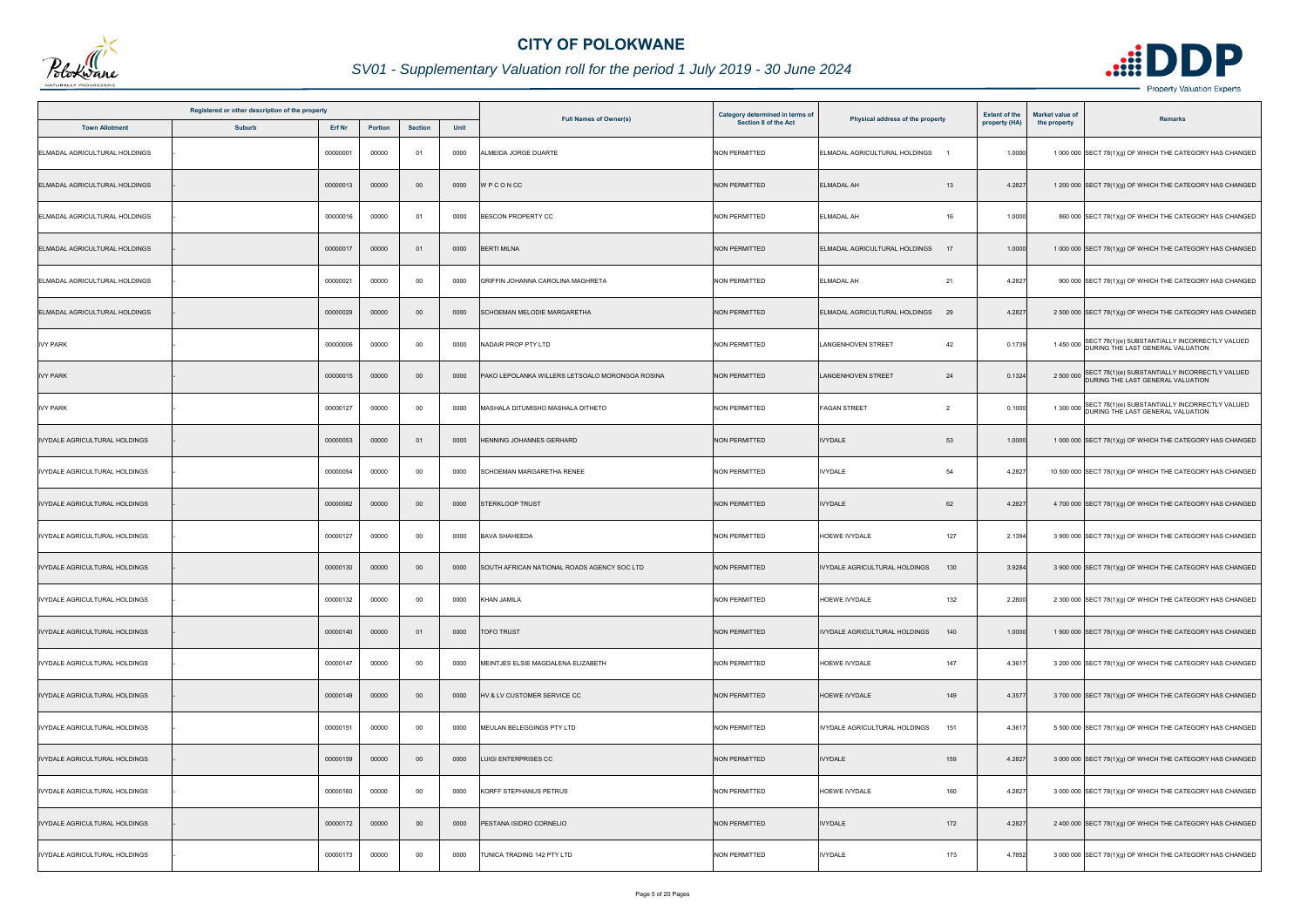

| Registered or other description of the property |                       |          |                |                |      | <b>Full Names of Owner(s)</b>                             | Category determined in terms of | Physical address of the property       | <b>Extent of the</b> | <b>Market value of</b> | Remarks                                                                                                                                        |
|-------------------------------------------------|-----------------------|----------|----------------|----------------|------|-----------------------------------------------------------|---------------------------------|----------------------------------------|----------------------|------------------------|------------------------------------------------------------------------------------------------------------------------------------------------|
| <b>Town Allotment</b>                           | <b>Suburb</b>         | Erf Nr   | <b>Portion</b> | <b>Section</b> | Unit |                                                           | <b>Section 8 of the Act</b>     |                                        | property (HA)        | the property           |                                                                                                                                                |
| KS                                              | RIETKOLK 23 KS        | 00000023 | 00013          | 01             | 0000 | <b>SCHOLTZ SAJIDA</b>                                     | <b>NON PERMITTED</b>            | <b>PTN 13</b><br>RIETKOLK 23 KS        | 50.8281              |                        | 2 000 000 SECT 78(1)(g) OF WHICH THE CATEGORY HAS CHANGED                                                                                      |
| KS                                              | PALMIETFONTEIN 24 KS  | 00000024 | 00033          | 01             | 0000 | <b>GROBLER MARIA</b>                                      | <b>NON PERMITTED</b>            | PALMIETFONTEIN 24 KS<br><b>PTN 33</b>  | 0.5000               |                        | 100 000 SECT 78(1)(g) OF WHICH THE CATEGORY HAS CHANGED                                                                                        |
| <b>LS</b>                                       | DOORNBULT 624 LS      | 00000624 | 00025          | 01             | 0000 | VAN NIEKERK FAMILY TRUST                                  | <b>NON PERMITTED</b>            | <b>PTN 25</b><br>DOORNBULT 624 LS      | 1.0000               |                        | 880 000 SECT 78(1)(g) OF WHICH THE CATEGORY HAS CHANGED                                                                                        |
| <b>LS</b>                                       | DOORNBULT 624 LS      | 00000624 | 00039          | 01             | 0000 | ALBERTS FAMILIE TRUST                                     | <b>NON PERMITTED</b>            | DOORNBULT 624 LS<br><b>PTN 39</b>      | 4.0000               |                        | 2 200 000 SECT 78(1)(g) OF WHICH THE CATEGORY HAS CHANGED                                                                                      |
| <b>LS</b>                                       | DOORNBULT 624 LS      | 00000624 | 00049          | 01             | 0000 | STREICHER JOHANNES JACOBUS                                | NON PERMITTED                   | <b>PTN 49</b><br>DOORNBULT 624 LS      | 1.0000               |                        | 850 000 SECT 78(1)(g) OF WHICH THE CATEGORY HAS CHANGED                                                                                        |
| LS                                              | DOORNKRAAL 680 LS     | 00000680 | 00053          | 01             | 0000 | PHIDEL TRUST                                              | <b>NON PERMITTED</b>            | DOORNKRAAL 680 LS<br><b>PTN 53</b>     | 3.0000               |                        | 3 000 000 SECT 78(1)(g) OF WHICH THE CATEGORY HAS CHANGED                                                                                      |
| LS.                                             | DOORNKRAAL 680 LS     | 00000680 | 00054          | 01             | 0000 | PLOT 54 DOORNKRAAL CC                                     | <b>NON PERMITTED</b>            | <b>PTN 54</b><br>DOORNKRAAL 680 LS     | 0.6000               |                        | 6 700 000 SECT 78(1)(g) OF WHICH THE CATEGORY HAS CHANGED                                                                                      |
| LS                                              | DOORNKRAAL 680 LS     | 00000680 | 00055          | 01             | 0000 | <b>GIEL JANSEN TRUST</b>                                  | <b>NON PERMITTED</b>            | DOORNKRAAL 680 LS<br><b>PTN 55</b>     | 0.3000               |                        | 530 000 SECT 78(1)(g) OF WHICH THE CATEGORY HAS CHANGED                                                                                        |
| <b>LS</b>                                       | PALM 681 LS           | 00000681 | 00006          | 01             | 0000 | SPRING GREEN TRADING 310 CC                               | <b>NON PERMITTED</b>            | PALM 681LS<br>PTN 6                    | 2.0000               |                        | 7 400 000 SECT 78(1)(g) OF WHICH THE CATEGORY HAS CHANGED                                                                                      |
| <b>LS</b>                                       | PALM 681 LS           | 00000681 | 00026          | 01             | 0000 | STRYDOM GESINA CATARINA HELENA                            | <b>NON PERMITTED</b>            | <b>PALM 681 LS</b><br><b>PTN 26</b>    | 2.0000               |                        | 1 200 000 SECT 78(1)(g) OF WHICH THE CATEGORY HAS CHANGED                                                                                      |
| <b>LS</b>                                       | PALM 681 LS           | 00000681 | 00027          | 01             | 0000 | PREMIER ATTRACTION PROP 28 CC                             | <b>NON PERMITTED</b>            | <b>PALM 681 LS</b><br><b>PTN 27</b>    | 1.0000               |                        | 850 000 SECT 78(1)(g) OF WHICH THE CATEGORY HAS CHANGED                                                                                        |
| LS                                              | PALMIETFONTEIN 684 LS | 00000684 | 00032          | 01             | 0000 | COUSINS CHRISTINA CATHARINA                               | NON PERMITTED                   | <b>PTN 32</b><br>PALMIETFONTEIN 684 LS | 0.5000               |                        | 370 000 SECT 78(1)(g) OF WHICH THE CATEGORY HAS CHANGED                                                                                        |
| <b>LS</b>                                       | PALMIETFONTEIN 684 LS | 00000684 | 00035          | 01             | 0000 | WILLE ROUX FAMILIE TRUST                                  | <b>NON PERMITTED</b>            | PALMIETFONTEIN 684 LS<br><b>PTN 35</b> | 1.0000               |                        | 1 500 000 SECT 78(1)(g) OF WHICH THE CATEGORY HAS CHANGED                                                                                      |
| LS                                              | PALMIETFONTEIN 684 LS | 00000684 | 00051          | 01             | 0000 | SERFONTEIN FAMILIE TRUST                                  | <b>NON PERMITTED</b>            | <b>PTN 51</b><br>PALMIETFONTEIN 684 LS | 1.0000               |                        | 880 000 SECT 78(1)(g) OF WHICH THE CATEGORY HAS CHANGED                                                                                        |
| <b>LS</b>                                       | KOPPIEFONTEIN 686 LS  | 00000686 | 00028          | $00\,$         | 0000 | MAJANA BUSDIENS CC                                        | <b>NON PERMITTED</b>            | KOPPIEFONTEIN 686 LS<br><b>PTN 28</b>  | 8.5653               |                        | 9 700 000 SECT 78(1)(g) OF WHICH THE CATEGORY HAS CHANGED                                                                                      |
| <b>LS</b>                                       | STERKLOOP 688 LS      | 00000688 | 00466          | $00\,$         | 0000 | GROUNDBASE PROFESSIONAL LAND DEVELOPMENT SERVICES PTY LTD | AGRICULTURAL PROPERTIES         | STERKLOOP 688 LS<br><b>PTN 466</b>     | 12.4825              |                        | SOUTHERN GATEWAY EXT 005 TOWNSHIP OWNER<br>19 700 000 VALUATION / SECT 78(1)(c) SUBDIVIDED OR<br>CONSOLIDATED AFTER THE LAST GENERAL VALUATION |
| <b>LS</b>                                       | PALMIET 910 LS        | 00000910 | 00000          | 01             | 0000 | FRANCO BULK TRANSPORT CC                                  | <b>NON PERMITTED</b>            | PALMIET 910LS<br>PTN 0                 | 3.0000               |                        | 5 600 000 SECT 78(1)(g) OF WHICH THE CATEGORY HAS CHANGED                                                                                      |
| <b>LS</b>                                       | TWEEFONTEIN 915 LS    | 00000915 | 00029          | 01             | 0000 | BENNIE BRONKHORST TRUST                                   | <b>NON PERMITTED</b>            | <b>PTN 29</b><br>TWEEFONTEIN 915 LS    | 0.5000               |                        | 1 000 000 SECT 78(1)(g) OF WHICH THE CATEGORY HAS CHANGED                                                                                      |
| <b>LS</b>                                       | TWEEFONTEIN 915 LS    | 00000915 | 00431          | $00\,$         | 0000 | TYSOCON PROP PTY LTD                                      | AGRICULTURAL PROPERTIES         | <b>PTN 431</b><br>TWEEFONTEIN 915 LS   | 17.7802              |                        | BENDOR EXT 101 TOWNSHIP OWNER VALUATION / SECT<br>28 100 000 78(1)(c) SUBDIVIDED OR CONSOLIDATED AFTER THE<br>LAST GENERAL VALUATION           |
| <b>LS</b>                                       | SYFERKUIL 921 LS      | 00000921 | 00021          | 01             | 0000 | REPUBLIC OF SOUTH AFRICA                                  | <b>NON PERMITTED</b>            | SYFERKUIL 921 LS<br><b>PTN 21</b>      | 2.0000               |                        | 3 000 000 TAU BUILDING SUPPLIES / SECT 78(1)(g) OF WHICH THE<br>CATEGORY HAS CHANGED                                                           |
| <b>LS</b>                                       | MYNGENOEGEN 1000 LS   | 00001000 | 00022          | $00\,$         | 0000 | RAMASELA M R CONSTRUCTION CC                              | <b>NON PERMITTED</b>            | <b>PTN 22</b><br>MYNGENOEGEN 1000 LS   | 8.4852               |                        | 2 100 000 SECT 78(1)(g) OF WHICH THE CATEGORY HAS CHANGED                                                                                      |
| <b>LS</b>                                       | MYNGENOEGEN 1000 LS   | 00001000 | 00028          | $00\,$         | 0000 | NTJE BUSINESS ENTERPRISE & CONSTRUCTION CC                | <b>NON PERMITTED</b>            | <b>PTN 28</b><br>MYNGENOEGEN 1000 LS   | 2.2450               |                        | 1 400 000 SECT 78(1)(g) OF WHICH THE CATEGORY HAS CHANGED                                                                                      |
| <b>LS</b>                                       | MYNGENOEGEN 1000 LS   | 00001000 | 00044          | $00\,$         | 0000 | RABE BOUERS PTY LTD                                       | NON PERMITTED                   | MYNGENOEGEN 1000 LS<br><b>PTN 44</b>   | 9.6272               |                        | 2 300 000 SECT 78(1)(g) OF WHICH THE CATEGORY HAS CHANGED                                                                                      |

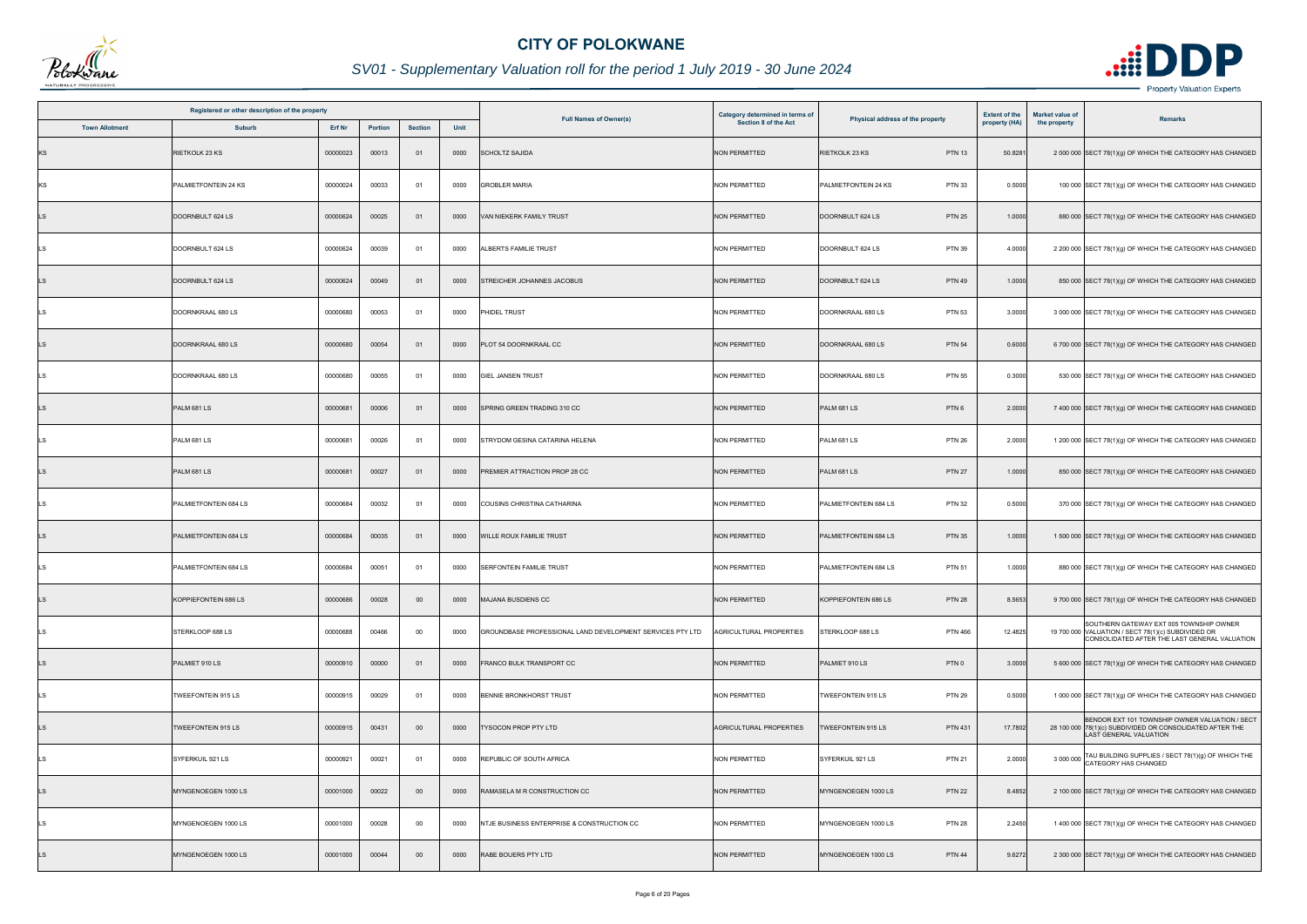

|                         | Registered or other description of the property |          |                |                |      | <b>Full Names of Owner(s)</b>                                                                                         | Category determined in terms of | Physical address of the property     | <b>Extent of the</b> | Market value of | <b>Remarks</b>                                                                                                      |
|-------------------------|-------------------------------------------------|----------|----------------|----------------|------|-----------------------------------------------------------------------------------------------------------------------|---------------------------------|--------------------------------------|----------------------|-----------------|---------------------------------------------------------------------------------------------------------------------|
| <b>Town Allotment</b>   | <b>Suburb</b>                                   | Erf Nr   | <b>Portion</b> | <b>Section</b> | Unit |                                                                                                                       | Section 8 of the Act            |                                      | property (HA)        | the property    |                                                                                                                     |
| LS                      | MYNGENOEGEN 1048 LS                             | 00001048 | 00037          | 00             | 0000 | BALOYI KHAWURISA LIZZY                                                                                                | <b>NON PERMITTED</b>            | <b>PTN 37</b><br>MYNGENOEGEN 1048 LS | 8.5653               |                 | 3 500 000 SECT 78(1)(g) OF WHICH THE CATEGORY HAS CHANGED                                                           |
| <b>LS</b>               | MYNGENOEGEN 1048 LS                             | 00001048 | 00044          | 02             | 0000 | MALONEY MICHAEL JOHN                                                                                                  | <b>NON PERMITTED</b>            | <b>PTN 44</b><br>MYNGENOEGEN 1048 LS | 1.0000               |                 | 550 000 SECT 78(1)(g) OF WHICH THE CATEGORY HAS CHANGED                                                             |
| LS                      | MYNGENOEGEN 1048 LS                             | 00001048 | 00060          | 01             | 0000 | <b>MACKIE SIMONE</b>                                                                                                  | <b>NON PERMITTED</b>            | <b>PTN 60</b><br>MYNGENOEGEN 1048 LS | 1.0000               |                 | 2 800 000 SECT 78(1)(g) OF WHICH THE CATEGORY HAS CHANGED                                                           |
| <b>LS</b>               | MYNGENOEGEN 1048 LS                             | 00001048 | 00062          | 01             | 0000 | <b>BRITS PETRUS HENDRIK</b>                                                                                           | <b>NON PERMITTED</b>            | MYNGENOEGEN 1048 LS<br><b>PTN 62</b> | 1.0000               |                 | 3 700 000 SECT 78(1)(g) OF WHICH THE CATEGORY HAS CHANGED                                                           |
| LS                      | MYNGENOEGEN 1048 LS                             | 00001048 | 00064          | 01             | 0000 | SEKALELI LESTRINA MEDE                                                                                                | <b>NON PERMITTED</b>            | <b>PTN 64</b><br>MYNGENOEGEN 1048 LS | 4.5653               |                 | 11 700 000 SECT 78(1)(g) OF WHICH THE CATEGORY HAS CHANGED                                                          |
| <b>LS</b>               | MYNGENOEGEN 1048 LS                             | 00001048 | 00069          | 01             | 0000 | <b>(OEKEMOER ALBERTUS FRANCOIS</b>                                                                                    | <b>NON PERMITTED</b>            | MYNGENOEGEN 1048 LS<br><b>PTN 69</b> | 1.0000               |                 | 480 000 SECT 78(1)(g) OF WHICH THE CATEGORY HAS CHANGED                                                             |
| LS                      | MYNGENOEGEN 1048 LS                             | 00001048 | 00077          | $00\,$         | 0000 | SIMANGO MAJIKA FRANCINA                                                                                               | <b>NON PERMITTED</b>            | <b>PTN 77</b><br>MYNGENOEGEN 1048 LS | 1.9996               |                 | 400 000 SECT 78(1)(g) OF WHICH THE CATEGORY HAS CHANGED                                                             |
| <b>LS</b>               | MYNGENOEGEN 1048 LS                             | 00001048 | 00084          | 01             | 0000 | FAC VENTER TESTAMENTARY TRUST                                                                                         | <b>NON PERMITTED</b>            | <b>PTN 84</b><br>MYNGENOEGEN 1048 LS | 1.0000               |                 | 1 080 000 SECT 78(1)(g) OF WHICH THE CATEGORY HAS CHANGED                                                           |
| LS                      | PALMIETFONTEIN 1049 LS                          | 00001049 | 00008          | $00\,$         | 0000 | PISTORIUS CHRISTIAAN CORNELIUS                                                                                        | <b>AGRICULTURAL PROPERTIES</b>  | PTN 8<br>PALMIETFONTEIN 1049 LS      | 8.6599               |                 | 950 000 SECT 78(1)(e) SUBSTANTIALLY INCORRECTLY VALUED<br>DURING THE LAST GENERAL VALUATION                         |
| <b>LS</b>               | JANSENPARK 1136 LS                              | 00001136 | 00025          | 01             | 0000 | MOJAPELO SEPENA                                                                                                       | <b>NON PERMITTED</b>            | <b>PTN 25</b><br>JANSENPARK 1136 LS  | 1.0000               |                 | 460 000 SECT 78(1)(g) OF WHICH THE CATEGORY HAS CHANGED                                                             |
| MANKWENG UNIT G         |                                                 | 00000763 | 00000          | 00             | 0000 | SHAIN J & M S                                                                                                         | NON PERMITTED                   | MANKWENG-G<br>763                    | 0.2455               |                 | 230 000 SECT 78(1)(e) SUBSTANTIALLY INCORRECTLY VALUED<br>DURING THE LAST GENERAL VALUATION                         |
| MANKWENG UNIT G EXT 001 |                                                 | 00001333 | 00000          | 00             | 0000 | V SEANEGO                                                                                                             | <b>NON PERMITTED</b>            | MANKWENG-G<br>1333                   | 0.041                |                 | 210 000 SECT 78(1)(e) SUBSTANTIALLY INCORRECTLY VALUED<br>DURING THE LAST GENERAL VALUATION                         |
| MANKWENG-A              |                                                 | 00000041 | 00000          | 00             | 0000 | A & F INV PTY LTD                                                                                                     | <b>NON PERMITTED</b>            | MANKWENG-A<br>41                     | 0.2007               |                 | 3 400 000 SECT 78(1)(e) SUBSTANTIALLY INCORRECTLY VALUED<br>DURING THE LAST GENERAL VALUATION                       |
| <b>MANKWENG-A</b>       |                                                 | 00000559 | 00000          | 00             | 0000 | JOUBERT JACOBUS MARTHINUS                                                                                             | <b>NON PERMITTED</b>            | 559<br><b>MANKWENG-A</b>             | 0.0928               |                 | 480 000 SECT 78(1)(e) SUBSTANTIALLY INCORRECTLY VALUED<br>DURING THE LAST GENERAL VALUATION                         |
| MANKWENG-A              |                                                 | 00000747 | 00000          | 00             | 0000 | ZELPY 1775 PTY LTD SHOPRITE CHECKERS PTY LTD                                                                          | NON PERMITTED                   | 747<br>MANKWENG-A                    | 1.2213               |                 | SECT 78(1)(e) SUBSTANTIALLY INCORRECTLY VALUED<br>38 800 000 DURING THE LAST GENERAL VALUATION                      |
| <b>MANKWENG-A</b>       |                                                 | 00000803 | 00000          | $00\,$         | 0000 | UNKNOWN                                                                                                               | NON PERMITTED                   | 803<br>MANKWENG-A                    | 1.1582               |                 | LODGE AND HOUSES / SECT 78(1)(e) SUBSTANTIALLY<br>5 000 000 INCORRECTLY VALUED DURING THE LAST GENERAL<br>VALUATION |
| <b>MANKWENG-B</b>       |                                                 | 00000126 | 00000          | 00             | 0000 | <b>LESEDI PRESCHOOL</b>                                                                                               | <b>NON PERMITTED</b>            | MANKWENG-B<br>126                    | 1.9741               |                 | 2 200 000 SECT 78(1)(e) SUBSTANTIALLY INCORRECTLY VALUED<br>DURING THE LAST GENERAL VALUATION                       |
| <b>MANKWENG-B</b>       |                                                 | 00000638 | 00000          | $00\,$         | 0000 | NATTY TJIANE MOKABA FAMILY TRUST                                                                                      | <b>NON PERMITTED</b>            | MANKWENG-B<br>638                    | 0.0558               |                 | 560 000 SECT 78(1)(e) SUBSTANTIALLY INCORRECTLY VALUED<br>DURING THE LAST GENERAL VALUATION                         |
| <b>PENINAPARK</b>       |                                                 | 00000013 | 00000          | $00\,$         | 0000 | NGOEPE THABO HOSEA NGOEPE MAPULA GETRUDE                                                                              | NON PERMITTED                   | PAFURI AVENUE<br>28                  | 0.1038               |                 | 1 200 000 SECT 78(1)(g) OF WHICH THE CATEGORY HAS CHANGED                                                           |
| <b>PENINAPARK</b>       |                                                 | 00000098 | 00000          | $00\,$         | 0000 | NECKER JAN DANIEL DE NECKER CATHARINA CHRISTINA ELIZABETH DE                                                          | <b>NON PERMITTED</b>            | PAFURI AVENUE<br>47                  | 0.1404               |                 | 1 700 000 SECT 78(1)(g) OF WHICH THE CATEGORY HAS CHANGED                                                           |
| PENINAPARK              |                                                 | 00000290 | 00000          | 00             | 0000 | SEKGOKA MOHUBEDU LETTIE SEKGOKA MOTETEMEDI ELECK                                                                      | NON PERMITTED                   | 54<br><b>LIMPOPO AVENUE</b>          | 0.1090               |                 | 1 300 000 SECT 78(1)(g) OF WHICH THE CATEGORY HAS CHANGED                                                           |
| <b>PIETERSBURG</b>      |                                                 | 00000096 | 00000          | $00\,$         | 0000 | PROVINCIAL GOVERNMENT OF THE LIMPOPO PROVINCE DEPARTMENT OF<br>HEALTH & SOC DEVELOPMENT PROVINCIAL GOVERNMENT LIMPOPO | <b>NON PERMITTED</b>            | <b>RABE STREET</b><br>12             | 0.1427               |                 | 2 200 000 SECT 78(1)(g) OF WHICH THE CATEGORY HAS CHANGED                                                           |
| PIETERSBURG             |                                                 | 00000099 | 00001          | 00             | 0000 | MTHOMBENI BUILDING CONSTRUCTION & SERVICES CC                                                                         | NON PERMITTED                   | <b>BOK STREET</b><br>32A             | 0.0714               |                 | 1 300 000 SECT 78(1)(g) OF WHICH THE CATEGORY HAS CHANGED                                                           |

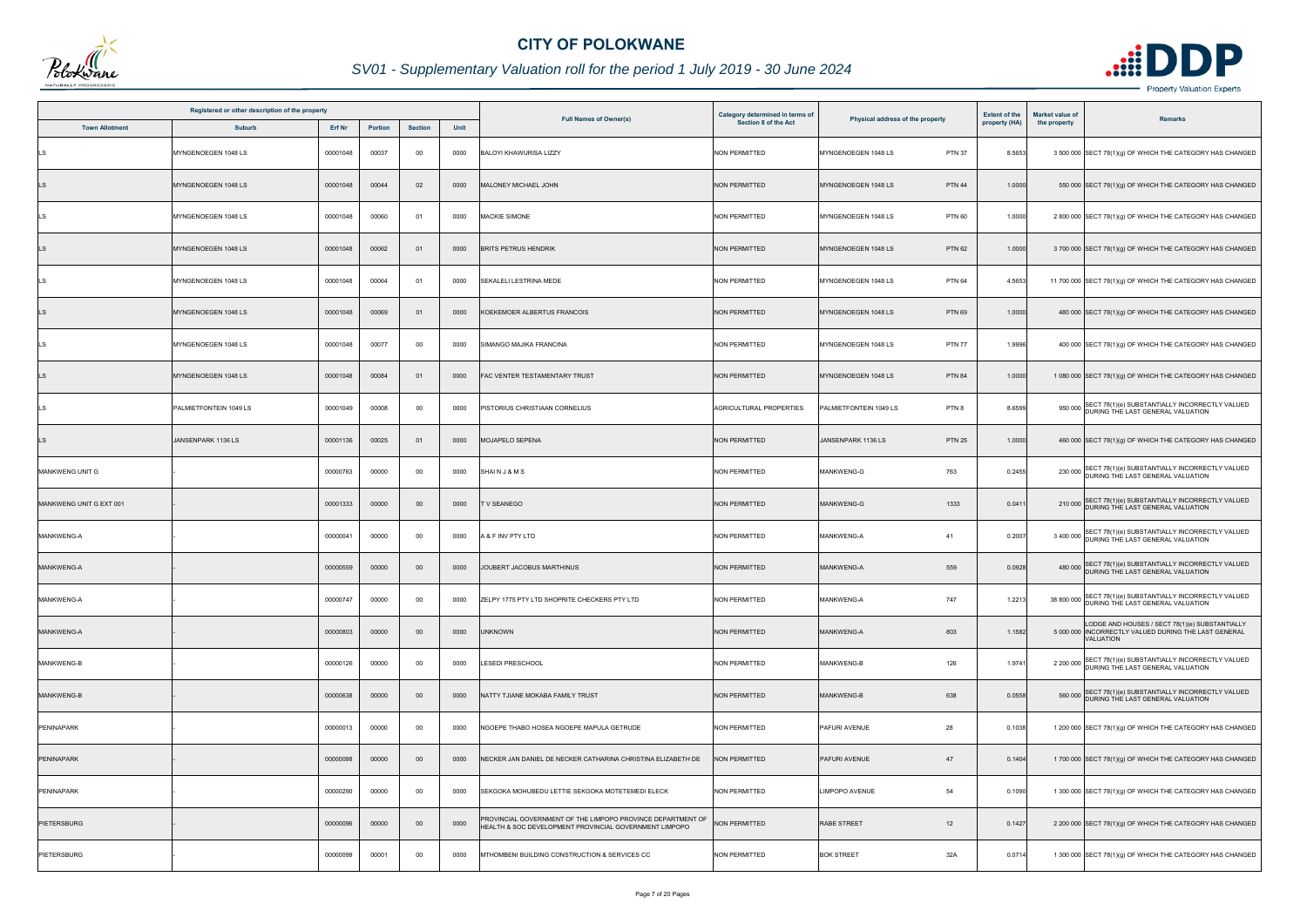

| Registered or other description of the property<br>Erf Nr<br><b>Town Allotment</b><br><b>Suburb</b><br><b>Portion</b><br><b>Section</b> |  |          | <b>Full Names of Owner(s)</b> | <b>Category determined in terms of</b> | Physical address of the property | <b>Extent of the</b>                                 | <b>Market value of</b> | <b>Remarks</b>                             |               |              |                                                           |
|-----------------------------------------------------------------------------------------------------------------------------------------|--|----------|-------------------------------|----------------------------------------|----------------------------------|------------------------------------------------------|------------------------|--------------------------------------------|---------------|--------------|-----------------------------------------------------------|
|                                                                                                                                         |  |          |                               |                                        | Unit                             |                                                      | Section 8 of the Act   |                                            | property (HA) | the property |                                                           |
| <b>PIETERSBURG</b>                                                                                                                      |  | 00000100 | 00000                         | $00\,$                                 | 0000                             | AFRICAN NATIONAL CONGRESS NORTHERN PROVINCE          | <b>NON PERMITTED</b>   | 29A<br>PRESIDENT KRUGER STREET             | 0.0713        |              | 980 000 SECT 78(1)(g) OF WHICH THE CATEGORY HAS CHANGED   |
| PIETERSBURG                                                                                                                             |  | 00000101 | 00000                         | $00\,$                                 | 0000                             | IZAK VAN DER WALT TRUST                              | <b>NON PERMITTED</b>   | 27A<br>PRESIDENT KRUGER STREET             | 0.0713        |              | 840 000 SECT 78(1)(g) OF WHICH THE CATEGORY HAS CHANGED   |
| <b>PIETERSBURG</b>                                                                                                                      |  | 00000102 | 00000                         | $00\,$                                 | 0000                             | APHANE KHULULIWE BEAUTY APHANE NKGODI STEPHEN        | <b>NON PERMITTED</b>   | <b>BOK STREET</b><br>26A                   | 0.0713        |              | 890 000 SECT 78(1)(g) OF WHICH THE CATEGORY HAS CHANGED   |
| PIETERSBURG                                                                                                                             |  | 00000103 | 00000                         | $00\,$                                 | 0000                             | MACHANZI LEONARD                                     | <b>NON PERMITTED</b>   | <b>BODENSTEIN STREET</b><br>$\overline{7}$ | 0.0713        |              | 1 100 000 SECT 78(1)(g) OF WHICH THE CATEGORY HAS CHANGED |
| <b>PIETERSBURG</b>                                                                                                                      |  | 00000110 | 00000                         | $00\,$                                 | 0000                             | COUNCIL FOR GEOSCIENCE                               | <b>NON PERMITTED</b>   | 21<br><b>SCHOEMAN STREET</b>               | 0.2855        |              | 3 500 000 SECT 78(1)(g) OF WHICH THE CATEGORY HAS CHANGED |
| PIETERSBURG                                                                                                                             |  | 00000113 | 00002                         | $00\,$                                 | 0000                             | MAHLASE CAIPHUS KGAO                                 | <b>NON PERMITTED</b>   | <b>LANDDROS MARE STREET</b><br>16          | 0.0714        |              | 2 000 000 SECT 78(1)(g) OF WHICH THE CATEGORY HAS CHANGED |
| PIETERSBURG                                                                                                                             |  | 00000131 | 00000                         | $00\,$                                 | 0000                             | ASHFAM INV CC                                        | <b>NON PERMITTED</b>   | <b>GENERAL JOUBERT STREET</b><br>15        | 0.0714        |              | 1 700 000 SECT 78(1)(g) OF WHICH THE CATEGORY HAS CHANGED |
| <b>PIETERSBURG</b>                                                                                                                      |  | 00000131 | 00001                         | $00\,$                                 | 0000                             | MALATJI BOKANKATLA JOSEPH                            | NON PERMITTED          | <b>KERK STREET</b><br>16                   | 0.0714        |              | 1 600 000 SECT 78(1)(g) OF WHICH THE CATEGORY HAS CHANGED |
| <b>PIETERSBURG</b>                                                                                                                      |  | 00000131 | 00002                         | $00\,$                                 | 0000                             | T2TECH CONSULTING ENGINEERS CC                       | <b>NON PERMITTED</b>   | 16A<br><b>KERK STREET</b>                  | 0.0714        |              | 1 800 000 SECT 78(1)(g) OF WHICH THE CATEGORY HAS CHANGED |
| PIETERSBURG                                                                                                                             |  | 00000131 | 00003                         | $00\,$                                 | 0000                             | KGOMO MABOGOSHI IVY KGOMO NARE FRANS                 | <b>NON PERMITTED</b>   | 15A<br>GENERAL JOUBERT STREET              | 0.0714        |              | 1 400 000 SECT 78(1)(g) OF WHICH THE CATEGORY HAS CHANGED |
| <b>PIETERSBURG</b>                                                                                                                      |  | 00000132 | 00001                         | $00\,$                                 | 0000                             | OLIVIER MAGRIETHA JOHANNA ISABELLA                   | <b>NON PERMITTED</b>   | <b>KERK STREET</b><br>14                   | 0.0714        |              | 1 600 000 SECT 78(1)(g) OF WHICH THE CATEGORY HAS CHANGED |
| PIETERSBURG                                                                                                                             |  | 00000133 | 00002                         | $00\,$                                 | 0000                             | THELEDI RAESIBE MARIA THELEDI RAPULE MESHACK         | <b>NON PERMITTED</b>   | 23<br><b>KERK STREET</b>                   | 0.0714        |              | 800 000 SECT 78(1)(g) OF WHICH THE CATEGORY HAS CHANGED   |
| PIETERSBURG                                                                                                                             |  | 00000134 | 00000                         | $00\,$                                 | 0000                             | MAHLATJI FAMILY TRUST                                | <b>NON PERMITTED</b>   | <b>KERK STREET</b><br>21                   | 0.0714        |              | 1 600 000 SECT 78(1)(g) OF WHICH THE CATEGORY HAS CHANGED |
| PIETERSBURG                                                                                                                             |  | 00000134 | 00001                         | $00\,$                                 | 0000                             | CRUST BUSINESS ENTERPRISE 49 CC                      | <b>NON PERMITTED</b>   | <b>KERK STREET</b><br>21A                  | 0.0714        |              | 1 600 000 SECT 78(1)(g) OF WHICH THE CATEGORY HAS CHANGED |
| PIETERSBURG                                                                                                                             |  | 00000135 | 00001                         | $00\,$                                 | 0000                             | PHAKULA KHENSANI RODGERS PHAKULA TILASI ONICA        | NON PERMITTED          | PRESIDENT KRUGER STREET<br>20              | 0.0714        |              | 1 100 000 SECT 78(1)(g) OF WHICH THE CATEGORY HAS CHANGED |
| PIETERSBURG                                                                                                                             |  | 00000135 | 00002                         | 00                                     | 0000                             | WIP INV FORTY PTY LTD                                | <b>NON PERMITTED</b>   | 20A<br>PRESIDENT KRUGER STREET             | 0.0714        |              | 2 300 000 SECT 78(1)(g) OF WHICH THE CATEGORY HAS CHANGED |
| <b>PIETERSBURG</b>                                                                                                                      |  | 00000137 | 00002                         | $00\,$                                 | 0000                             | MASHILOANE MAESELA ISHMAEL                           | <b>NON PERMITTED</b>   | PRESIDENT KRUGER STREET<br>16              | 0.0714        |              | 1 100 000 SECT 78(1)(g) OF WHICH THE CATEGORY HAS CHANGED |
| <b>PIETERSBURG</b>                                                                                                                      |  | 00000138 | 00001                         | $00\,$                                 | 0000                             | SOUTH AFRICAN DEMOCRATIC TEACHER'S UNION             | <b>NON PERMITTED</b>   | PRESIDENT KRUGER STREET<br>14A             | 0.0714        |              | 1 200 000 SECT 78(1)(g) OF WHICH THE CATEGORY HAS CHANGED |
| PIETERSBURG                                                                                                                             |  | 00000141 | 00003                         | $00\,$                                 | 0000                             | TEMO TLOU FRANCE                                     | <b>NON PERMITTED</b>   | PRESIDENT KRUGER STREET<br>19              | 0.0714        |              | 1 200 000 SECT 78(1)(g) OF WHICH THE CATEGORY HAS CHANGED |
| PIETERSBURG                                                                                                                             |  | 00000142 | 00001                         | 00                                     | 0000                             | <b>ZEE TRUST</b>                                     | <b>NON PERMITTED</b>   | <b>BOK STREET</b><br>18A                   | 0.0714        |              | 1 100 000 SECT 78(1)(g) OF WHICH THE CATEGORY HAS CHANGED |
| PIETERSBURG                                                                                                                             |  | 00000178 | 00003                         | $00\,$                                 | 0000                             | HESTER WALGENBACH FAMILY TRUST                       | <b>NON PERMITTED</b>   | 78A<br>PRESIDENT KRUGER STREET             | 0.0714        |              | 2 100 000 SECT 78(1)(g) OF WHICH THE CATEGORY HAS CHANGED |
| PIETERSBURG                                                                                                                             |  | 00000181 | 00000                         | 00                                     | 0000                             | RENAISSANCE PROP CC                                  | <b>NON PERMITTED</b>   | <b>DEVENISH STREET</b><br>9                | 0.1213        |              | 7 200 000 SECT 78(1)(g) OF WHICH THE CATEGORY HAS CHANGED |
| PIETERSBURG                                                                                                                             |  | 00000182 | 00003                         | $00\,$                                 | 0000                             | IN TOUCH COMMUNITY DEVELOPMENT & PROJECT MANAGERS CC | NON PERMITTED          | PRESIDENT KRUGER STREET<br>81A             | 0.0714        |              | 1 500 000 SECT 78(1)(g) OF WHICH THE CATEGORY HAS CHANGED |

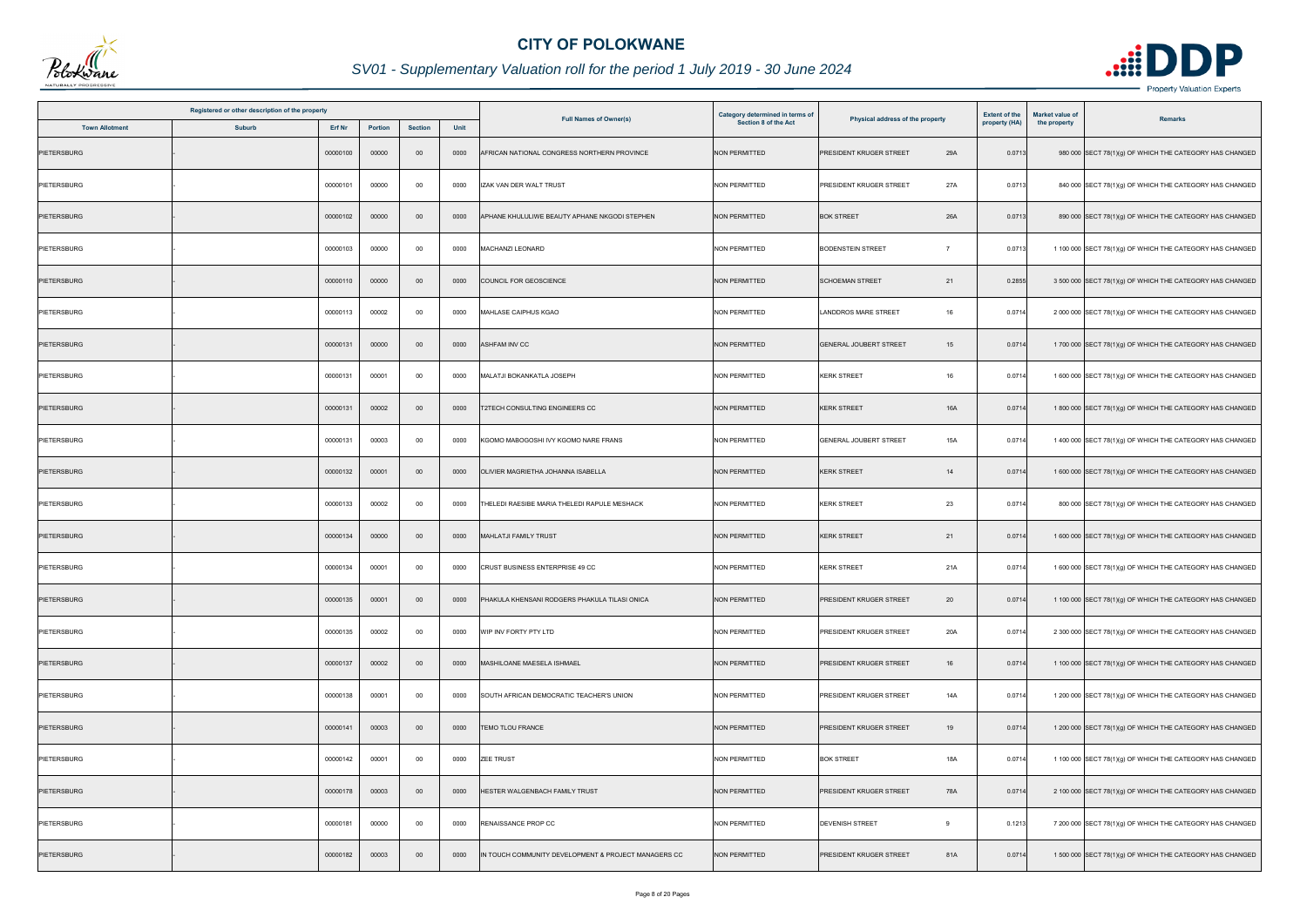

|                       | Registered or other description of the property |          |         |                |      | <b>Full Names of Owner(s)</b>                        | <b>Category determined in terms of</b> | Physical address of the property | <b>Extent of the</b> | <b>Market value of</b> | <b>Remarks</b>                                            |
|-----------------------|-------------------------------------------------|----------|---------|----------------|------|------------------------------------------------------|----------------------------------------|----------------------------------|----------------------|------------------------|-----------------------------------------------------------|
| <b>Town Allotment</b> | <b>Suburb</b>                                   | Erf Nr   | Portion | <b>Section</b> | Unit |                                                      | Section 8 of the Act                   |                                  | property (HA)        | the property           |                                                           |
| <b>PIETERSBURG</b>    |                                                 | 00000219 | 00004   | $00\,$         | 0000 | OMTAY PROP HOLDING TRUST                             | <b>NON PERMITTED</b>                   | PRESIDENT KRUGER STREET<br>68    | 0.0714               |                        | 1 500 000 SECT 78(1)(g) OF WHICH THE CATEGORY HAS CHANGED |
| <b>PIETERSBURG</b>    |                                                 | 00000221 | 00004   | $00\,$         | 0000 | OMTAY PROP HOLDING TRUST                             | <b>NON PERMITTED</b>                   | 64<br>PRESIDENT KRUGER STREET    | 0.1428               |                        | 2 300 000 SECT 78(1)(g) OF WHICH THE CATEGORY HAS CHANGED |
| PIETERSBURG           |                                                 | 00000231 | 00001   | $00\,$         | 0000 | DANDY INV CC                                         | <b>NON PERMITTED</b>                   | 68A<br><b>DAHL STREET</b>        | 0.0714               |                        | 1 100 000 SECT 78(1)(g) OF WHICH THE CATEGORY HAS CHANGED |
| PIETERSBURG           |                                                 | 00000306 | 00000   | $00\,$         | 0000 | MALATJI MABITLENG PHINEAS MALATJI JOHANNAH RAESETSA  | <b>NON PERMITTED</b>                   | 86<br><b>DAHL STREET</b>         | 0.0713               |                        | 1 400 000 SECT 78(1)(g) OF WHICH THE CATEGORY HAS CHANGED |
| PIETERSBURG           |                                                 | 00000311 | 00000   | $00\,$         | 0000 | <b>BERGMANN HOLDINGS PTY LTD</b>                     | <b>NON PERMITTED</b>                   | 100<br><b>BOOM STREET</b>        | 0.1428               |                        | 1 200 000 SECT 78(1)(g) OF WHICH THE CATEGORY HAS CHANGED |
| PIETERSBURG           |                                                 | 00000312 | 00002   | $00\,$         | 0000 | DERWISH PROP INV CC                                  | <b>NON PERMITTED</b>                   | <b>BOOM STREET</b><br>98A        | 0.0714               |                        | 750 000 SECT 78(1)(g) OF WHICH THE CATEGORY HAS CHANGED   |
| PIETERSBURG           |                                                 | 00000312 | 00003   | $00\,$         | 0000 | DERWISH PROP INV CC                                  | <b>NON PERMITTED</b>                   | 98<br><b>BOOM STREET</b>         | 0.0714               |                        | 950 000 SECT 78(1)(g) OF WHICH THE CATEGORY HAS CHANGED   |
| <b>PIETERSBURG</b>    |                                                 | 00000312 | 00004   | $00\,$         | 0000 | ABREU MARIA RITA AFONSO DOS RAMOS                    | <b>NON PERMITTED</b>                   | <b>DAHL STREET</b><br>97         | 0.1428               |                        | 4 800 000 SECT 78(1)(g) OF WHICH THE CATEGORY HAS CHANGED |
| PIETERSBURG           |                                                 | 00000313 | 00002   | $00\,$         | 0000 | STEENBERG RENIER                                     | <b>NON PERMITTED</b>                   | 96<br><b>BOOM STREET</b>         | 0.0714               |                        | 780 000 SECT 78(1)(g) OF WHICH THE CATEGORY HAS CHANGED   |
| PIETERSBURG           |                                                 | 00000314 | 00002   | $00\,$         | 0000 | PATEL SUMEIYA                                        | NON PERMITTED                          | <b>BOOM STREET</b><br>94         | 0.0714               |                        | 760 000 SECT 78(1)(g) OF WHICH THE CATEGORY HAS CHANGED   |
| PIETERSBURG           |                                                 | 00000319 | 00001   | 00             | 0000 | RAMMUTLA MORUBULA ANNA RAMMUTLA KGABO ALBERT         | <b>NON PERMITTED</b>                   | 108<br>ONDER STREET              | 0.0714               |                        | 1 150 000 SECT 78(1)(g) OF WHICH THE CATEGORY HAS CHANGED |
| PIETERSBURG           |                                                 | 00000320 | 00002   | $00\,$         | 0000 | <b>BALEYA FAMILIE TRUST</b>                          | <b>NON PERMITTED</b>                   | <b>BOOM STREET</b><br>105A       | 0.0714               |                        | 710 000 SECT 78(1)(g) OF WHICH THE CATEGORY HAS CHANGED   |
| PIETERSBURG           |                                                 | 00000320 | 00003   | $00\,$         | 0000 | DYK WILLEM ABRAHAM DU PLESSIS VAN DYK ANNA MARIA VAN | <b>NON PERMITTED</b>                   | <b>BOOM STREET</b><br>105        | 0.0714               |                        | 700 000 SECT 78(1)(g) OF WHICH THE CATEGORY HAS CHANGED   |
| <b>PIETERSBURG</b>    |                                                 | 00000321 | 00000   | $00\,$         | 0000 | <b>SZARKA SANDOR</b>                                 | <b>NON PERMITTED</b>                   | ONDER STREET<br>104A             | 0.0726               |                        | 810 000 SECT 78(1)(g) OF WHICH THE CATEGORY HAS CHANGED   |
| PIETERSBURG           |                                                 | 00000321 | 00003   | $00\,$         | 0000 | OMTAY PROP HOLDING TRUST                             | NON PERMITTED                          | <b>ONDER STREET</b><br>104       | 0.0702               |                        | 900 000 SECT 78(1)(g) OF WHICH THE CATEGORY HAS CHANGED   |
| PIETERSBURG           |                                                 | 00000322 | 00001   | $00\,$         | 0000 | MNTAMBO JAIME                                        | <b>NON PERMITTED</b>                   | <b>ONDER STREET</b><br>102       | 0.0714               |                        | 2 100 000 SECT 78(1)(g) OF WHICH THE CATEGORY HAS CHANGED |
| PIETERSBURG           |                                                 | 00000322 | 00003   | 00             | 0000 | STARKOWITZ CHARLES                                   | <b>NON PERMITTED</b>                   | ONDER STREET<br>102A             | 0.0714               |                        | 800 000 SECT 78(1)(g) OF WHICH THE CATEGORY HAS CHANGED   |
| PIETERSBURG           |                                                 | 00000323 | 00000   | $00\,$         | 0000 | ANVER FAMILY PROP HOLDING TRUST                      | <b>NON PERMITTED</b>                   | 99A<br><b>BOOM STREET</b>        | 0.0714               |                        | 950 000 SECT 78(1)(g) OF WHICH THE CATEGORY HAS CHANGED   |
| PIETERSBURG           |                                                 | 00000323 | 00001   | $00\,$         | 0000 | MAGONGWA PAUL                                        | <b>NON PERMITTED</b>                   | 99<br><b>BOOM STREET</b>         | 0.0714               |                        | 900 000 SECT 78(1)(g) OF WHICH THE CATEGORY HAS CHANGED   |
| PIETERSBURG           |                                                 | 00000326 | 00000   | $00\,$         | 0000 | ANVER FAMILY PROP HOLDING TRUST                      | <b>NON PERMITTED</b>                   | <b>BOOM STREET</b><br>93A        | 0.0713               |                        | 790 000 SECT 78(1)(g) OF WHICH THE CATEGORY HAS CHANGED   |
| PIETERSBURG           |                                                 | 00000326 | 00001   | $00\,$         | 0000 | ANVER FAMILY PROP HOLDING TRUST                      | <b>NON PERMITTED</b>                   | <b>BOOM STREET</b><br>93         | 0.0714               |                        | 740 000 SECT 78(1)(g) OF WHICH THE CATEGORY HAS CHANGED   |
| <b>PIETERSBURG</b>    |                                                 | 00000326 | 00002   | $00\,$         | 0000 | ANVER FAMILY PROP HOLDINGS TRUST                     | <b>NON PERMITTED</b>                   | 94<br><b>ONDER STREET</b>        | 0.0714               |                        | 700 000 SECT 78(1)(g) OF WHICH THE CATEGORY HAS CHANGED   |
| PIETERSBURG           |                                                 | 00000327 | 00000   | $00\,$         | 0000 | ANVER FAMILY PROP HOLDING TRUST                      | <b>NON PERMITTED</b>                   | <b>BOOM STREET</b><br>91         | 0.0714               |                        | 750 000 SECT 78(1)(g) OF WHICH THE CATEGORY HAS CHANGED   |

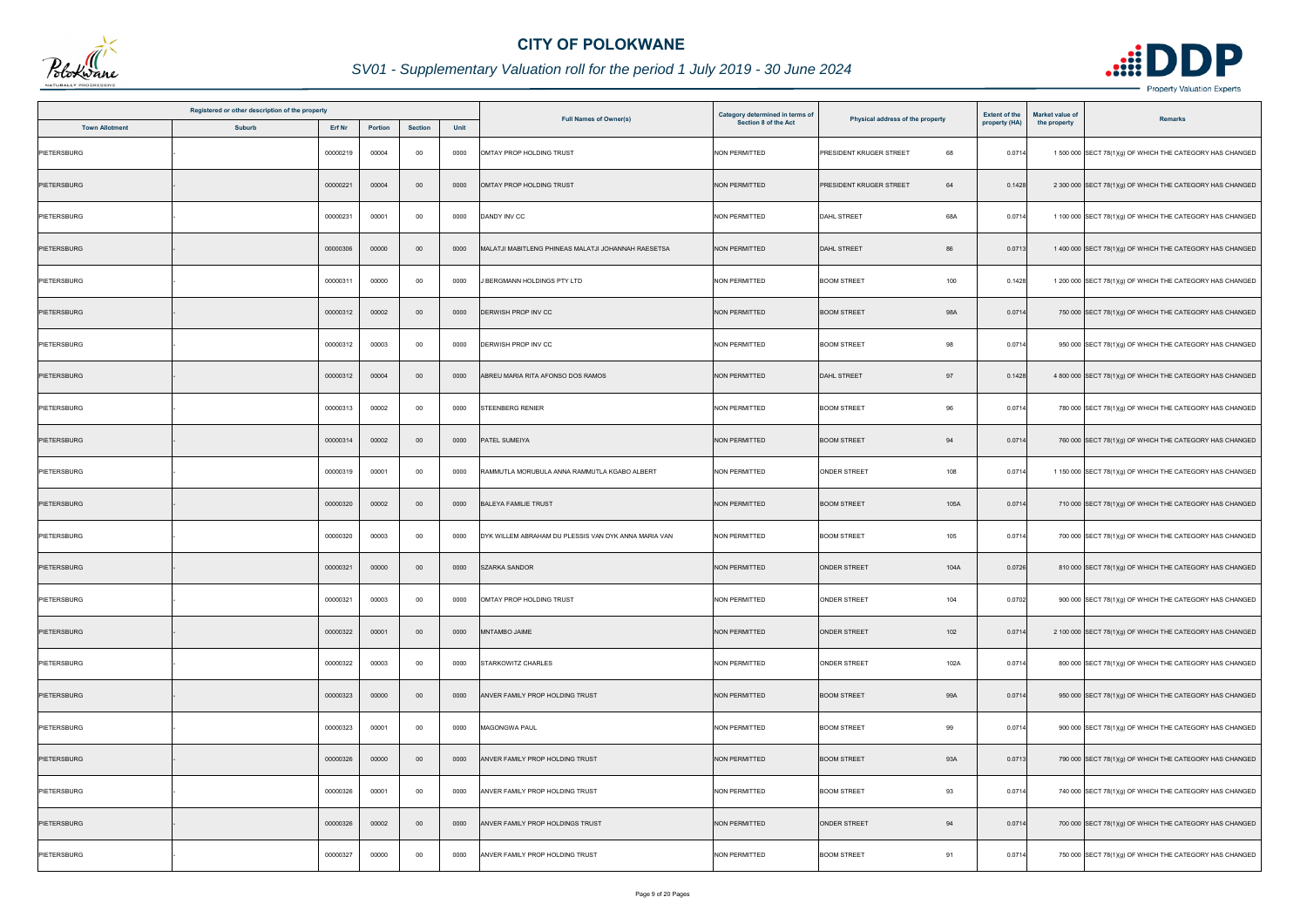

| Registered or other description of the property<br>Erf Nr |               |         |                |      | <b>Full Names of Owner(s)</b>                                      | Category determined in terms of | Physical address of the property         | <b>Extent of the</b> | <b>Market value of</b> | Remarks                                                   |
|-----------------------------------------------------------|---------------|---------|----------------|------|--------------------------------------------------------------------|---------------------------------|------------------------------------------|----------------------|------------------------|-----------------------------------------------------------|
| <b>Town Allotment</b>                                     | <b>Suburb</b> | Portion | <b>Section</b> | Unit |                                                                    | Section 8 of the Act            |                                          | property (HA)        | the property           |                                                           |
| <b>PIETERSBURG</b>                                        | 00000327      | 00001   | $00\,$         | 0000 | ANVER FAMILY PROP HOLDING TRUST                                    | <b>NON PERMITTED</b>            | <b>ONDER STREET</b><br>92A               | 0.0714               |                        | 860 000 SECT 78(1)(g) OF WHICH THE CATEGORY HAS CHANGED   |
| PIETERSBURG                                               | 00000327      | 00002   | 00             | 0000 | ANVER FAMILY PROP HOLDING TRUST                                    | <b>NON PERMITTED</b>            | 91A<br><b>BOOM STREET</b>                | 0.0714               |                        | 710 000 SECT 78(1)(g) OF WHICH THE CATEGORY HAS CHANGED   |
| <b>PIETERSBURG</b>                                        | 00000327      | 00003   | $00\,$         | 0000 | MPHAHLELE JACKINA MAMIKI                                           | <b>NON PERMITTED</b>            | 92<br><b>ONDER STREET</b>                | 0.0714               |                        | 750 000 SECT 78(1)(g) OF WHICH THE CATEGORY HAS CHANGED   |
| PIETERSBURG                                               | 00000328      | 00000   | 00             | 0000 | ANVER FAMILY PROP HOLDING TRUST                                    | <b>NON PERMITTED</b>            | <b>BOOM STREET</b><br>89A                | 0.0714               |                        | 750 000 SECT 78(1)(g) OF WHICH THE CATEGORY HAS CHANGED   |
| <b>PIETERSBURG</b>                                        | 00000332      | 00001   | $00\,$         | 0000 | SHAI MAPONE JOHN                                                   | <b>NON PERMITTED</b>            | <b>BUITE STREET</b><br>106A              | 0.0714               |                        | 800 000 SECT 78(1)(g) OF WHICH THE CATEGORY HAS CHANGED   |
| PIETERSBURG                                               | 00000332      | 00002   | $00\,$         | 0000 | STARKOWITZ CHARLES                                                 | <b>NON PERMITTED</b>            | <b>BUITE STREET</b><br>106               | 0.0714               |                        | 810 000 SECT 78(1)(g) OF WHICH THE CATEGORY HAS CHANGED   |
| <b>PIETERSBURG</b>                                        | 00000333      | 00000   | $00\,$         | 0000 | NABEEL SALOOJEE TRUST                                              | <b>NON PERMITTED</b>            | <b>BUITE STREET</b><br>104               | 0.0714               |                        | 800 000 SECT 78(1)(g) OF WHICH THE CATEGORY HAS CHANGED   |
| PIETERSBURG                                               | 00000333      | 00001   | $00\,$         | 0000 | DODGEN GEORGE ALBERT DODGEN MARIA CHRISTINA MAGDELENA<br>GERTRUIDA | <b>NON PERMITTED</b>            | <b>ONDER STREET</b><br>103               | 0.0723               |                        | 690 000 SECT 78(1)(g) OF WHICH THE CATEGORY HAS CHANGED   |
| <b>PIETERSBURG</b>                                        | 00000334      | 00000   | $00\,$         | 0000 | STARKOWITZ CHARLES                                                 | <b>NON PERMITTED</b>            | <b>BUITE STREET</b><br>102               | 0.0714               |                        | 750 000 SECT 78(1)(g) OF WHICH THE CATEGORY HAS CHANGED   |
| PIETERSBURG                                               | 00000334      | 00003   | $00\,$         | 0000 | LOUIS TRICHARDT BOUSENTRUM PTY LTD                                 | <b>NON PERMITTED</b>            | <b>BUITE STREET</b><br>102A              | 0.0714               |                        | 820 000 SECT 78(1)(g) OF WHICH THE CATEGORY HAS CHANGED   |
| PIETERSBURG                                               | 00000336      | 00000   | $00\,$         | 0000 | ZENOBIA TRADING 295 CC                                             | NON PERMITTED                   | <b>ONDER STREET</b><br>97A               | 0.0725               |                        | 950 000 SECT 78(1)(g) OF WHICH THE CATEGORY HAS CHANGED   |
| PIETERSBURG                                               | 00000336      | 00003   | $00\,$         | 0000 | NYATHELA TSHIFHIWA IRENE                                           | <b>NON PERMITTED</b>            | 2A<br><b>RISSIK STREET</b>               | 0.0714               |                        | 1 000 000 SECT 78(1)(g) OF WHICH THE CATEGORY HAS CHANGED |
| <b>PIETERSBURG</b>                                        | 00000340      | 00000   | $00\,$         | 0000 | DELEVEX 363 CC                                                     | <b>NON PERMITTED</b>            | <b>ONDER STREET</b><br>89                | 0.1427               |                        | 1 000 000 SECT 78(1)(g) OF WHICH THE CATEGORY HAS CHANGED |
| PIETERSBURG                                               | 00000341      | 00000   | $00\,$         | 0000 | <b>BAHLALOGA TRUST</b>                                             | <b>NON PERMITTED</b>            | 87A<br><b>ONDER STREET</b>               | 0.0695               |                        | 980 000 SECT 78(1)(g) OF WHICH THE CATEGORY HAS CHANGED   |
| <b>PIETERSBURG</b>                                        | 00000341      | 00003   | $00\,$         | 0000 | <b>BOLOKA MPYA ZACHIUS</b>                                         | <b>NON PERMITTED</b>            | <b>ONDER STREET</b><br>87                | 0.0733               |                        | 750 000 SECT 78(1)(g) OF WHICH THE CATEGORY HAS CHANGED   |
| <b>PIETERSBURG</b>                                        | 00000342      | 00001   | $00\,$         | 0000 | MANGOTLO TSAKANI LYDIA                                             | <b>NON PERMITTED</b>            | 85A<br><b>ONDER STREET</b>               | 0.0714               |                        | 1 200 000 SECT 78(1)(g) OF WHICH THE CATEGORY HAS CHANGED |
| PIETERSBURG                                               | 00000446      | 00002   | $00\,$         | 0000 | LESWIKA WOMEN INV PTY LTD                                          | <b>NON PERMITTED</b>            | 10A<br>LANDDROS MARE STREET              | 0.0714               |                        | 1 600 000 SECT 78(1)(g) OF WHICH THE CATEGORY HAS CHANGED |
| PIETERSBURG                                               | 00000449      | 00001   | $00\,$         | 0000 | FRANCOIS & LOUISA PRETORIUS FAMILIE TRUST                          | <b>NON PERMITTED</b>            | LANDDROS MARE STREET<br>4A               | 0.0714               |                        | 2 000 000 SECT 78(1)(g) OF WHICH THE CATEGORY HAS CHANGED |
| PIETERSBURG                                               | 00000449      | 00002   | $00\,$         | 0000 | FISHOF 1073 CC                                                     | <b>NON PERMITTED</b>            | LANDDROS MARE STREET<br>$\overline{4}$   | 0.0714               |                        | 1 600 000 SECT 78(1)(g) OF WHICH THE CATEGORY HAS CHANGED |
| <b>PIETERSBURG</b>                                        | 00000449      | 00003   | $00\,$         | 0000 | <b>/HARANANI PROP CC</b>                                           | <b>NON PERMITTED</b>            | 3A<br><b>SCHOEMAN STREET</b>             | 0.0696               |                        | 1 650 000 SECT 78(1)(g) OF WHICH THE CATEGORY HAS CHANGED |
| PIETERSBURG                                               | 00000450      | 00002   | $00\,$         | 0000 | /HARANANI PROPERTIES CC                                            | <b>NON PERMITTED</b>            | <b>SCHOEMAN STREET</b><br>$\overline{1}$ | 0.0952               |                        | 2 100 000 SECT 78(1)(g) OF WHICH THE CATEGORY HAS CHANGED |
| <b>PIETERSBURG</b>                                        | 00000452      | 00000   | $00\,$         | 0000 | LOURENS ELIZABETH LOURENS CORNELIUS JACOBUS                        | <b>NON PERMITTED</b>            | <b>LANDDROS MARE STREET</b><br>9         | 0.1428               |                        | 2 600 000 SECT 78(1)(g) OF WHICH THE CATEGORY HAS CHANGED |
| PIETERSBURG                                               | 00000453      | 00003   | $00\,$         | 0000 | MABOTJA LUDWICK MOLOGADI MAKWELA EDWIN MABATI                      | <b>NON PERMITTED</b>            | LANDDROS MARE STREET<br>7A               | 0.0714               |                        | 1 400 000 SECT 78(1)(g) OF WHICH THE CATEGORY HAS CHANGED |

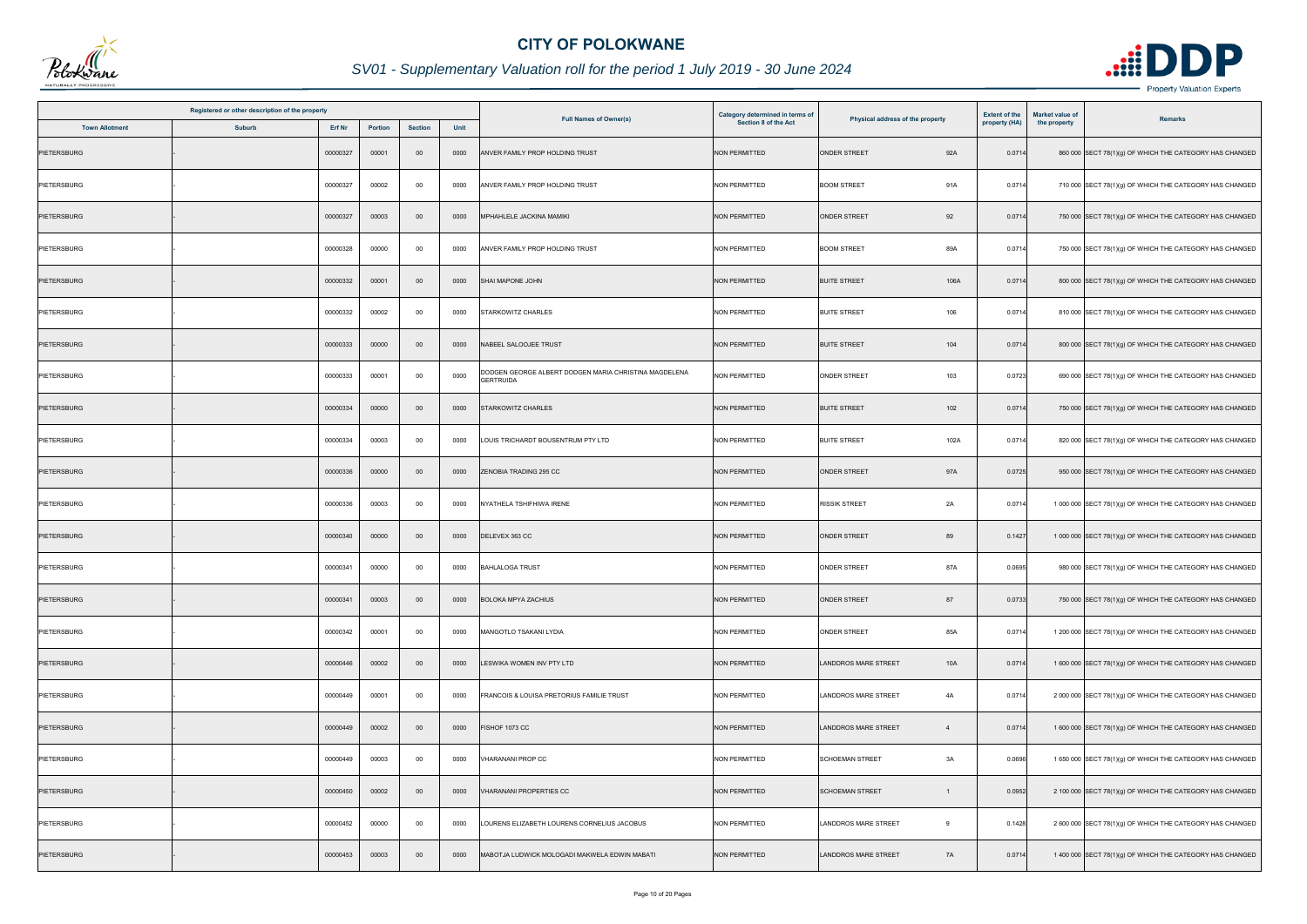

| Registered or other description of the property<br><b>Town Allotment</b><br><b>Suburb</b><br>Erf Nr<br>Portion<br><b>Section</b> |  |          |       |        | <b>Full Names of Owner(s)</b> | Category determined in terms of                        | Physical address of the property | <b>Extent of the</b>                     | Market value of | <b>Remarks</b> |                                                            |
|----------------------------------------------------------------------------------------------------------------------------------|--|----------|-------|--------|-------------------------------|--------------------------------------------------------|----------------------------------|------------------------------------------|-----------------|----------------|------------------------------------------------------------|
|                                                                                                                                  |  |          |       |        | Unit                          |                                                        | <b>Section 8 of the Act</b>      |                                          | property (HA)   | the property   |                                                            |
| PIETERSBURG                                                                                                                      |  | 00000454 | 00001 | 00     | 0000                          | ERASMUS MARTHA MAGDALENA CAROLINA                      | <b>NON PERMITTED</b>             | <b>MARK STREET</b><br>6                  | 0.1427          |                | 2 000 000 SECT 78(1)(g) OF WHICH THE CATEGORY HAS CHANGED  |
| PIETERSBURG                                                                                                                      |  | 00000456 | 00000 | $00\,$ | 0000                          | PHATSIMO PROPS CC                                      | <b>NON PERMITTED</b>             | <b>KERK STREET</b><br>10                 | 0.0713          |                | 1 400 000 SECT 78(1)(g) OF WHICH THE CATEGORY HAS CHANGED  |
| PIETERSBURG                                                                                                                      |  | 00000457 | 00000 | $00\,$ | 0000                          | M T T P CONSTRUCTION CC                                | <b>NON PERMITTED</b>             | GENERAL JOUBERT STREET<br>$\overline{7}$ | 0.0713          |                | 2 000 000 SECT 78(1)(g) OF WHICH THE CATEGORY HAS CHANGED  |
| PIETERSBURG                                                                                                                      |  | 00000458 | 00003 | $00\,$ | 0000                          | <b>BA TAU INV CC</b>                                   | <b>NON PERMITTED</b>             | <b>KERK STREET</b><br>6                  | 0.0714          |                | 2 100 000 SECT 78(1)(g) OF WHICH THE CATEGORY HAS CHANGED  |
| PIETERSBURG                                                                                                                      |  | 00000459 | 00002 | $00\,$ | 0000                          | VHARANANI PROP CC                                      | <b>NON PERMITTED</b>             | <b>GENERAL JOUBERT STREET</b><br>3A      | 0.0981          |                | 1 400 000 SECT 78(1)(g) OF WHICH THE CATEGORY HAS CHANGED  |
| PIETERSBURG                                                                                                                      |  | 00000460 | 00001 | $00\,$ | 0000                          | THABA REFENTSWE BEAUTY MAHLATJI PULANA MATLALA KAGISO  | <b>NON PERMITTED</b>             | <b>KERK STREET</b><br>$\overline{2}$     | 0.0714          |                | 1 700 000 SECT 78(1)(g) OF WHICH THE CATEGORY HAS CHANGED  |
| PIETERSBURG                                                                                                                      |  | 00000460 | 00003 | $00\,$ | 0000                          | THUSHA SECHABA CONSTRUCTION SERVICES CC                | NON PERMITTED                    | 1A<br>GENERAL JOUBERT STREET             | 0.0714          |                | 1 350 000 SECT 78(1)(g) OF WHICH THE CATEGORY HAS CHANGED  |
| PIETERSBURG                                                                                                                      |  | 00000463 | 00000 | $00\,$ | 0000                          | MATLALA THOMAS THAMAGA MATLALA CHUENE ALICE            | <b>NON PERMITTED</b>             | PRESIDENT KRUGER STREET<br>8             | 0.1428          |                | 2 300 000 SECT 78(1)(g) OF WHICH THE CATEGORY HAS CHANGED  |
| PIETERSBURG                                                                                                                      |  | 00000463 | 00002 | 00     | 0000                          | MMOLA MATLADI ALPHEUS                                  | <b>NON PERMITTED</b>             | <b>KERK STREET</b><br>$\overline{7}$     | 0.0714          |                | 1 000 000 SECT 78(1)(g) OF WHICH THE CATEGORY HAS CHANGED  |
| <b>PIETERSBURG</b>                                                                                                               |  | 00000465 | 00002 | $00\,$ | 0000                          | MOGASE EVODIA DEMAKATSO                                | <b>NON PERMITTED</b>             | <b>KERK STREET</b><br>3A                 | 0.0714          |                | 1 200 000 SECT 78(1)(g) OF WHICH THE CATEGORY HAS CHANGED  |
| PIETERSBURG                                                                                                                      |  | 00000465 | 00003 | 00     | 0000                          | BRIGHT IDEA PROJECTS 529 CC                            | <b>NON PERMITTED</b>             | PRESIDENT KRUGER STREET<br>4A            | 0.0714          |                | 1 200 000 SECT 78(1)(g) OF WHICH THE CATEGORY HAS CHANGED  |
| <b>PIETERSBURG</b>                                                                                                               |  | 00000466 | 00000 | $00\,$ | 0000                          | STRATOVEST 129 PTY LTD                                 | <b>NON PERMITTED</b>             | 102A<br><b>SUID STREET</b>               | 0.0714          |                | 1 300 000 SECT 78(1)(g) OF WHICH THE CATEGORY HAS CHANGED  |
| PIETERSBURG                                                                                                                      |  | 00000517 | 00000 | $00\,$ | 0000                          | HERSA TRUST                                            | <b>NON PERMITTED</b>             | <b>BICCARD STREET</b><br>91B             | 0.1636          |                | 2 100 000 SECT 78(1)(g) OF WHICH THE CATEGORY HAS CHANGED  |
| PIETERSBURG                                                                                                                      |  | 00000575 | 00000 | $00\,$ | 0000                          | MEDICAL UNIVERSITY OF SOUTHERN AFRICA                  | <b>NON PERMITTED</b>             | <b>BICCARD STREET</b><br>58              | 0.5710          |                | 22 400 000 SECT 78(1)(g) OF WHICH THE CATEGORY HAS CHANGED |
| PIETERSBURG                                                                                                                      |  | 00000584 | 00003 | $00\,$ | 0000                          | BEER ZAGHARIAS ADRIAAN DE                              | <b>NON PERMITTED</b>             | RABE STREET<br>27B                       | 0.1442          |                | 2 500 000 SECT 78(1)(g) OF WHICH THE CATEGORY HAS CHANGED  |
| <b>PIETERSBURG</b>                                                                                                               |  | 00000595 | 00001 | $00\,$ | 0000                          | <b>DIONNE FAMILY TRUST</b>                             | <b>NON PERMITTED</b>             | 30A<br><b>DEVENISH STREET</b>            | 0.1565          |                | 1 800 000 SECT 78(1)(g) OF WHICH THE CATEGORY HAS CHANGED  |
| PIETERSBURG                                                                                                                      |  | 00000598 | 00001 | $00\,$ | 0000                          | VINAYAGAMOORTHY KANDIAH                                | <b>NON PERMITTED</b>             | <b>JORISSEN STREET</b><br>30A            | 0.1226          |                | 2 200 000 SECT 78(1)(g) OF WHICH THE CATEGORY HAS CHANGED  |
| PIETERSBURG                                                                                                                      |  | 00000598 | 00002 | $00\,$ | 0000                          | VUUREN MARIA ELIZABETH VAN VUUREN ANTON HARM VAN       | <b>NON PERMITTED</b>             | 75<br><b>VOORTREKKER STREET</b>          | 0.1054          |                | 2 400 000 SECT 78(1)(g) OF WHICH THE CATEGORY HAS CHANGED  |
| PIETERSBURG                                                                                                                      |  | 00000598 | 00003 | $00\,$ | 0000                          | MASHEGO MICHAEL LATI SONTI WINNIFRED KHOLEKA           | NON PERMITTED                    | 30<br>JORISSEN STREET                    | 0.1226          |                | 2 200 000 SECT 78(1)(g) OF WHICH THE CATEGORY HAS CHANGED  |
| <b>PIETERSBURG</b>                                                                                                               |  | 00000599 | 00001 | $00\,$ | 0000                          | BOPAPE DAPHNE RAISIBE MATLAKALA BOPAPE MATHUME ENOCK   | <b>NON PERMITTED</b>             | <b>JORISSEN STREET</b><br>29             | 0.2617          |                | 5 400 000 SECT 78(1)(g) OF WHICH THE CATEGORY HAS CHANGED  |
| PIETERSBURG                                                                                                                      |  | 00000600 | 00000 | $00\,$ | 0000                          | MAHAPA MADIMETSA DAVID                                 | <b>NON PERMITTED</b>             | 65A<br><b>VOORTREKKER STREET</b>         | 0.1903          |                | 2 000 000 SECT 78(1)(g) OF WHICH THE CATEGORY HAS CHANGED  |
| <b>PIETERSBURG</b>                                                                                                               |  | 00000605 | 00001 | $00\,$ | 0000                          | VERMEULEN CHARMAINE MONA VERMEULEN ANDRIES MAGIEL GERT | <b>NON PERMITTED</b>             | <b>VORSTER STREET</b><br>29              | 0.1428          |                | 2 200 000 SECT 78(1)(g) OF WHICH THE CATEGORY HAS CHANGED  |
| PIETERSBURG                                                                                                                      |  | 00000605 | 00002 | $00\,$ | 0000                          | TSHIKUNDAMALEMA TSHIFHIWA JONAS                        | NON PERMITTED                    | <b>VOORTREKKER STREET</b><br>45          | 0.1583          |                | 4 000 000 SECT 78(1)(g) OF WHICH THE CATEGORY HAS CHANGED  |

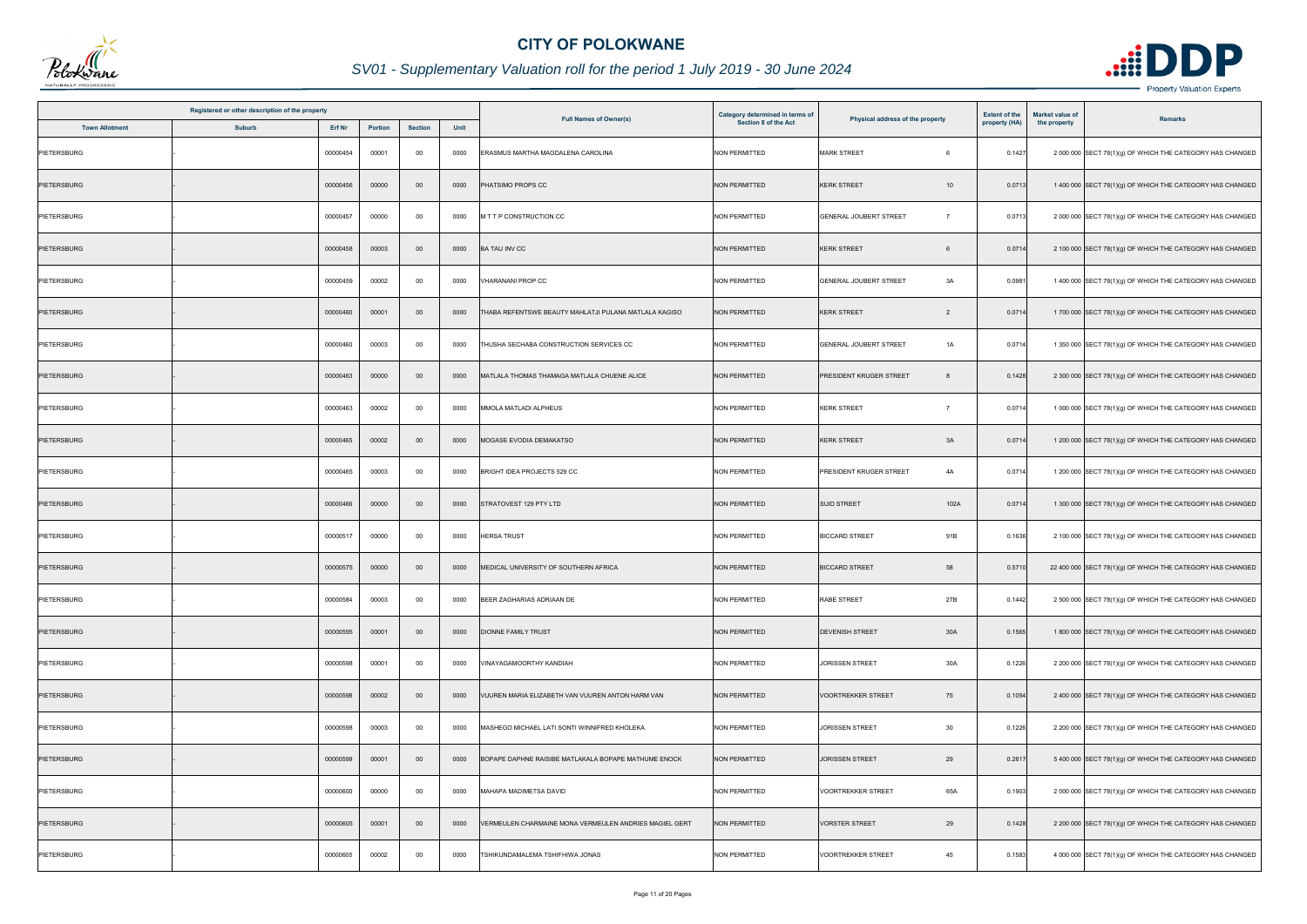

| Registered or other description of the property |               |          |                |                | <b>Full Names of Owner(s)</b> | <b>Category determined in terms of</b>                | Physical address of the property | <b>Extent of the</b>             | <b>Market value of</b> | <b>Remarks</b> |                                                           |
|-------------------------------------------------|---------------|----------|----------------|----------------|-------------------------------|-------------------------------------------------------|----------------------------------|----------------------------------|------------------------|----------------|-----------------------------------------------------------|
| <b>Town Allotment</b>                           | <b>Suburb</b> | Erf Nr   | <b>Portion</b> | <b>Section</b> | Unit                          |                                                       | Section 8 of the Act             |                                  | property (HA)          | the property   |                                                           |
| <b>PIETERSBURG</b>                              |               | 00000607 | 00003          | $00\,$         | 0000                          | VORSTERSTRAAT BELEGGINGS PTY LTD                      | <b>NON PERMITTED</b>             | <b>BODENSTEIN STREET</b><br>30A  | 0.0920                 |                | 3 000 000 SECT 78(1)(g) OF WHICH THE CATEGORY HAS CHANGED |
| PIETERSBURG                                     |               | 00000612 | 00004          | $00\,$         | 0000                          | IN TOUCH COMMUNITY DEV & PROJECT MANAGERS PTY LTD     | <b>NON PERMITTED</b>             | <b>VOORTREKKER STREET</b><br>19  | 0.1772                 |                | 2 100 000 SECT 78(1)(g) OF WHICH THE CATEGORY HAS CHANGED |
| <b>PIETERSBURG</b>                              |               | 00000622 | 00000          | $00\,$         | 0000                          | D W PROJECTS NORTH WEST CC                            | <b>NON PERMITTED</b>             | <b>DEVENISH STREET</b><br>32A    | 0.1428                 |                | 2 200 000 SECT 78(1)(g) OF WHICH THE CATEGORY HAS CHANGED |
| PIETERSBURG                                     |               | 00000622 | 00001          | $00\,$         | 0000                          | VICTAURUS ERF 622 PIETERSBURG PTY LTD                 | <b>NON PERMITTED</b>             | 32<br><b>DEVENISH STREET</b>     | 0.1428                 |                | 2 500 000 SECT 78(1)(g) OF WHICH THE CATEGORY HAS CHANGED |
| <b>PIETERSBURG</b>                              |               | 00000622 | 00006          | $00\,$         | 0000                          | NORTHPARK TRADING 45 PTY LTD                          | <b>NON PERMITTED</b>             | 88<br><b>VOORTREKKER STREET</b>  | 0.2854                 |                | 3 500 000 SECT 78(1)(g) OF WHICH THE CATEGORY HAS CHANGED |
| PIETERSBURG                                     |               | 00000623 | 00001          | $00\,$         | 0000                          | JAN OLWAGEN TRUST                                     | <b>NON PERMITTED</b>             | 82A<br><b>VOORTREKKER STREET</b> | 0.1071                 |                | 2 000 000 SECT 78(1)(g) OF WHICH THE CATEGORY HAS CHANGED |
| PIETERSBURG                                     |               | 00000627 | 00000          | $00\,$         | 0000                          | PIETERSBURG MASONIC JOINT BUILDING PROJECT            | <b>NON PERMITTED</b>             | 66<br><b>VOORTREKKER STREET</b>  | 0.3331                 |                | 3 300 000 SECT 78(1)(g) OF WHICH THE CATEGORY HAS CHANGED |
| PIETERSBURG                                     |               | 00000634 | 00001          | $00\,$         | 0000                          | <b>BADENHORST LOUIS JOHANNES</b>                      | <b>NON PERMITTED</b>             | <b>VOORTREKKER STREET</b><br>40A | 0.0967                 |                | 1 700 000 SECT 78(1)(g) OF WHICH THE CATEGORY HAS CHANGED |
| <b>PIETERSBURG</b>                              |               | 00000634 | 00002          | $00\,$         | 0000                          | MANGENA MABOKU ISAAC                                  | <b>NON PERMITTED</b>             | <b>VOORTREKKER STREET</b><br>40  | 0.0967                 |                | 1 700 000 SECT 78(1)(g) OF WHICH THE CATEGORY HAS CHANGED |
| PIETERSBURG                                     |               | 00000634 | 00003          | $00\,$         | 0000                          | WIENAND RAYLEEN MILDRED WIENAND PETRUS ARNOLDUS HUMAN | <b>NON PERMITTED</b>             | 32A<br><b>BODENSTEIN STREET</b>  | 0.2141                 |                | 2 600 000 SECT 78(1)(g) OF WHICH THE CATEGORY HAS CHANGED |
| <b>PIETERSBURG</b>                              |               | 00000638 | 00001          | $00\,$         | 0000                          | <b>BAKER LEONARD KNOWLES</b>                          | <b>NON PERMITTED</b>             | RABE STREET<br>31B               | 0.1635                 |                | 1 600 000 SECT 78(1)(g) OF WHICH THE CATEGORY HAS CHANGED |
| PIETERSBURG                                     |               | 00000638 | 00004          | $00\,$         | 0000                          | MINTIRHO BUSINESS ENTERPRISE CC                       | <b>NON PERMITTED</b>             | <b>VOORTREKKER STREET</b><br>22  | 0.1784                 |                | 1 800 000 SECT 78(1)(g) OF WHICH THE CATEGORY HAS CHANGED |
| PIETERSBURG                                     |               | 00000639 | 00003          | $00\,$         | 0000                          | LINDE LOUISA FRANSINA                                 | <b>NON PERMITTED</b>             | <b>VOORTREKKER STREET</b><br>18  | 0.2498                 |                | 4 500 000 SECT 78(1)(g) OF WHICH THE CATEGORY HAS CHANGED |
| PIETERSBURG                                     |               | 00000647 | 00003          | $00\,$         | 0000                          | <b>BICACON PTY LTD</b>                                | <b>NON PERMITTED</b>             | 95<br>DORP STREET                | 0.1047                 |                | 2 000 000 SECT 78(1)(g) OF WHICH THE CATEGORY HAS CHANGED |
| PIETERSBURG                                     |               | 00000649 | 00001          | $00\,$         | 0000                          | STEENKAMP DANIEL NEETHLING                            | <b>NON PERMITTED</b>             | <b>DEVENISH STREET</b><br>34A    | 0.2260                 |                | 3 000 000 SECT 78(1)(g) OF WHICH THE CATEGORY HAS CHANGED |
| PIETERSBURG                                     |               | 00000654 | 00001          | 00             | 0000                          | BIERMAN ELMARIE HERMIE                                | <b>NON PERMITTED</b>             | DORP STREET<br>65                | 0.2855                 |                | 3 500 000 SECT 78(1)(g) OF WHICH THE CATEGORY HAS CHANGED |
| <b>PIETERSBURG</b>                              |               | 00000655 | 00002          | $00\,$         | 0000                          | ALMAG PROP PTY LTD                                    | NON PERMITTED                    | DORP STREET<br>63                | 0.1249                 |                | 2 500 000 SECT 78(1)(g) OF WHICH THE CATEGORY HAS CHANGED |
| <b>PIETERSBURG</b>                              |               | 00000661 | 00003          | $00\,$         | 0000                          | NGEMA SIBUSISO QUENTIN NGEMA EVAH TSAKANI             | <b>NON PERMITTED</b>             | 34<br><b>BODENSTEIN STREET</b>   | 0.1400                 |                | 3 500 000 SECT 78(1)(g) OF WHICH THE CATEGORY HAS CHANGED |
| PIETERSBURG                                     |               | 00000664 | 00005          | $00\,$         | 0000                          | DEBEILA MANTLHOME OLGA DEBEILA SERIPELE OZYMANCIOUS   | <b>NON PERMITTED</b>             | <b>RABESTRAAT</b><br>34          | 0.0672                 |                | 1 400 000 SECT 78(1)(g) OF WHICH THE CATEGORY HAS CHANGED |
| <b>PIETERSBURG</b>                              |               | 00000667 | 00003          | 00             | 0000                          | SEBONE MABJANA PERTUNIA SEBONE DICHECHELE NELSON      | <b>NON PERMITTED</b>             | 146<br>MARSHALL STREET           | 0.1327                 |                | 1 700 000 SECT 78(1)(g) OF WHICH THE CATEGORY HAS CHANGED |
| PIETERSBURG                                     |               | 00000668 | 00002          | $00\,$         | 0000                          | <b>MATSI MAILULA TRUST</b>                            | <b>NON PERMITTED</b>             | <b>DORP STREET</b><br>9          | 0.0952                 |                | 1 600 000 SECT 78(1)(g) OF WHICH THE CATEGORY HAS CHANGED |
| PIETERSBURG                                     |               | 00000674 | 00003          | 00             | 0000                          | MEHLALA INV CC                                        | <b>NON PERMITTED</b>             | DORP STREET<br>94                | 0.1196                 |                | 2 200 000 SECT 78(1)(g) OF WHICH THE CATEGORY HAS CHANGED |
| PIETERSBURG                                     |               | 00000676 | 00001          | $00\,$         | 0000                          | ANOITED TRINITY PTY LTD                               | <b>NON PERMITTED</b>             | <b>DORP STREET</b><br>86         | 0.1664                 |                | 2 100 000 SECT 78(1)(g) OF WHICH THE CATEGORY HAS CHANGED |

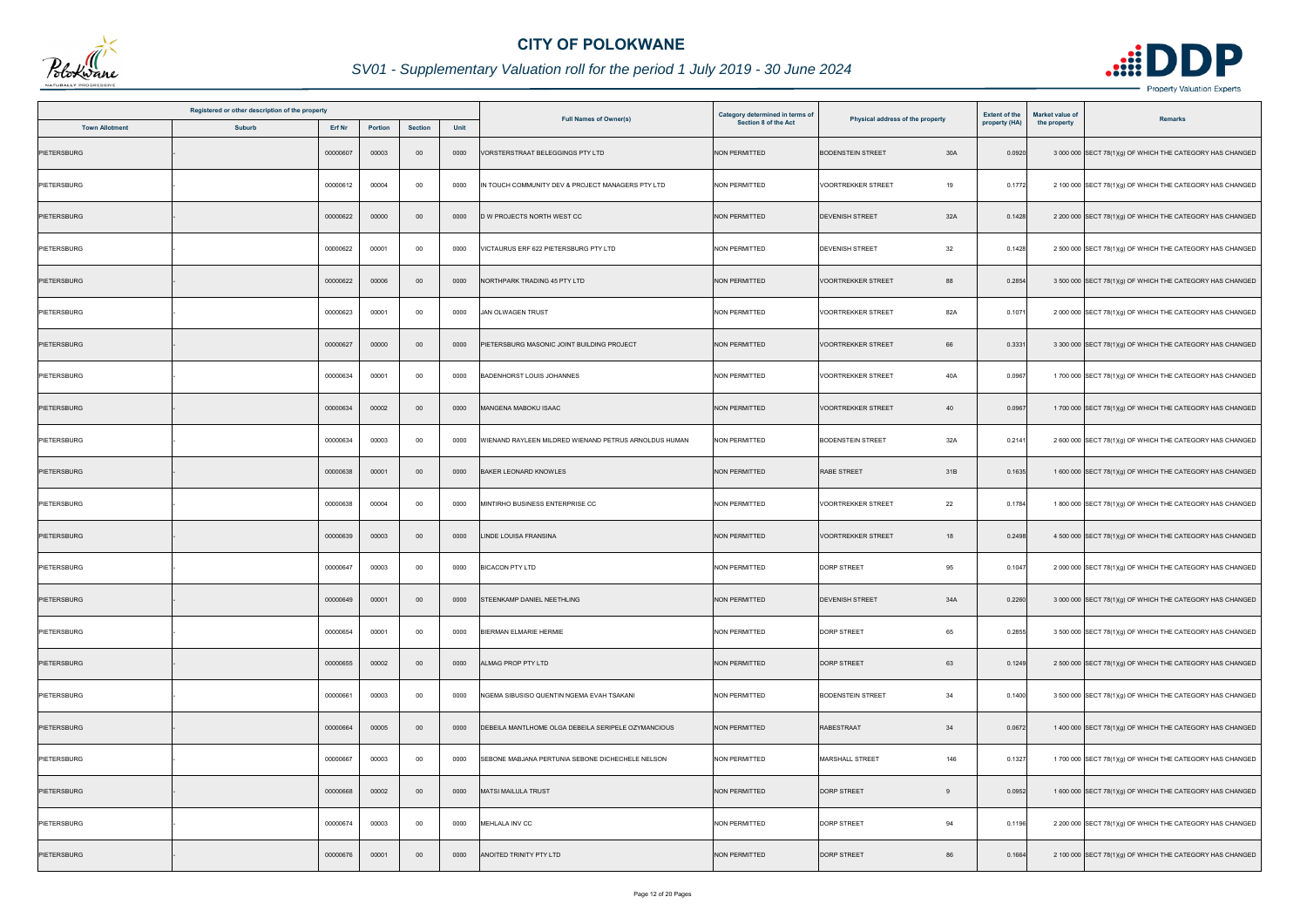

|                       | Registered or other description of the property |                |                |      | <b>Full Names of Owner(s)</b>                   | Category determined in terms of | Physical address of the property              | <b>Extent of the</b> | <b>Market value of</b><br><b>Remarks</b>                  |  |
|-----------------------|-------------------------------------------------|----------------|----------------|------|-------------------------------------------------|---------------------------------|-----------------------------------------------|----------------------|-----------------------------------------------------------|--|
| <b>Town Allotment</b> | <b>Erf Nr</b><br><b>Suburb</b>                  | <b>Portion</b> | <b>Section</b> | Unit |                                                 | <b>Section 8 of the Act</b>     |                                               | property (HA)        | the property                                              |  |
| PIETERSBURG           | 00000679                                        | 00003          | $00\,$         | 0000 | MATLALA MANOSI LEAH MATLALA MASHUPYE            | <b>NON PERMITTED</b>            | 36<br><b>JORISSEN STREET</b>                  | 0.0952               | 1 500 000 SECT 78(1)(g) OF WHICH THE CATEGORY HAS CHANGED |  |
| PIETERSBURG           | 00000687                                        | 00001          | $00\,$         | 0000 | LANGA MAMAKGOHLO SIMON LANGA MOSIMA MARY        | NON PERMITTED                   | <b>DORP STREET</b><br>44                      | 0.1136               | 1 700 000 SECT 78(1)(g) OF WHICH THE CATEGORY HAS CHANGED |  |
| PIETERSBURG           | 00000691                                        | 00002          | $00\,$         | 0000 | MABETINYI BUSINESS ENTERPRISE CC                | <b>NON PERMITTED</b>            | DORP STREET<br>28                             | 0.1269               | 1 650 000 SECT 78(1)(g) OF WHICH THE CATEGORY HAS CHANGED |  |
| PIETERSBURG           | 00000694                                        | 00001          | $00\,$         | 0000 | HANSEN TRUST                                    | <b>NON PERMITTED</b>            | <b>MARSHALL STREET</b><br>150                 | 0.1927               | 2 000 000 SECT 78(1)(g) OF WHICH THE CATEGORY HAS CHANGED |  |
| PIETERSBURG           | 00000716                                        | 00001          | $00\,$         | 0000 | NDOU TSHIPULISO FRANCIS VALENTINE               | <b>NON PERMITTED</b>            | 37A<br><b>BODENSTEIN STREET</b>               | 0.1428               | 1 700 000 SECT 78(1)(g) OF WHICH THE CATEGORY HAS CHANGED |  |
| <b>PIETERSBURG</b>    | 00000716                                        | 00002          | $00\,$         | 0000 | <b>ITROPIEN CC</b>                              | <b>NON PERMITTED</b>            | 37<br><b>BODENSTEIN STREET</b>                | 0.1428               | 2 000 000 SECT 78(1)(g) OF WHICH THE CATEGORY HAS CHANGED |  |
| PIETERSBURG           | 00000716                                        | 00003          | $00\,$         | 0000 | SEKELE LEGACY TRUST                             | <b>NON PERMITTED</b>            | 33A<br><b>COMPENSATION STREET</b>             | 0.1380               | 1 800 000 SECT 78(1)(g) OF WHICH THE CATEGORY HAS CHANGED |  |
| <b>PIETERSBURG</b>    | 00000718                                        | 00001          | $00\,$         | 0000 | MONUZONE PTY LTD BONNY DOON TRUST               | <b>NON PERMITTED</b>            | 25<br><b>COMPENSATION STREET</b>              | 0.0902               | 1 800 000 SECT 78(1)(g) OF WHICH THE CATEGORY HAS CHANGED |  |
| PIETERSBURG           | 00000719                                        | 00000          | 00             | 0000 | ZAKUMI CONSULTING ENGINEERS CC                  | <b>NON PERMITTED</b>            | 21<br><b>COMPENSATION STREET</b>              | 0.2855               | 3 000 000 SECT 78(1)(g) OF WHICH THE CATEGORY HAS CHANGED |  |
| PIETERSBURG           | 00000719                                        | 00004          | $00\,$         | 0000 | RENSBURG HENDRIK BEYERS JANSEN VAN              | <b>NON PERMITTED</b>            | RABE STREET<br>37B                            | 0.0951               | 1 300 000 SECT 78(1)(g) OF WHICH THE CATEGORY HAS CHANGED |  |
| PIETERSBURG           | 00000721                                        | 00001          | 00             | 0000 | NANDZU TRADE & GENERAL PROJECT CC               | <b>NON PERMITTED</b>            | 154<br>MARSHALL STREET                        | 0.1784               | 2 900 000 SECT 78(1)(g) OF WHICH THE CATEGORY HAS CHANGED |  |
| <b>PIETERSBURG</b>    | 00000722                                        | 00001          | $00\,$         | 0000 | <b>MAARTENS MARTIN REON</b>                     | <b>NON PERMITTED</b>            | MARSHALL STREET<br>155                        | 0.1269               | 1 500 000 SECT 78(1)(g) OF WHICH THE CATEGORY HAS CHANGED |  |
| <b>PIETERSBURG</b>    | 00000730                                        | 00001          | $00\,$         | 0000 | MAREDI TSOBO VICTOR MALAHLELA PHELADI CATHERINE | <b>NON PERMITTED</b>            | <b>JORISSEN STREET</b><br>40                  | 0.1722               | 2 800 000 SECT 78(1)(g) OF WHICH THE CATEGORY HAS CHANGED |  |
| <b>PIETERSBURG</b>    | 00000730                                        | 00003          | $00\,$         | 0000 | MNISI BEAUTY TINYIKO MNISI SECRET MAFOHLO       | <b>NON PERMITTED</b>            | <b>COMPENSATION STREET</b><br>76A             | 0.1142               | 2 000 000 SECT 78(1)(g) OF WHICH THE CATEGORY HAS CHANGED |  |
| PIETERSBURG           | 00000731                                        | 00001          | $00\,$         | 0000 | BUTHANE MATHABATHA SILAS BUTHANE MAHLATSE ANNAH | <b>NON PERMITTED</b>            | 39<br><b>JORISSEN STREET</b>                  | 0.1665               | 2 800 000 SECT 78(1)(g) OF WHICH THE CATEGORY HAS CHANGED |  |
| <b>PIETERSBURG</b>    | 00000740                                        | 00001          | $00\,$         | 0000 | MATSOGOPALA'S BUSINESS ENTERPRISE CC            | <b>NON PERMITTED</b>            | RABE STREET<br>39                             | 0.1428               | 2 500 000 SECT 78(1)(g) OF WHICH THE CATEGORY HAS CHANGED |  |
| PIETERSBURG           | 00000740                                        | 00002          | $00\,$         | 0000 | KWENAMOKONE TRADING CC                          | <b>NON PERMITTED</b>            | <b>COMPENSATION STREET</b><br>22              | 0.1428               | 2 000 000 SECT 78(1)(g) OF WHICH THE CATEGORY HAS CHANGED |  |
| <b>PIETERSBURG</b>    | 00000742                                        | 00002          | $00\,$         | 0000 | JAARSVELD ALETTA DORETHEA VAN                   | <b>NON PERMITTED</b>            | MARSHALL STREET<br>160                        | 0.1428               | 1 600 000 SECT 78(1)(g) OF WHICH THE CATEGORY HAS CHANGED |  |
| PIETERSBURG           | 00000744                                        | 00001          | $00\,$         | 0001 | MAREDI TSOBO VICTOR MALAHLELA PHELADI CATHERINE | <b>NON PERMITTED</b>            | UNIT <sub>1</sub><br><b>SS COMPENSATIPARK</b> | 0.0187               | 1 100 000 SECT 78(1)(g) OF WHICH THE CATEGORY HAS CHANGED |  |
| <b>PIETERSBURG</b>    | 00000745                                        | 00001          | $00\,$         | 0000 | VENTER ADRIANA VENTER JAN LOUIS                 | <b>NON PERMITTED</b>            | <b>SUID STREET</b><br>160                     | 0.1428               | 1 600 000 SECT 78(1)(g) OF WHICH THE CATEGORY HAS CHANGED |  |
| PIETERSBURG           | 00000751                                        | 00003          | $00\,$         | 0000 | MAUMELA PATRICIA MUTSINDA                       | <b>NON PERMITTED</b>            | 73A<br><b>BURGER STREET</b>                   | 0.0940               | 2 800 000 SECT 78(1)(g) OF WHICH THE CATEGORY HAS CHANGED |  |
| PIETERSBURG           | 00000763                                        | 00001          | $00\,$         | 0000 | THUSANI BELEGGINGS CC                           | <b>NON PERMITTED</b>            | 162<br>MARSHALL STREET                        | 0.1428               | 1 500 000 SECT 78(1)(g) OF WHICH THE CATEGORY HAS CHANGED |  |
| PIETERSBURG           | 00000763                                        | 00002          | $00\,$         | 0000 | LIMPOPO SUPPLEMENTS TRADERS PTY LTD             | <b>NON PERMITTED</b>            | MARSHALL STREET<br>164                        | 0.1428               | 1 500 000 SECT 78(1)(g) OF WHICH THE CATEGORY HAS CHANGED |  |

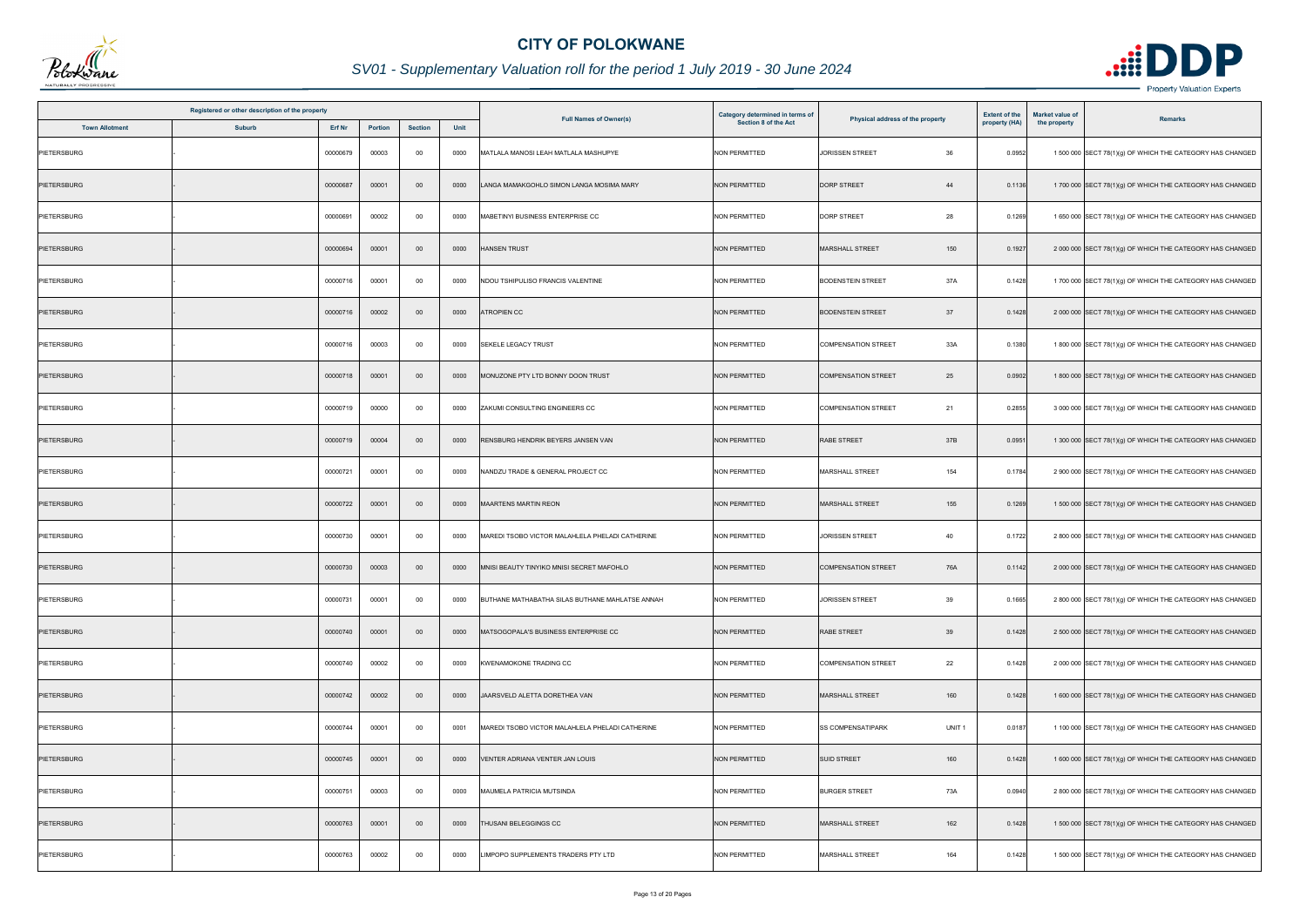

|                       | Registered or other description of the property |          |         |                |      | <b>Full Names of Owner(s)</b>                                             | <b>Category determined in terms of</b> | Physical address of the property | <b>Extent of the</b> | <b>Market value of</b><br><b>Remarks</b> |                                                           |
|-----------------------|-------------------------------------------------|----------|---------|----------------|------|---------------------------------------------------------------------------|----------------------------------------|----------------------------------|----------------------|------------------------------------------|-----------------------------------------------------------|
| <b>Town Allotment</b> | <b>Suburb</b>                                   | Erf Nr   | Portion | <b>Section</b> | Unit |                                                                           | Section 8 of the Act                   |                                  | property (HA)        | the property                             |                                                           |
| <b>PIETERSBURG</b>    |                                                 | 00000766 | 00000   | $00\,$         | 0000 | FISHOF 1242 CC                                                            | <b>NON PERMITTED</b>                   | <b>SUID STREET</b><br>162        | 0.2855               |                                          | 2 200 000 SECT 78(1)(g) OF WHICH THE CATEGORY HAS CHANGED |
| PIETERSBURG           |                                                 | 00000767 | 00002   | $00\,$         | 0000 | HAASBROEK MARIA DOROTHEA HAASBROEK JOHANNES                               | <b>NON PERMITTED</b>                   | <b>BURGER STREET</b><br>106A     | 0.0968               |                                          | 1 300 000 SECT 78(1)(g) OF WHICH THE CATEGORY HAS CHANGED |
| <b>PIETERSBURG</b>    |                                                 | 00000767 | 00005   | $00\,$         | 0000 | SELAHLA LEBOGANG PHILDA ACEDEDE ACEDEDE DRABO DEVIS                       | <b>NON PERMITTED</b>                   | 43A<br>VAN BOESCHOTEN STREET     | 0.0936               |                                          | 1 470 000 SECT 78(1)(g) OF WHICH THE CATEGORY HAS CHANGED |
| PIETERSBURG           |                                                 | 00000771 | 00001   | $00\,$         | 0000 | ANNELIZE PROJEKTE CC                                                      | <b>NON PERMITTED</b>                   | 92<br><b>BURGER STREET</b>       | 0.2855               |                                          | 3 500 000 SECT 78(1)(g) OF WHICH THE CATEGORY HAS CHANGED |
| PIETERSBURG           |                                                 | 00000772 | 00002   | $00\,$         | 0000 | VISSER WILHELMINA JOHANNA CORNELIA LATEGAN                                | <b>NON PERMITTED</b>                   | 86<br><b>BURGER STREET</b>       | 0.0952               |                                          | 2 000 000 SECT 78(1)(g) OF WHICH THE CATEGORY HAS CHANGED |
| PIETERSBURG           |                                                 | 00000774 | 00000   | $00\,$         | 0000 | CATCH 22 CLOTHING CORP CC                                                 | <b>NON PERMITTED</b>                   | 78<br><b>BURGER STREET</b>       | 0.2855               |                                          | 3 500 000 SECT 78(1)(g) OF WHICH THE CATEGORY HAS CHANGED |
| PIETERSBURG           |                                                 | 00000778 | 00002   | $00\,$         | 0000 | VAN OUDTSHOORN TRUST                                                      | <b>NON PERMITTED</b>                   | <b>GROBLER STREET</b><br>44      | 0.1053               |                                          | 3 250 000 SECT 78(1)(g) OF WHICH THE CATEGORY HAS CHANGED |
| <b>PIETERSBURG</b>    |                                                 | 00000778 | 00003   | $00\,$         | 0000 | <b>EVOGENIX PTY LTD</b>                                                   | <b>NON PERMITTED</b>                   | <b>BURGER STREET</b><br>62       | 0.0901               |                                          | 2 500 000 SECT 78(1)(g) OF WHICH THE CATEGORY HAS CHANGED |
| PIETERSBURG           |                                                 | 00000784 | 00002   | $00\,$         | 0000 | MCNEIL ANTHONY ORITSEWEYIMI                                               | <b>NON PERMITTED</b>                   | <b>BURGER STREET</b><br>38A      | 0.0892               |                                          | 1 200 000 SECT 78(1)(g) OF WHICH THE CATEGORY HAS CHANGED |
| PIETERSBURG           |                                                 | 00000787 | 00004   | $00\,$         | 0000 | MASHALA PHUTI CEDRIC MASHALA TSHEPO CAROLINE                              | <b>NON PERMITTED</b>                   | 44A<br>RABE STREET               | 0.0952               |                                          | 1 000 000 SECT 78(1)(g) OF WHICH THE CATEGORY HAS CHANGED |
| <b>PIETERSBURG</b>    |                                                 | 00000790 | 00000   | $00\,$         | 0000 | HERON JOHAN SMIT ANNA SOTHIA                                              | <b>NON PERMITTED</b>                   | <b>BURGER STREET</b><br>14       | 0.1639               |                                          | 1 250 000 SECT 78(1)(g) OF WHICH THE CATEGORY HAS CHANGED |
| PIETERSBURG           |                                                 | 00000791 | 00001   | $00\,$         | 0000 | TONDER JOHANNES WILLEM VAN                                                | <b>NON PERMITTED</b>                   | <b>MARSHALL STREET</b><br>167A   | 0.1428               |                                          | 1 300 000 SECT 78(1)(g) OF WHICH THE CATEGORY HAS CHANGED |
| PIETERSBURG           |                                                 | 00000800 | 00000   | $00\,$         | 0000 | PEHSHARAF INV CC                                                          | <b>NON PERMITTED</b>                   | <b>DEVENISH STREET</b><br>45     | 0.1665               |                                          | 2 400 000 SECT 78(1)(g) OF WHICH THE CATEGORY HAS CHANGED |
| PIETERSBURG           |                                                 | 00000801 | 00000   | $00\,$         | 0000 | HERNANDEZ ANNAELMARIE GUTIERREZ HERNANDEZ RICARDO GUTIERREZ NON PERMITTED |                                        | 77<br>PLEIN STREET               | 0.1388               |                                          | 1 500 000 SECT 78(1)(g) OF WHICH THE CATEGORY HAS CHANGED |
| <b>PIETERSBURG</b>    |                                                 | 00000804 | 00002   | $00\,$         | 0000 | D T MAHAPA FAMILY TRUST                                                   | <b>NON PERMITTED</b>                   | PLEIN STREET<br>65A              | 0.1427               |                                          | 1 600 000 SECT 78(1)(g) OF WHICH THE CATEGORY HAS CHANGED |
| PIETERSBURG           |                                                 | 00000812 | 00002   | 01             | 0000 | HANSEN SALLY MYFANWY                                                      | <b>NON PERMITTED</b>                   | PLEIN STREET<br>33               | 0.0300               |                                          | 800 000 SECT 78(1)(g) OF WHICH THE CATEGORY HAS CHANGED   |
| <b>PIETERSBURG</b>    |                                                 | 00000820 | 00001   | $00\,$         | 0000 | SELLO TSHOANE FAMILY TRUST                                                | NON PERMITTED                          | <b>SUID STREET</b><br>170        | 0.0952               |                                          | 1 200 000 SECT 78(1)(g) OF WHICH THE CATEGORY HAS CHANGED |
| <b>PIETERSBURG</b>    |                                                 | 00000820 | 00003   | $00\,$         | 0000 | BRUYN STEPHANUS HERMANUS DU                                               | <b>NON PERMITTED</b>                   | PLEIN STREET<br>$\overline{1}$   | 0.0952               |                                          | 1 100 000 SECT 78(1)(g) OF WHICH THE CATEGORY HAS CHANGED |
| PIETERSBURG           |                                                 | 00000821 | 00001   | $00\,$         | 0000 | NKOANA TSAKANE STANLEY                                                    | <b>NON PERMITTED</b>                   | 47<br>VAN BOESCHOTEN STREET      | 0.0952               |                                          | 2 000 000 SECT 78(1)(g) OF WHICH THE CATEGORY HAS CHANGED |
| PIETERSBURG           |                                                 | 00000822 | 00002   | 01             | 0000 | JOSEPH GEORGE THOTTUPURAM JOSEPH ALICE                                    | <b>NON PERMITTED</b>                   | PLEIN STREET<br>104              | 0.1403               |                                          | 900 000 SECT 78(1)(g) OF WHICH THE CATEGORY HAS CHANGED   |
| PIETERSBURG           |                                                 | 00000823 | 00001   | $00\,$         | 0000 | AFONSO MARIA LURDES AFONSO ANAPAULA                                       | <b>NON PERMITTED</b>                   | <b>RISSIK STREET</b><br>48A      | 0.1181               |                                          | 2 100 000 SECT 78(1)(g) OF WHICH THE CATEGORY HAS CHANGED |
| PIETERSBURG           |                                                 | 00000824 | 00000   | $00\,$         | 0000 | DR S R LEPUTU PRACTICE INC DR M A POTO INC                                | <b>NON PERMITTED</b>                   | <b>RISSIK STREET</b><br>47       | 0.1428               |                                          | 3 000 000 SECT 78(1)(g) OF WHICH THE CATEGORY HAS CHANGED |
| PIETERSBURG           |                                                 | 00000829 | 00005   | $00\,$         | 0000 | RIKHOTSO RIRHANDZU MABBY RIKHOTSO NYIKETA THOMAS                          | NON PERMITTED                          | PLEIN STREET<br>74A              | 0.0748               |                                          | 1 100 000 SECT 78(1)(g) OF WHICH THE CATEGORY HAS CHANGED |

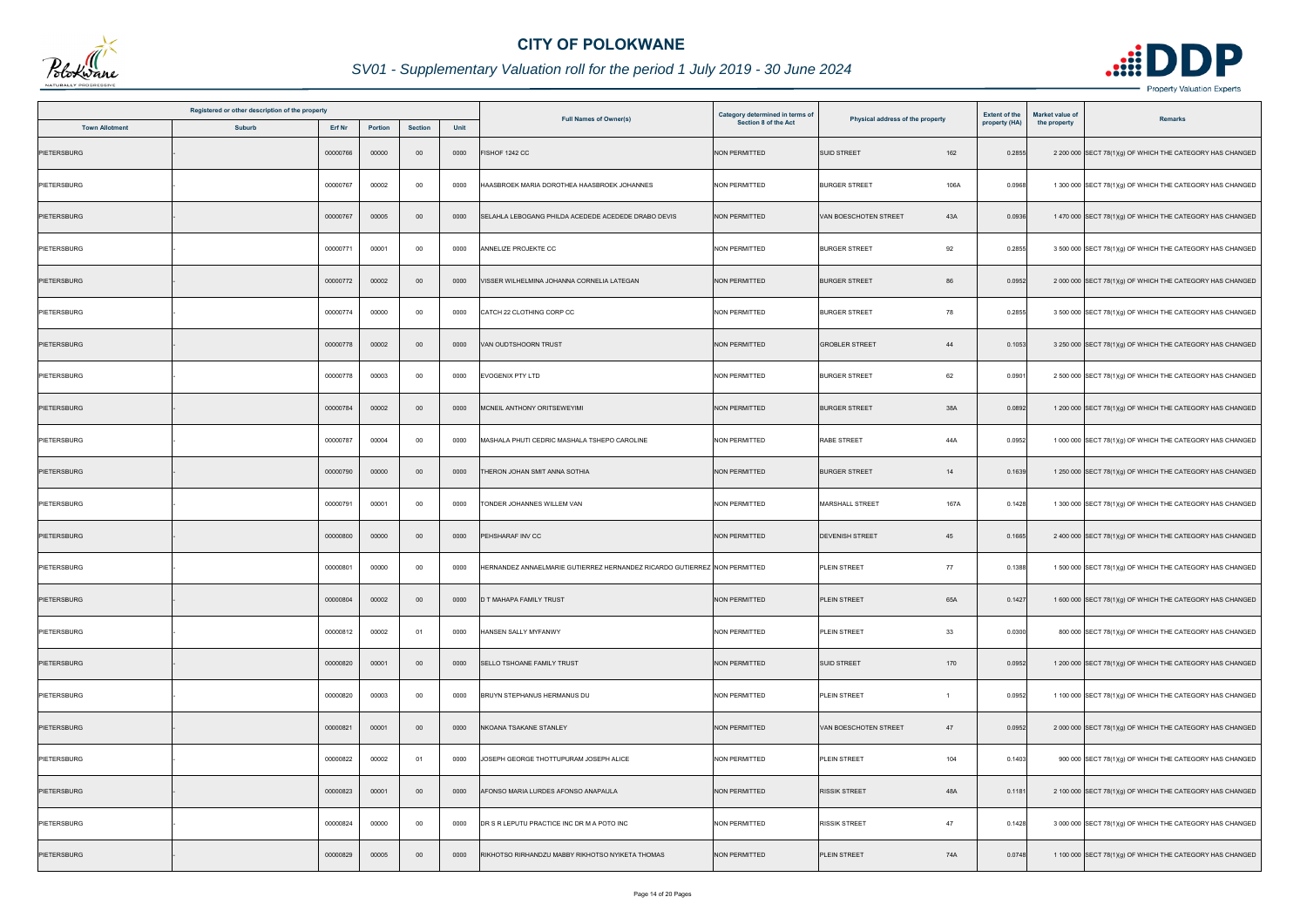

|                       | Registered or other description of the property |          |         |                |      | <b>Full Names of Owner(s)</b>                   | <b>Category determined in terms of</b> | Physical address of the property | <b>Extent of the</b> | <b>Market value of</b> | <b>Remarks</b>                                            |
|-----------------------|-------------------------------------------------|----------|---------|----------------|------|-------------------------------------------------|----------------------------------------|----------------------------------|----------------------|------------------------|-----------------------------------------------------------|
| <b>Town Allotment</b> | <b>Suburb</b>                                   | Erf Nr   | Portion | <b>Section</b> | Unit |                                                 | Section 8 of the Act                   |                                  | property (HA)        | the property           |                                                           |
| PIETERSBURG           |                                                 | 00000830 | 00001   | 01             | 0000 | <b>FURNIWIZE PTY LTD</b>                        | <b>NON PERMITTED</b>                   | JORISSEN STREET<br>47            | 0.0400               |                        | 950 000 SECT 78(1)(g) OF WHICH THE CATEGORY HAS CHANGED   |
| <b>PIETERSBURG</b>    |                                                 | 00000837 | 00000   | $00\,$         | 0000 | <b>CIGANA BRUNO</b>                             | <b>NON PERMITTED</b>                   | PLEIN STREET<br>42               | 0.2855               |                        | 2 000 000 SECT 78(1)(g) OF WHICH THE CATEGORY HAS CHANGED |
| PIETERSBURG           |                                                 | 00000840 | 00000   | 01             | 0000 | JANNASCH OSWALD THEODORE                        | <b>NON PERMITTED</b>                   | 32<br>PLEIN STREET               | 0.0500               |                        | 950 000 SECT 78(1)(g) OF WHICH THE CATEGORY HAS CHANGED   |
| <b>PIETERSBURG</b>    |                                                 | 00000842 | 00003   | $00\,$         | 0000 | MAFOKO SECURITY PATROLS PTY LTD                 | <b>NON PERMITTED</b>                   | PLEIN STREET<br>24               | 0.0952               |                        | 1 500 000 SECT 78(1)(g) OF WHICH THE CATEGORY HAS CHANGED |
| PIETERSBURG           |                                                 | 00000843 | 00003   | $00\,$         | 0000 | RYNEVELD SONJA VAN                              | <b>NON PERMITTED</b>                   | 20<br>PLEINSTRAAT                | 0.1250               |                        | 1 450 000 SECT 78(1)(g) OF WHICH THE CATEGORY HAS CHANGED |
| PIETERSBURG           |                                                 | 00000849 | 00002   | $00\,$         | 0000 | MERWE MARTIN VAN DER MERWE JOHAN VAN DER        | <b>NON PERMITTED</b>                   | <b>MAGASYN STREET</b><br>103     | 0.1428               |                        | 1 200 000 SECT 78(1)(g) OF WHICH THE CATEGORY HAS CHANGED |
| <b>PIETERSBURG</b>    |                                                 | 00000858 | 00001   | $00\,$         | 0000 | CANNISTRARO INV 115 PTY LTD                     | <b>NON PERMITTED</b>                   | 67<br><b>MAGASYN STREET</b>      | 0.2855               |                        | 2 200 000 SECT 78(1)(g) OF WHICH THE CATEGORY HAS CHANGED |
| <b>PIETERSBURG</b>    |                                                 | 00000865 | 00000   | $00\,$         | 0000 | SAZI CONSULTING ENGINEERS CC                    | <b>NON PERMITTED</b>                   | 50<br><b>BODENSTEIN STREET</b>   | 0.1586               |                        | 1 500 000 SECT 78(1)(g) OF WHICH THE CATEGORY HAS CHANGED |
| PIETERSBURG           |                                                 | 00000870 | 00003   | $00\,$         | 0000 | MENSAH EBENEZER KAIDABI RAMBAU HOLDINGS PTY LTD | NON PERMITTED                          | <b>MAGASYN STREET</b><br>17A     | 0.1428               |                        | 1 500 000 SECT 78(1)(g) OF WHICH THE CATEGORY HAS CHANGED |
| PIETERSBURG           |                                                 | 00000875 | 00000   | $00\,$         | 0000 | SMITH DEON SMITH CINDY JANE                     | <b>NON PERMITTED</b>                   | VAN BOESCHOTEN STREET<br>51      | 0.1089               |                        | 1 350 000 SECT 78(1)(g) OF WHICH THE CATEGORY HAS CHANGED |
| PIETERSBURG           |                                                 | 00000880 | 00000   | $00\,$         | 0000 | MAGLAND INV CC                                  | NON PERMITTED                          | 88<br>MAGASYN STREET             | 0.1428               |                        | 1 350 000 SECT 78(1)(g) OF WHICH THE CATEGORY HAS CHANGED |
| <b>PIETERSBURG</b>    |                                                 | 00000880 | 00002   | $00\,$         | 0000 | BUNKER HILLS INV 436 PTY LTD                    | NON PERMITTED                          | 52<br><b>DEVENISH STREET</b>     | 0.1428               |                        | 1 600 000 SECT 78(1)(g) OF WHICH THE CATEGORY HAS CHANGED |
| PIETERSBURG           |                                                 | 00000887 | 00003   | $00\,$         | 0000 | DOWN LOW CONSTRUCTION & PROJECTS 32 CC          | NON PERMITTED                          | MAGASYN STREET<br>60             | 0.1398               |                        | 1 800 000 SECT 78(1)(g) OF WHICH THE CATEGORY HAS CHANGED |
| <b>PIETERSBURG</b>    |                                                 | 00000891 | 00001   | $00\,$         | 0000 | PITTIUS NICOLAAS CLAUDIUS GEY VAN               | <b>NON PERMITTED</b>                   | 42<br><b>MAGASYN STREET</b>      | 0.1467               |                        | 1 600 000 SECT 78(1)(g) OF WHICH THE CATEGORY HAS CHANGED |
| PIETERSBURG           |                                                 | 00000893 | 00000   | $00\,$         | 0000 | VENTER JAN LOUIS                                | NON PERMITTED                          | <b>BODENSTEIN STREET</b><br>51   | 0.1833               |                        | 1 700 000 SECT 78(1)(g) OF WHICH THE CATEGORY HAS CHANGED |
| <b>PIETERSBURG</b>    |                                                 | 00000894 | 00000   | $00\,$         | 0000 | TUBBERGH JOHANNES JACOBUS VAN                   | NON PERMITTED                          | MAGAZYNSTRAAT<br>32              | 0.1460               |                        | 1 600 000 SECT 78(1)(g) OF WHICH THE CATEGORY HAS CHANGED |
| PIETERSBURG           |                                                 | 00000894 | 00001   | $00\,$         | 0000 | SWARTZ SANDRA                                   | NON PERMITTED                          | 30<br>MAGASYN STREET             | 0.1427               |                        | 1 400 000 SECT 78(1)(g) OF WHICH THE CATEGORY HAS CHANGED |
| PIETERSBURG           |                                                 | 00000899 | 00002   | $00\,$         | 0000 | TTK 1281 PTY LTD                                | NON PERMITTED                          | 107<br><b>HOOG STREET</b>        | 0.0952               |                        | 1 300 000 SECT 78(1)(g) OF WHICH THE CATEGORY HAS CHANGED |
| PIETERSBURG           |                                                 | 00000913 | 00000   | $00\,$         | 0000 | GARRUN BOERE MAKELAARS PTY LTD                  | NON PERMITTED                          | <b>VORSTER STREET</b><br>54A     | 0.1077               |                        | 1 500 000 SECT 78(1)(g) OF WHICH THE CATEGORY HAS CHANGED |
| <b>PIETERSBURG</b>    |                                                 | 00000931 | 00000   | $00\,$         | 0000 | MUSHWANA NYANKWAVI NYELETI                      | NON PERMITTED                          | <b>HOOG STREET</b><br>76         | 0.1428               |                        | 2 600 000 SECT 78(1)(g) OF WHICH THE CATEGORY HAS CHANGED |
| PIETERSBURG           |                                                 | 00000931 | 00002   | $00\,$         | 0000 | VERVEEN YOLANDA                                 | NON PERMITTED                          | <b>HOOG STREET</b><br>74         | 0.1428               |                        | 1 800 000 SECT 78(1)(g) OF WHICH THE CATEGORY HAS CHANGED |
| <b>PIETERSBURG</b>    |                                                 | 00000936 | 00001   | $00\,$         | 0000 | ERF 936 PIETERSBURG CC                          | <b>NON PERMITTED</b>                   | <b>HOOG STREET</b><br>56         | 0.1428               |                        | 1 400 000 SECT 78(1)(g) OF WHICH THE CATEGORY HAS CHANGED |
| PIETERSBURG           |                                                 | 00000936 | 00002   | 01             | 0000 | JACOBS JOCOBUS JOHANNES                         | NON PERMITTED                          | <b>HOOG STREET</b><br>56A        | 0.0200               |                        | 600 000 SECT 78(1)(g) OF WHICH THE CATEGORY HAS CHANGED   |

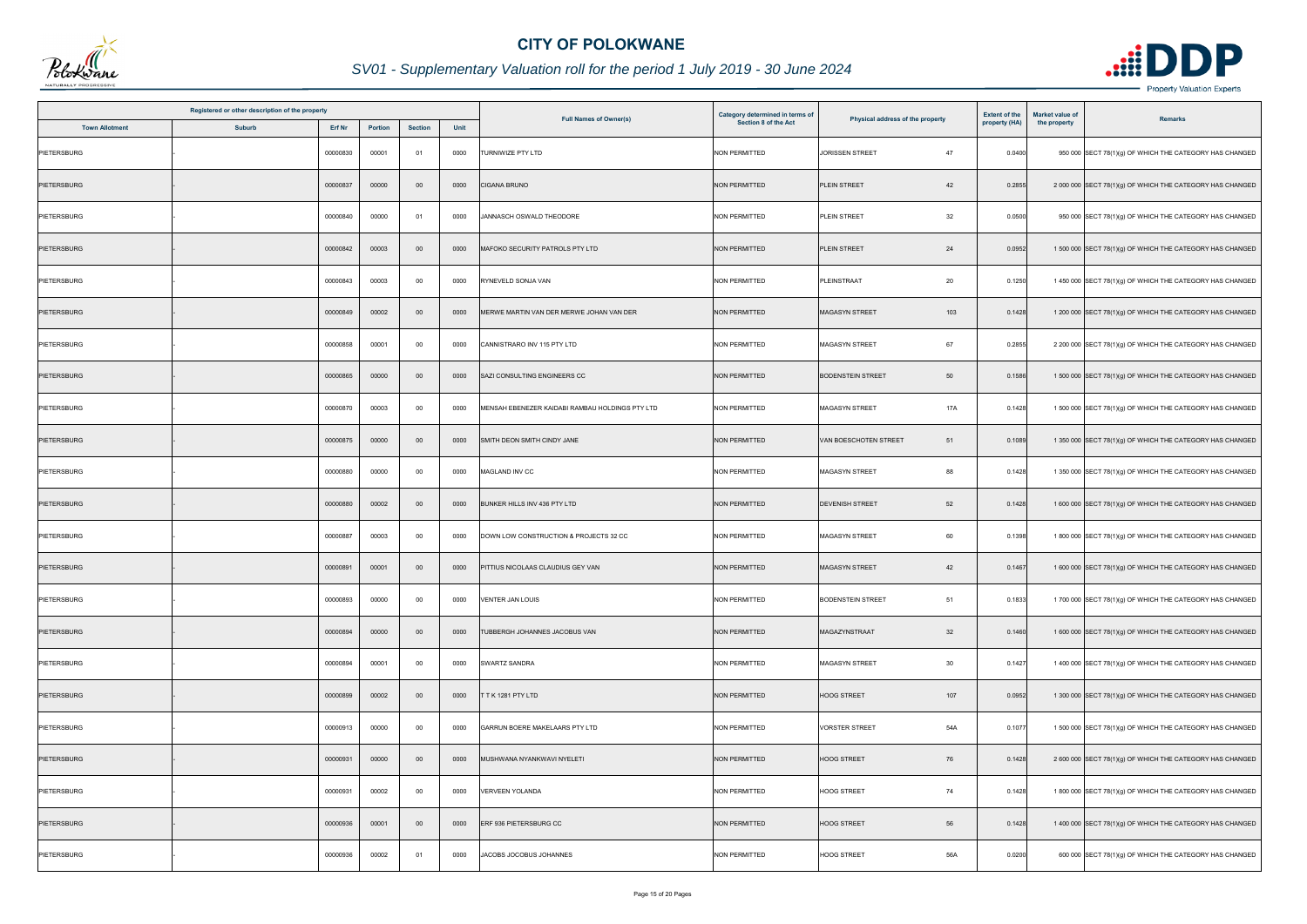

|                       | Registered or other description of the property |          |         |                |      | <b>Full Names of Owner(s)</b>                                    | <b>Category determined in terms of</b> | Physical address of the property                 | <b>Extent of the</b> | <b>Market value of</b> | <b>Remarks</b>                                                                           |
|-----------------------|-------------------------------------------------|----------|---------|----------------|------|------------------------------------------------------------------|----------------------------------------|--------------------------------------------------|----------------------|------------------------|------------------------------------------------------------------------------------------|
| <b>Town Allotment</b> | Suburb                                          | Erf Nr   | Portion | <b>Section</b> | Unit |                                                                  | Section 8 of the Act                   |                                                  | property (HA)        | the property           |                                                                                          |
| PIETERSBURG           |                                                 | 00000952 | 00000   | $00\,$         | 0000 | VALKER DOUGLAS OLIVER                                            | <b>NON PERMITTED</b>                   | <b>DEVENISH STREET</b><br>58A                    | 0.1737               |                        | 0<br>THE CATEGORY HAS CHANGED<br>THE CATEGORY HAS CHANGED                                |
| PIETERSBURG           |                                                 | 00000952 | 00001   | 00             | 0000 | WALKER DOUGLAS OLIVER                                            | NON PERMITTED                          | DEVENISH STREET<br>58                            | 0.1737               |                        | 6 600 000 VALUED WITH ERF 952 PTN 1 / SECT 78(1)(g) OF WHICH<br>THE CATEGORY HAS CHANGED |
| PIETERSBURG           |                                                 | 00000953 | 00006   | 01             | 0000 | HALBERG NEVILLE VIVIAN                                           | NON PERMITTED                          | <b>OOST STREET</b><br>81                         | 0.0075               |                        | 500 000 SECT 78(1)(g) OF WHICH THE CATEGORY HAS CHANGED                                  |
| PIETERSBURG           |                                                 | 00000956 | 00000   | 00             | 0000 | MOKONYANE MARTHA MOLATELO PHILLISTUS MOKONYANE PHASHE<br>RUFFAT  | NON PERMITTED                          | JORISSEN STREET<br>57                            | 0.2101               |                        | 1 950 000 SECT 78(1)(g) OF WHICH THE CATEGORY HAS CHANGED                                |
| <b>PIETERSBURG</b>    |                                                 | 00000958 | 00001   | $00\,$         | 0000 | LANGA MOSIMA MARY                                                | NON PERMITTED                          | <b>OOST STREET</b><br>63                         | 0.2022               |                        | 1 800 000 SECT 78(1)(g) OF WHICH THE CATEGORY HAS CHANGED                                |
| PIETERSBURG           |                                                 | 00000961 | 00000   | $00\,$         | 0000 | NDOU MPHO                                                        | <b>NON PERMITTED</b>                   | 58<br><b>VORSTER STREET</b>                      | 0.2855               |                        | 2 600 000 SECT 78(1)(g) OF WHICH THE CATEGORY HAS CHANGED                                |
| <b>PIETERSBURG</b>    |                                                 | 00000961 | 00001   | $00\,$         | 0000 | <b>PACOR TRUST</b>                                               | NON PERMITTED                          | <b>OOST STREET</b><br>51A                        | 0.0952               |                        | 1 600 000 SECT 78(1)(g) OF WHICH THE CATEGORY HAS CHANGED                                |
| <b>PIETERSBURG</b>    |                                                 | 00000962 | 00000   | $00\,$         | 0000 | EDWABA LEHLOGONOLO SILAS LEDWABA THABO MATHEWS                   | <b>NON PERMITTED</b>                   | 57B<br>THABO MBEKI STREET                        | 0.0951               |                        | 1 400 000 SECT 78(1)(g) OF WHICH THE CATEGORY HAS CHANGED                                |
| PIETERSBURG           |                                                 | 00001522 | 00000   | $00\,$         | 0000 | PHAKI PERSONNEL MANAGEMENT SERVICE CC                            | <b>NON PERMITTED</b>                   | <b>BURGER STREET</b><br>8                        | 0.1903               |                        | 1450 000 SECT 78(1)(g) OF WHICH THE CATEGORY HAS CHANGED                                 |
| PIETERSBURG           |                                                 | 00001532 | 00001   | $00\,$         | 0000 | HONEY POT INV 110 CC                                             | <b>NON PERMITTED</b>                   | <b>BICCARD STREET</b><br>$\overline{\mathbf{3}}$ | 0.2046               |                        | 4 500 000 SECT 78(1)(g) OF WHICH THE CATEGORY HAS CHANGED                                |
| PIETERSBURG           |                                                 | 00001965 | 00002   | $00\,$         | 0000 | RAMS FAMILY TRUST                                                | NON PERMITTED                          | <b>SUID STREET</b><br>146                        | 0.2070               |                        | 2 500 000 SECT 78(1)(g) OF WHICH THE CATEGORY HAS CHANGED                                |
| <b>PIETERSBURG</b>    |                                                 | 00001966 | 00000   | $00\,$         | 0000 | H T DE JAGER EIENDOMME CC                                        | NON PERMITTED                          | 101<br>MARSHALL STREET                           | 0.2855               |                        | 5 400 000 SECT 78(1)(g) OF WHICH THE CATEGORY HAS CHANGED                                |
| PIETERSBURG           |                                                 | 00005692 | 00001   | $00\,$         | 0000 | /ISAGIE SURONAH                                                  | <b>NON PERMITTED</b>                   | <b>MARSHALL STREET</b><br>142                    | 0.1163               |                        | 2 200 000 SECT 78(1)(g) OF WHICH THE CATEGORY HAS CHANGED                                |
| PIETERSBURG           |                                                 | 00005727 | 00002   | 00             | 0000 | HENDEON TRUST                                                    | NON PERMITTED                          | 76<br><b>DAHL STREET</b>                         | 0.0797               |                        | 1 400 000 SECT 78(1)(g) OF WHICH THE CATEGORY HAS CHANGED                                |
| <b>PIETERSBURG</b>    |                                                 | 00005731 | 00001   | $00\,$         | 0000 | BLERK CHERAY JACKSON VAN BLERK JACQUES PETRUS FREDRICK VAN       | <b>NON PERMITTED</b>                   | <b>SCHOEMAN STREET</b><br>6A                     | 0.0714               |                        | 1 550 000 SECT 78(1)(g) OF WHICH THE CATEGORY HAS CHANGED                                |
| <b>PIETERSBURG</b>    |                                                 | 00005731 | 00002   | $00\,$         | 0000 | <b>HASSIM OMAR</b>                                               | NON PERMITTED                          | <b>SCHOEMAN STREET</b><br>6                      | 0.0714               |                        | 2 000 000 SECT 78(1)(g) OF WHICH THE CATEGORY HAS CHANGED                                |
| <b>PIETERSBURG</b>    |                                                 | 00005738 | 00003   | 01             | 0000 | D T MAHAPA FAMILY TRUST                                          | NON PERMITTED                          | <b>GROBLER STREET</b><br>35A                     | 0.0595               |                        | 1 500 000 SECT 78(1)(g) OF WHICH THE CATEGORY HAS CHANGED                                |
| PIETERSBURG           |                                                 | 00005752 | 00002   | $00\,$         | 0000 | MAKONDO VONANI STANLEY                                           | NON PERMITTED                          | <b>BODENSTEIN STREET</b><br>38A                  | 0.0952               |                        | 1 700 000 SECT 78(1)(g) OF WHICH THE CATEGORY HAS CHANGED                                |
| PIETERSBURG           |                                                 | 00005763 | 00000   | 01             | 0000 | HARTZENBERG CASPARUS REINHARDT                                   | NON PERMITTED                          | DORP STREET<br>7A                                | 0.0300               |                        | 400 000 SECT 78(1)(g) OF WHICH THE CATEGORY HAS CHANGED                                  |
| PIETERSBURG           |                                                 | 00005767 | 00000   | $00\,$         | 0000 | MUTEO CONSULTING CC                                              | NON PERMITTED                          | <b>GROBLER STREET</b><br>39                      | 0.2022               |                        | 4 000 000 SECT 78(1)(g) OF WHICH THE CATEGORY HAS CHANGED                                |
| PIETERSBURG           |                                                 | 00005767 | 00001   | $00\,$         | 0000 | MATOME MAKGOBE MAHAPA TRUST                                      | <b>NON PERMITTED</b>                   | <b>COMPENSATION STREET</b><br>58                 | 0.0922               |                        | 3 000 000 SECT 78(1)(g) OF WHICH THE CATEGORY HAS CHANGED                                |
| PIETERSBURG           |                                                 | 00005767 | 00004   | $00\,$         | 0000 | TRACKSTAR TRADING 61 PTY LTD                                     | NON PERMITTED                          | <b>GROBLER STREET</b><br>39A                     | 0.0922               |                        | 1 400 000 SECT 78(1)(g) OF WHICH THE CATEGORY HAS CHANGED                                |
| PIETERSBURG           |                                                 | 00005769 | 00000   | $00\,$         | 0000 | VESTHUIZEN MYRA VAN DER WESTHUIZEN CHRISTIAAN GERHARD VAN<br>DER | <b>VON PERMITTED</b>                   | <b>BODENSTEIN STREET</b><br>31                   | 0.2890               |                        | 2 800 000 SECT 78(1)(g) OF WHICH THE CATEGORY HAS CHANGED                                |

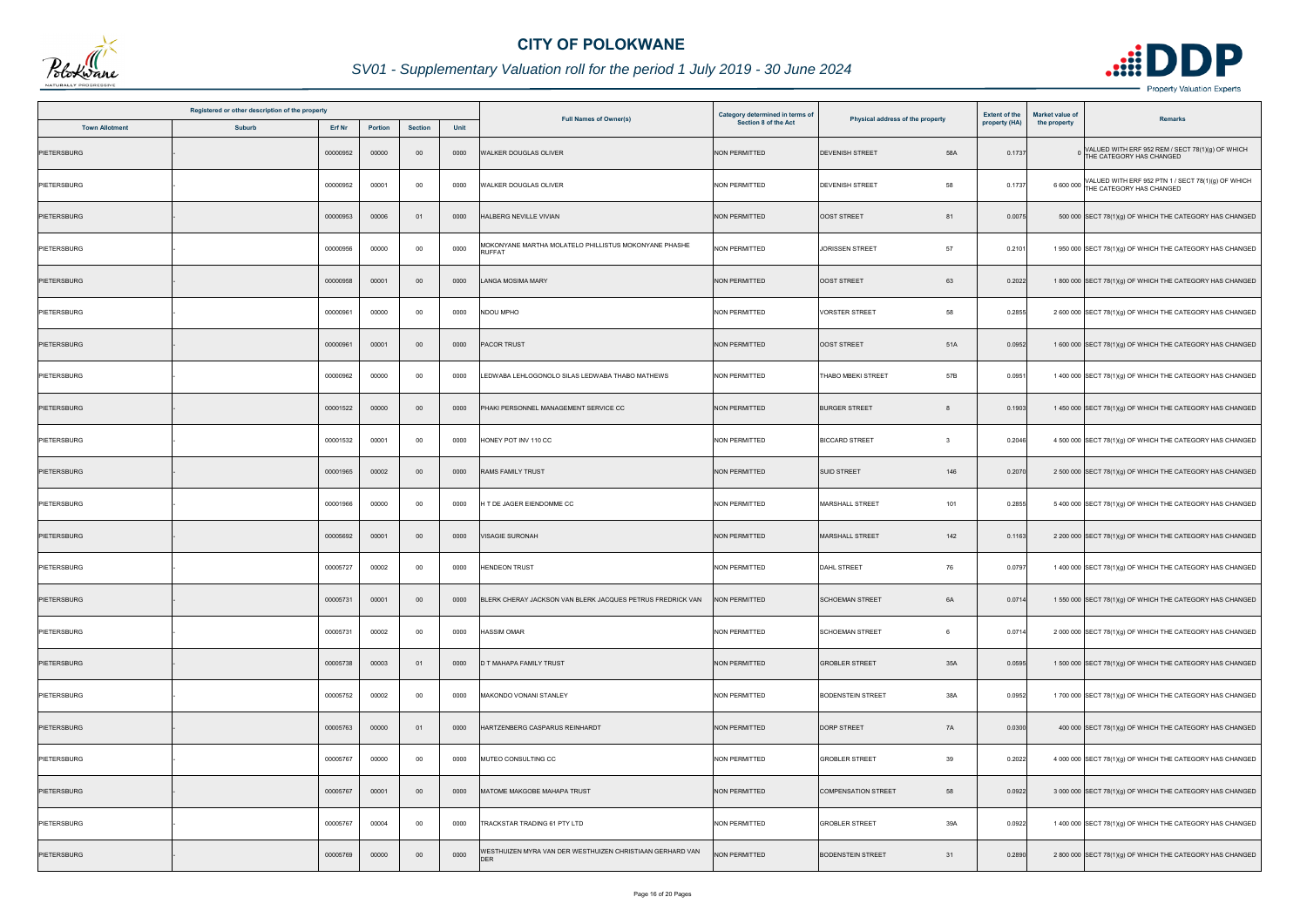

|                       | Registered or other description of the property |          |                |                |      | <b>Full Names of Owner(s)</b>                        | <b>Category determined in terms of</b> | Physical address of the property | <b>Extent of the</b> | <b>Market value of</b> | <b>Remarks</b>                                                                            |
|-----------------------|-------------------------------------------------|----------|----------------|----------------|------|------------------------------------------------------|----------------------------------------|----------------------------------|----------------------|------------------------|-------------------------------------------------------------------------------------------|
| <b>Town Allotment</b> | <b>Suburb</b>                                   | Erf Nr   | <b>Portion</b> | <b>Section</b> | Unit |                                                      | Section 8 of the Act                   |                                  | property (HA)        | the property           |                                                                                           |
| PIETERSBURG EXT 004   | <b>HOSPITAAL PARK</b>                           | 00001032 | 00000          | $00\,$         | 0000 | DREYER ANTON KOBUS                                   | NON PERMITTED                          | 52A<br>VAN WARMELO STREET        | 0.1586               |                        | DREYS ARCHERY / SECT 78(1)(g) OF WHICH THE<br>1 300 000 CATEGORY HAS CHANGED              |
| PIETERSBURG EXT 004   | <b>HOSPITAAL PARK</b>                           | 00001067 | 00000          | $00\,$         | 0000 | OLEMO TRADING ENTERPRISES CC                         | <b>NON PERMITTED</b>                   | 57A<br>VAN NISPEN STREET         | 0.1903               |                        | TIRHANI LODGE / SECT 78(1)(g) OF WHICH THE<br>3 200 000 CATEGORY HAS CHANGED              |
| PIETERSBURG EXT 004   | <b>HOSPITAAL PARK</b>                           | 00001113 | 00000          | $00\,$         | 0000 | MAWASHA THANKIE NEVILLE                              | <b>NON PERMITTED</b>                   | 67<br><b>IRELAND STREET</b>      | 0.1586               |                        | 1 500 000 SECT 78(1)(g) OF WHICH THE CATEGORY HAS CHANGED                                 |
| PIETERSBURG EXT 004   | <b>HOSPITAAL PARK</b>                           | 00001114 | 00000          | $00\,$         | 0000 | MAWASHA THANKIE NEVILE                               | <b>NON PERMITTED</b>                   | <b>IRELAND STREET</b><br>69      | 0.1586               |                        | 1 900 000 SECT 78(1)(g) OF WHICH THE CATEGORY HAS CHANGED                                 |
| PIETERSBURG EXT 004   | <b>HOSPITAAL PARK</b>                           | 00001180 | 00000          | $00\,$         | 0000 | ROETS LEON                                           | <b>NON PERMITTED</b>                   | 93<br><b>KLEINEBERG STREET</b>   | 0.167                |                        | 1 600 000 SECT 78(1)(g) OF WHICH THE CATEGORY HAS CHANGED                                 |
| PIETERSBURG EXT 004   | <b>HOSPITAAL PARK</b>                           | 00001183 | 00001          | $00\,$         | 0000 | BANTJES ERIKA                                        | <b>NON PERMITTED</b>                   | <b>NATORP STREET</b><br>77       | 0.0646               |                        | 1 600 000 SALON DEO VOLA AND DAY SPA / SECT 78(1)(g) OF<br>WHICH THE CATEGORY HAS CHANGED |
| PIETERSBURG EXT 004   | <b>HOSPITAAL PARK</b>                           | 00001202 | 00000          | $00\,$         | 0000 | <b>BAHLALERWA FAMILY TRUST</b>                       | NON PERMITTED                          | <b>JORISSEN STREET</b><br>75     | 0.1586               |                        | 1 800 000 SECT 78(1)(g) OF WHICH THE CATEGORY HAS CHANGED                                 |
| PIETERSBURG EXT 004   | <b>HOSPITAAL PARK</b>                           | 00001215 | 00000          | $00\,$         | 0000 | NDLOPFU MIKATEKO FAITH                               | <b>NON PERMITTED</b>                   | 67<br><b>WEBSTER STREET</b>      | 0.074                |                        | 1 100 000 MUKHUMULI / SECT 78(1)(g) OF WHICH THE CATEGORY<br><b>HAS CHANGED</b>           |
| PIETERSBURG EXT 004   | <b>HOSPITAAL PARK</b>                           | 00001226 | 00000          | $00\,$         | 0000 | MUTHEIWANA LEPONO ANNAH MUTHEIWANA AZWINNDINI CALVIN | <b>NON PERMITTED</b>                   | 68<br><b>WEBSTER STREET</b>      | 0.1575               |                        | SIDZE GUEST LODGE / SECT 78(1)(g) OF WHICH THE<br>2 900 000 CATEGORY HAS CHANGED          |
| PIETERSBURG EXT 004   | <b>HOSPITAAL PARK</b>                           | 00001235 | 00000          | $00\,$         | 0000 | KRUGER JEANNE KRUGER DEON                            | <b>NON PERMITTED</b>                   | JOHNSON STREET<br>100            | 0.1892               |                        | 2 800 000 DE PLAAS GUESTHOUSE / SECT 78(1)(g) OF WHICH THE<br>CATEGORY HAS CHANGED        |
| PIETERSBURG EXT 004   | <b>HOSPITAAL PARK</b>                           | 00001258 | 00000          | $00\,$         | 0000 | A M GROBLER PLAYSCHOOL CC                            | <b>NON PERMITTED</b>                   | 95<br><b>JOHNSON STREET</b>      | 0.1586               |                        | ANGELS PLAY SCHOOL / SECT 78(1)(g) OF WHICH THE<br>2 300 000 CATEGORY HAS CHANGED         |
| PIETERSBURG EXT 004   | <b>HOSPITAAL PARK</b>                           | 00001265 | 00000          | $00\,$         | 0000 | VUWA MANAGEMENT CONSULTING II CC                     | <b>NON PERMITTED</b>                   | <b>GROBLER STREET</b><br>88      | 0.1586               |                        | 1 500 000 VUWA MANAGEMENT CONSULTING / SECT 78(1)(g) OF                                   |
| PIETERSBURG EXT 004   | HOSPITAAL PARK                                  | 00001271 | 00000          | 00             | 0000 | <b>KEMP CORNELIS</b>                                 | <b>NON PERMITTED</b>                   | 100<br><b>GROBLER STREET</b>     | 0.1892               |                        | 1 900 000 SECT 78(1)(g) OF WHICH THE CATEGORY HAS CHANGED                                 |
| PIETERSBURG EXT 004   | <b>HOSPITAAL PARK</b>                           | 00001345 | 00000          | $00\,$         | 0000 | PRETORIUS SUSANNA HENDRINA                           | <b>NON PERMITTED</b>                   | <b>DIE MEER STREET</b><br>32A    | 0.1903               |                        | 1 800 000 SECT 78(1)(g) OF WHICH THE CATEGORY HAS CHANGED                                 |
| PIETERSBURG EXT 004   | HOSPITAAL PARK                                  | 00001530 | 00000          | $00\,$         | 0000 | VRIENDE VAN OOSSKOOL TRUST                           | NON PERMITTED                          | <b>KLEINEBERG STREET</b><br>100  | 0.4119               |                        | PHOKENG GUESTHOUSE / SECT 78(1)(g) OF WHICH THE<br>2 600 000 CATEGORY HAS CHANGED         |
| PIETERSBURG EXT 006   |                                                 | 00001538 | 00000          | $00\,$         | 0000 | KAGORI PATRICK GITEE                                 | <b>NON PERMITTED</b>                   | 82<br><b>GRIMBEEK STREET</b>     | 0.1708               |                        | 1 500 000 SECT 78(1)(g) OF WHICH THE CATEGORY HAS CHANGED                                 |
| PIETERSBURG EXT 006   |                                                 | 00001638 | 00000          | $00\,$         | 0000 | PRINSLOO ZACHARIAS                                   | NON PERMITTED                          | <b>MARSHALL STREET</b><br>228    | 0.1573               |                        | 1 400 000 SECT 78(1)(g) OF WHICH THE CATEGORY HAS CHANGED                                 |
| PIETERSBURG EXT 006   |                                                 | 00001681 | 00000          | $00\,$         | 0000 | EBRAHIM MAHOMED IQBAL OMAR JAMEEL AHMED              | <b>NON PERMITTED</b>                   | 193<br><b>MARSHALL STREET</b>    | 0.1585               |                        | 5 800 000 COZY CREEK / SECT 78(1)(g) OF WHICH THE CATEGORY<br>HAS CHANGED                 |
| PIETERSBURG EXT 007   |                                                 | 00001807 | 00000          | 00             | 0000 | KUHL ROBERT THEODORIS FREDERICH                      | NON PERMITTED                          | DAP NAUDE STREET<br>106          | 0.1725               |                        | 1 600 000 SECT 78(1)(g) OF WHICH THE CATEGORY HAS CHANGED                                 |
| PIETERSBURG EXT 007   |                                                 | 00001940 | 00000          | $00\,$         | 0000 | FOSTER IND CC                                        | NON PERMITTED                          | <b>ANDREW STREET</b><br>199      | 0.1586               |                        | 1 100 000 SECT 78(1)(g) OF WHICH THE CATEGORY HAS CHANGED                                 |
| PIETERSBURG EXT 007   |                                                 | 00001944 | 00000          | $00\,$         | 0000 | KHAN YUSUF EBRAHIM                                   | <b>NON PERMITTED</b>                   | POTGIETER AVENUE<br>214          | 0.1586               |                        | 1 500 000 SECT 78(1)(g) OF WHICH THE CATEGORY HAS CHANGED                                 |
| PIETERSBURG EXT 011   |                                                 | 00002319 | 00000          | $00\,$         | 0000 | STIL & RUSTIG BELEGGINGS PTY LTD                     | NON PERMITTED                          | 23<br><b>MUNNIK AVENUE</b>       | 0.1722               |                        | 2 500 000 SECT 78(1)(g) OF WHICH THE CATEGORY HAS CHANGED                                 |
| PIETERSBURG EXT 011   |                                                 | 00002320 | 00000          | $00\,$         | 0000 | STIL & RUSTIG BELEGGINGS PTY LTD                     | <b>NON PERMITTED</b>                   | <b>MUNNIK AVENUE</b><br>21       | 0.0994               |                        | 2 700 000 SECT 78(1)(g) OF WHICH THE CATEGORY HAS CHANGED                                 |

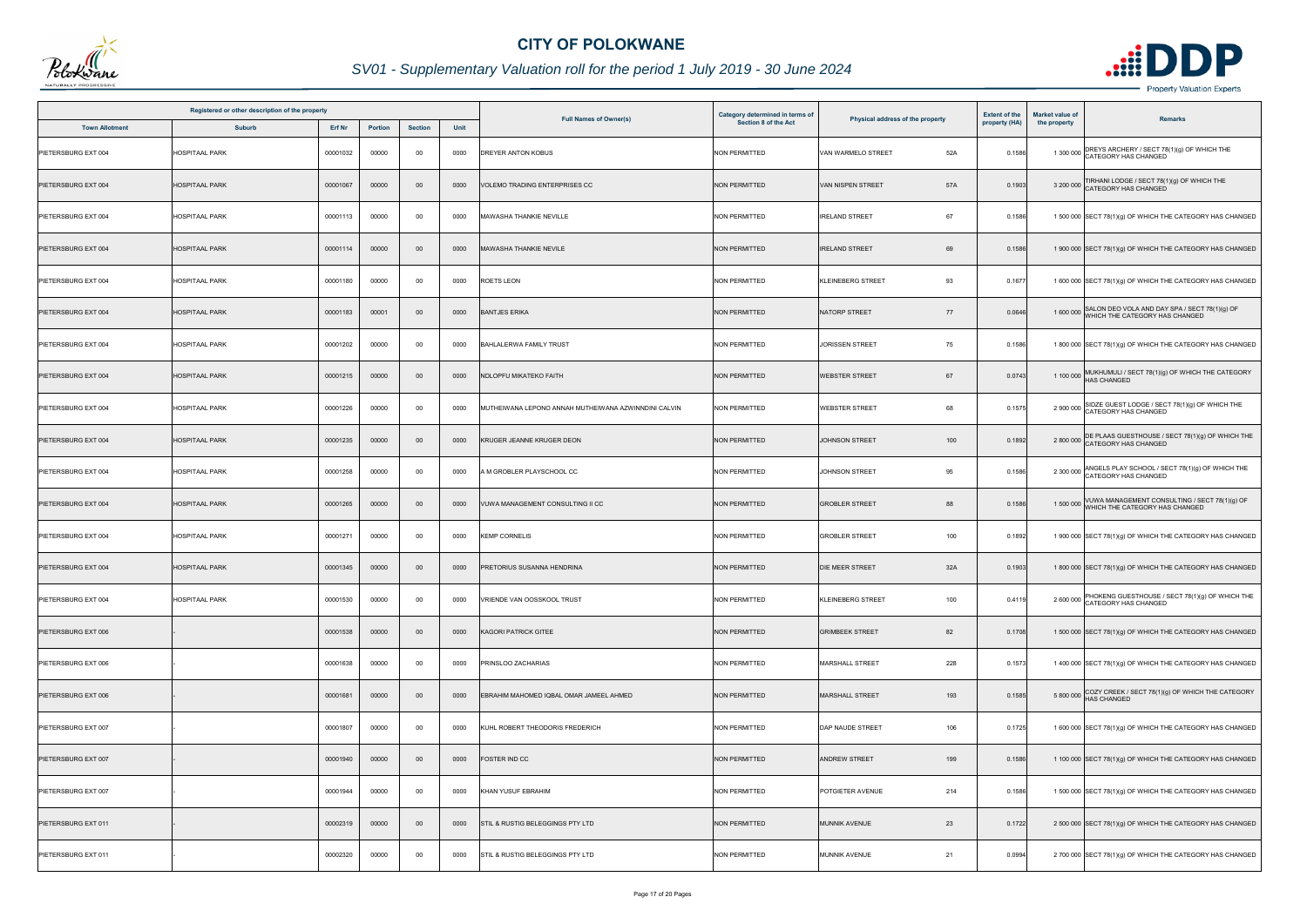

# *SV01 - Supplementary Valuation roll for the period 1 July 2019 - 30 June 2024*

|                       | Registered or other description of the property |          |         |                |      |                                                                        | <b>Category determined in terms of</b> | Physical address of the property     | <b>Extent of the</b> | <b>Market value of</b><br><b>Remarks</b> |                                                                                   |
|-----------------------|-------------------------------------------------|----------|---------|----------------|------|------------------------------------------------------------------------|----------------------------------------|--------------------------------------|----------------------|------------------------------------------|-----------------------------------------------------------------------------------|
| <b>Town Allotment</b> | Suburb                                          | Erf Nr   | Portion | <b>Section</b> | Unit | <b>Full Names of Owner(s)</b>                                          | <b>Section 8 of the Act</b>            |                                      | property (HA)        | the property                             |                                                                                   |
| PIETERSBURG EXT 011   |                                                 | 00002322 | 00000   | $00\,$         | 0000 | ZYL AMMARENCIA FREDERIKA VAN ZYL GIDEON VAN                            | <b>NON PERMITTED</b>                   | <b>BENDOR DRIVE</b><br>38            | 0.1392               |                                          | 1 800 000 SECT 78(1)(g) OF WHICH THE CATEGORY HAS CHANGED                         |
| PIETERSBURG EXT 011   |                                                 | 00002348 | 00000   | 00             | 0000 | FARMACRES 3 PTY LTD                                                    | <b>NON PERMITTED</b>                   | <b>REGULUS AVENUE</b><br>-8          | 0.1580               |                                          | 3 000 000 SECT 78(1)(g) OF WHICH THE CATEGORY HAS CHANGED                         |
| PIETERSBURG EXT 011   |                                                 | 00002464 | 00000   | $00\,$         | 0000 | LEKALAKALA LUCAS MASENYA LEKALAKALA NAKEDI ELISA                       | <b>NON PERMITTED</b>                   | 38<br><b>GEMINI STREET</b>           | 0.1862               |                                          | 4 800 000 SECT 78(1)(g) OF WHICH THE CATEGORY HAS CHANGED                         |
| PIETERSBURG EXT 011   |                                                 | 00002986 | 00000   | 00             | 0000 | MUFAMADI TAKALANI JEANETTE MUFAMADI LIVHUWANI STANLEY                  | <b>NON PERMITTED</b>                   | NATORP STREET<br>66                  | 0.1509               |                                          | 1 700 000 SECT 78(1)(g) OF WHICH THE CATEGORY HAS CHANGED                         |
| PIETERSBURG EXT 011   |                                                 | 00003020 | 00000   | $00\,$         | 0000 | BROOKWAY PROP 31 PTY LTD                                               | <b>NON PERMITTED</b>                   | <b>GEMINI STREET</b><br>$\mathbf{1}$ | 0.1647               |                                          | 1 800 000 SECT 78(1)(g) OF WHICH THE CATEGORY HAS CHANGED                         |
| PIETERSBURG EXT 011   |                                                 | 00003059 | 00000   | 00             | 0000 | MASHILWANE MORUFA CORNELIUS MASHILWANE LEDILE FRANCINAH                | <b>NON PERMITTED</b>                   | PHOBOS AVENUE<br>$\overline{2}$      | 0.1493               |                                          | LEDIMOR GUEST HOUSE / SECT 78(1)(g) OF WHICH THE<br>1800 000 CATEGORY HAS CHANGED |
| PIETERSBURG EXT 011   |                                                 | 00003419 | 00000   | $00\,$         | 0000 | MOKHUDU KGAUGELO GRACE MOKHUDU MMALODI ALEX                            | <b>NON PERMITTED</b>                   | <b>THABO MBEKI STREET</b><br>101     | 0.1046               |                                          | 1 000 000 SECT 78(1)(g) OF WHICH THE CATEGORY HAS CHANGED                         |
| PIETERSBURG EXT 011   |                                                 | 00003433 | 00000   | 00             | 0000 | MOKWENA NICOLAS SELLO MOKWENA KEDIRENG MARIA                           | <b>NON PERMITTED</b>                   | 43<br><b>BLESBOK AVENUE</b>          | 0.1145               |                                          | 1 200 000 SECT 78(1)(g) OF WHICH THE CATEGORY HAS CHANGED                         |
| PIETERSBURG EXT 011   |                                                 | 00003434 | 00000   | $00\,$         | 0000 | S J M STATIONERS CC                                                    | <b>NON PERMITTED</b>                   | 26<br><b>SPRINGBOK STREET</b>        | 0.1145               |                                          | 1 400 000 ETHEN GUEST HOUSE / SECT 78(1)(g) OF WHICH THE<br>CATEGORY HAS CHANGED  |
| PIETERSBURG EXT 011   |                                                 | 00003512 | 00000   | $00\,$         | 0000 | ERNS MARIA MAGDALENA ELIZABETH FERNS CORNELIUS CHRISTINUS<br>LEUNARDUS | NON PERMITTED                          | <b>TSESEBE AVENUE</b><br>10          | 0.1013               |                                          | 1 100 000 SECT 78(1)(g) OF WHICH THE CATEGORY HAS CHANGED                         |
| PIETERSBURG EXT 011   |                                                 | 00003858 | 00000   | $00\,$         | 0000 | MASEBE KHWINANA FRANS MASEBE CAROLINE NAPE                             | <b>NON PERMITTED</b>                   | <b>RHEBOK AVENUE</b><br>13           | 0.1376               |                                          | 1 500 000 SECT 78(1)(g) OF WHICH THE CATEGORY HAS CHANGED                         |
| PIETERSBURG EXT 011   |                                                 | 00004087 | 00000   | 00             | 0000 | KLOPPER MARGARETHA JACOBA KLOPPER GEORGE                               | <b>NON PERMITTED</b>                   | 11<br><b>KREMETART STREET</b>        | 0.1013               |                                          | 1 200 000 SECT 78(1)(g) OF WHICH THE CATEGORY HAS CHANGED                         |
| PIETERSBURG EXT 011   |                                                 | 00004630 | 00000   | $00\,$         | 0000 | LEKGANYANE MALESELA FRANS                                              | <b>NON PERMITTED</b>                   | <b>KREMETART STREET</b><br>75        | 0.1013               |                                          | 2 000 000 SECT 78(1)(g) OF WHICH THE CATEGORY HAS CHANGED                         |
| PIETERSBURG EXT 011   |                                                 | 00004648 | 00000   | $00\,$         | 0000 | LESUFI MARABI LIVY LESUFI MODIGATI SALPHINA                            | <b>NON PERMITTED</b>                   | 52<br><b>WILGE STREET</b>            | 0.1013               |                                          | 1 500 000 SECT 78(1)(g) OF WHICH THE CATEGORY HAS CHANGED                         |
| PIETERSBURG EXT 011   |                                                 | 00004735 | 00000   | $00\,$         | 0000 | KARIM AMMAAR ABDUL KARIM MOHAMMED SUHAYB ABDUL                         | <b>NON PERMITTED</b>                   | <b>MARSHALL STREET</b><br>345        | 0.0975               |                                          | 1 200 000 SECT 78(1)(g) OF WHICH THE CATEGORY HAS CHANGED                         |
| PIETERSBURG EXT 011   |                                                 | 00004738 | 00000   | $00\,$         | 0000 | VALJIE SHENAAZ FAROUK                                                  | <b>NON PERMITTED</b>                   | 351<br>MARSHALL STREET               | 0.0975               |                                          | 1 700 000 SECT 78(1)(g) OF WHICH THE CATEGORY HAS CHANGED                         |
| PIETERSBURG EXT 011   |                                                 | 00006141 | 00018   | $00\,$         | 0000 | MAILULA MMARA SYLVESTER                                                | <b>NON PERMITTED</b>                   | EUPHORBIA AVENUE<br>$\overline{3}$   | 0.0800               |                                          | 1 700 000 SECT 78(1)(g) OF WHICH THE CATEGORY HAS CHANGED                         |
| PIETERSBURG EXT 011   |                                                 | 00006142 | 00002   | 00             | 0000 | <b>HASSIM KASSIM</b>                                                   | <b>NON PERMITTED</b>                   | JASMYN AVENUE<br>41                  | 0.1013               |                                          | 1 800 000 SECT 78(1)(g) OF WHICH THE CATEGORY HAS CHANGED                         |
| PIETERSBURG EXT 011   |                                                 | 00006142 | 00018   | $00\,$         | 0000 | KING MARINDA HENDRINA                                                  | <b>NON PERMITTED</b>                   | <b>JASMYN AVENUE</b><br>9            | 0.1162               |                                          | 1 400 000 SECT 78(1)(g) OF WHICH THE CATEGORY HAS CHANGED                         |
| PIETERSBURG EXT 011   |                                                 | 00006469 | 00024   | $00\,$         | 0000 | SEKGOTA RAMAABELE DINA                                                 | <b>NON PERMITTED</b>                   | DE WET DRIVE<br>181                  | 0.0600               |                                          | 1 200 000 SECT 78(1)(g) OF WHICH THE CATEGORY HAS CHANGED                         |
| PIETERSBURG EXT 011   |                                                 | 00006469 | 00125   | $00\,$         | 0000 | <b>TSHIKOSI RENDANI OSBORN</b>                                         | <b>NON PERMITTED</b>                   | <b>MOOKA STREET</b><br>35            | 0.0567               |                                          | 1 200 000 SECT 78(1)(g) OF WHICH THE CATEGORY HAS CHANGED                         |
| PIETERSBURG EXT 017   |                                                 | 00006195 | 00000   | $00\,$         | 0000 | ZORHA KHAN DEVELOPERS CC                                               | <b>RESIDENTIAL PROPERTIES</b>          | <b>SILIKON STREET</b><br>101         | 0.2123               |                                          | 1 400 000 SECT 78(1)(g) OF WHICH THE CATEGORY HAS CHANGED                         |
| PIETERSBURG EXT 017   |                                                 | 00006203 | 00000   | $00\,$         | 0000 | HENBASE 3133 PTY LTD                                                   | <b>RESIDENTIAL PROPERTIES</b>          | <b>SILIKON STREET</b><br>94          | 0.2206               |                                          | 1 200 000 SECT 78(1)(g) OF WHICH THE CATEGORY HAS CHANGED                         |



- Property Valuation Experts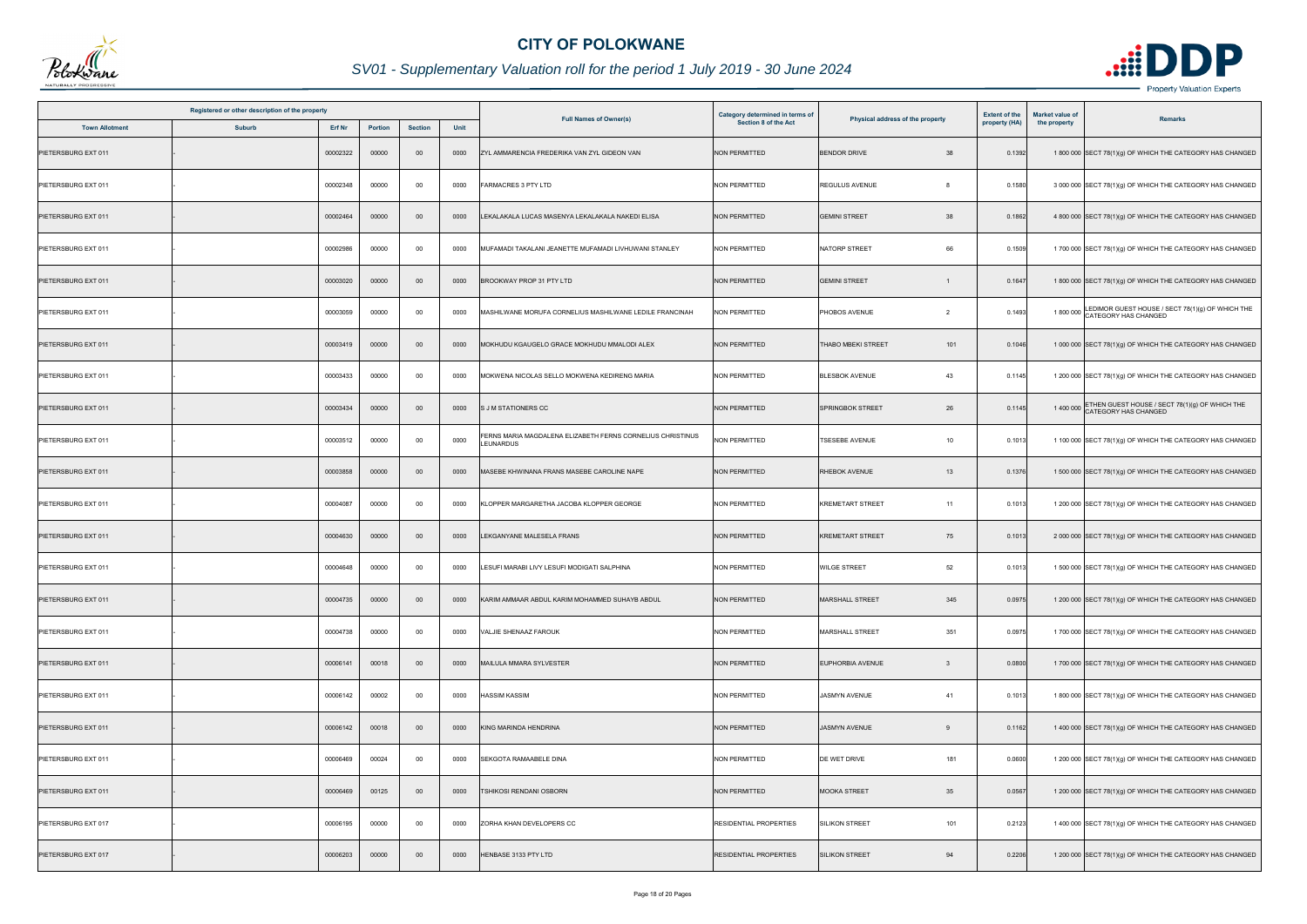

|                       | Registered or other description of the property |          |         |                |      |                                                      | <b>Category determined in terms of</b><br>Physical address of the property | <b>Extent of the</b>           | Market value of | <b>Remarks</b> |                                                         |
|-----------------------|-------------------------------------------------|----------|---------|----------------|------|------------------------------------------------------|----------------------------------------------------------------------------|--------------------------------|-----------------|----------------|---------------------------------------------------------|
| <b>Town Allotment</b> | <b>Suburb</b>                                   | Erf Nr   | Portion | <b>Section</b> | Unit | <b>Full Names of Owner(s)</b>                        | Section 8 of the Act                                                       |                                | property (HA)   | the property   |                                                         |
| SESHEGO-D             |                                                 | 00001073 | 00000   | $00\,$         | 0000 | APRAC PTY LTD                                        | <b>NON PERMITTED</b>                                                       | SESHEGO-D<br>1073              | 0.0450          |                | 650 000 SECT 78(1)(g) OF WHICH THE CATEGORY HAS CHANGED |
| SESHEGO-F             |                                                 | 00008060 | 00000   | $00\,$         | 0000 | SEKGATSA MARUPUTLA TIMOTHY                           | <b>NON PERMITTED</b>                                                       | 330<br>OLIVER TAMBO DRIVE      | 0.2878          |                | 430 000 SECT 78(1)(g) OF WHICH THE CATEGORY HAS CHANGED |
| SESHEGO-F             |                                                 | 00008061 | 00000   | $00\,$         | 0000 | MATHABATHA JONAS MABOTSANA                           | <b>NON PERMITTED</b>                                                       | 334<br>OLIVER TAMBO DRIVE      | 0.0735          |                | 110 000 SECT 78(1)(g) OF WHICH THE CATEGORY HAS CHANGED |
| SESHEGO-F             |                                                 | 00008062 | 00000   | $00\,$         | 0000 | SENYATSI P E                                         | <b>NON PERMITTED</b>                                                       | SESHEGO-F<br>8062              | 0.0750          |                | 110 000 SECT 78(1)(g) OF WHICH THE CATEGORY HAS CHANGED |
| SESHEGO-F             |                                                 | 00008063 | 00000   | $00\,$         | 0000 | PHEEHA MATOME N                                      | <b>NON PERMITTED</b>                                                       | 111TH STREET<br>39             | 0.0952          |                | 140 000 SECT 78(1)(g) OF WHICH THE CATEGORY HAS CHANGED |
| SESHEGO-F             |                                                 | 00008097 | 00000   | $00\,$         | 0000 | MUDAU FHULUFHELO CHARLOTTE                           | <b>NON PERMITTED</b>                                                       | 110TH AVENUE<br>30             | 0.0750          |                | 130 000 SECT 78(1)(g) OF WHICH THE CATEGORY HAS CHANGED |
| SESHEGO-F             |                                                 | 00008098 | 00000   | 00             | 0000 | PHEEHA MATOME N                                      | <b>NON PERMITTED</b>                                                       | 32<br>110TH AVENUE             | 0.0750          |                | 240 000 SECT 78(1)(g) OF WHICH THE CATEGORY HAS CHANGED |
| SESHEGO-F             |                                                 | 00008105 | 00000   | $00\,$         | 0000 | LEDWABA MANOKO ALBERT                                | <b>NON PERMITTED</b>                                                       | 332<br>OLIVER TAMBO DRIVE      | 0.0735          |                | 110 000 SECT 78(1)(g) OF WHICH THE CATEGORY HAS CHANGED |
| SESHEGO-F             |                                                 | 00008106 | 00000   | $00\,$         | 0000 | <b>KEKANA A</b>                                      | <b>NON PERMITTED</b>                                                       | SESHEGO-F<br>8106              | 0.2594          |                | 390 000 SECT 78(1)(g) OF WHICH THE CATEGORY HAS CHANGED |
| SESHEGO-F             |                                                 | 00008107 | 00000   | $00\,$         | 0000 | <b>KEKANA A B</b>                                    | <b>NON PERMITTED</b>                                                       | SESHEGO-F<br>8107              | 0.1080          |                | 160 000 SECT 78(1)(g) OF WHICH THE CATEGORY HAS CHANGED |
| SESHEGO-F             |                                                 | 00008111 | 00000   | $00\,$         | 0000 | DR PHALABORWENI DRIVING SCHOOL                       | <b>NON PERMITTED</b>                                                       | SESHEGO-F<br>8111              | 0.0900          |                | 410 000 SECT 78(1)(g) OF WHICH THE CATEGORY HAS CHANGED |
| SESHEGO-F             |                                                 | 00008112 | 00000   | $00\,$         | 0000 | MOKOBANE MMATLOU JERMINA MOKOBANE NTSHIMANE PHILEMON | <b>NON PERMITTED</b>                                                       | 352<br>OLIVER TAMBO DRIVE      | 0.0900          |                | 240 000 SECT 78(1)(g) OF WHICH THE CATEGORY HAS CHANGED |
| SESHEGO-F             |                                                 | 00008117 | 00000   | $00\,$         | 0000 | MAHLANGU M P ** BL**                                 | <b>NON PERMITTED</b>                                                       | SESHEGO-F<br>8117              | 0.0990          |                | 350 000 SECT 78(1)(g) OF WHICH THE CATEGORY HAS CHANGED |
| SESHEGO-F             |                                                 | 00008121 | 00000   | $00\,$         | 0000 | MAKGATO DAVID MOHALE                                 | <b>NON PERMITTED</b>                                                       | 111TH STREET<br>$\overline{2}$ | 0.1032          |                | 100 000 SECT 78(1)(g) OF WHICH THE CATEGORY HAS CHANGED |
| SESHEGO-F             |                                                 | 00008122 | 00000   | $00\,$         | 0000 | CHAUKE ALPHONS FOS                                   | NON PERMITTED                                                              | 111TH STREET<br>$\overline{4}$ | 0.0990          |                | 370 000 SECT 78(1)(g) OF WHICH THE CATEGORY HAS CHANGED |
| SESHEGO-F             |                                                 | 00008123 | 00000   | $00\,$         | 0000 | MAPOULO MMAKGABO LAWRENCE                            | <b>NON PERMITTED</b>                                                       | 111TH STREET<br>6              | 0.0990          |                | 370 000 SECT 78(1)(g) OF WHICH THE CATEGORY HAS CHANGED |
| SESHEGO-F             |                                                 | 00008125 | 00000   | 00             | 0000 | PHOOKO TEBOGO PRECIOUS PHOOKO DANIEL TSHEPHO         | <b>NON PERMITTED</b>                                                       | 111TH STREET<br>12             | 0.0900          |                | 550 000 SECT 78(1)(g) OF WHICH THE CATEGORY HAS CHANGED |
| SESHEGO-F             |                                                 | 00008126 | 00000   | $00\,$         | 0000 | MMOTI FAMILY TRUST                                   | <b>NON PERMITTED</b>                                                       | 111TH STREET<br>16             | 0.0900          |                | 500 000 SECT 78(1)(g) OF WHICH THE CATEGORY HAS CHANGED |
| SESHEGO-F             |                                                 | 00008136 | 00000   | $00\,$         | 0000 | MASEGELA BOLEDI JUDY MASEGELA MOLELO ENOS            | <b>NON PERMITTED</b>                                                       | OLIVER TAMBO DRIVE<br>361      | 0.2228          |                | 640 000 SECT 78(1)(g) OF WHICH THE CATEGORY HAS CHANGED |
| SESHEGO-F             |                                                 | 00008140 | 00000   | $00\,$         | 0000 | MACHAKA SELLO JACKY                                  | <b>NON PERMITTED</b>                                                       | 120TH STREET<br>5              | 0.0868          |                | 390 000 SECT 78(1)(g) OF WHICH THE CATEGORY HAS CHANGED |
| SESHEGO-F             |                                                 | 00008141 | 00000   | $00\,$         | 0000 | POLOKWANE LOCAL MUNICIPALITY                         | <b>NON PERMITTED</b>                                                       | SESHEGO-F<br>8141              | 0.0900          |                | 360 000 SECT 78(1)(g) OF WHICH THE CATEGORY HAS CHANGED |
| SESHEGO-F             |                                                 | 00008143 | 00000   | $00\,$         | 0000 | POLOKWANE LOCAL MUNICIPALITY                         | <b>NON PERMITTED</b>                                                       | SESHEGO-F<br>8143              | 0.0855          |                | 130 000 SECT 78(1)(g) OF WHICH THE CATEGORY HAS CHANGED |
| SESHEGO-F             |                                                 | 00008144 | 00000   | $00\,$         | 0000 | POLOKWANE MUNICIPALITY                               | <b>NON PERMITTED</b>                                                       | SESHEGO-F<br>8144              | 0.0900          |                | 360 000 SECT 78(1)(g) OF WHICH THE CATEGORY HAS CHANGED |